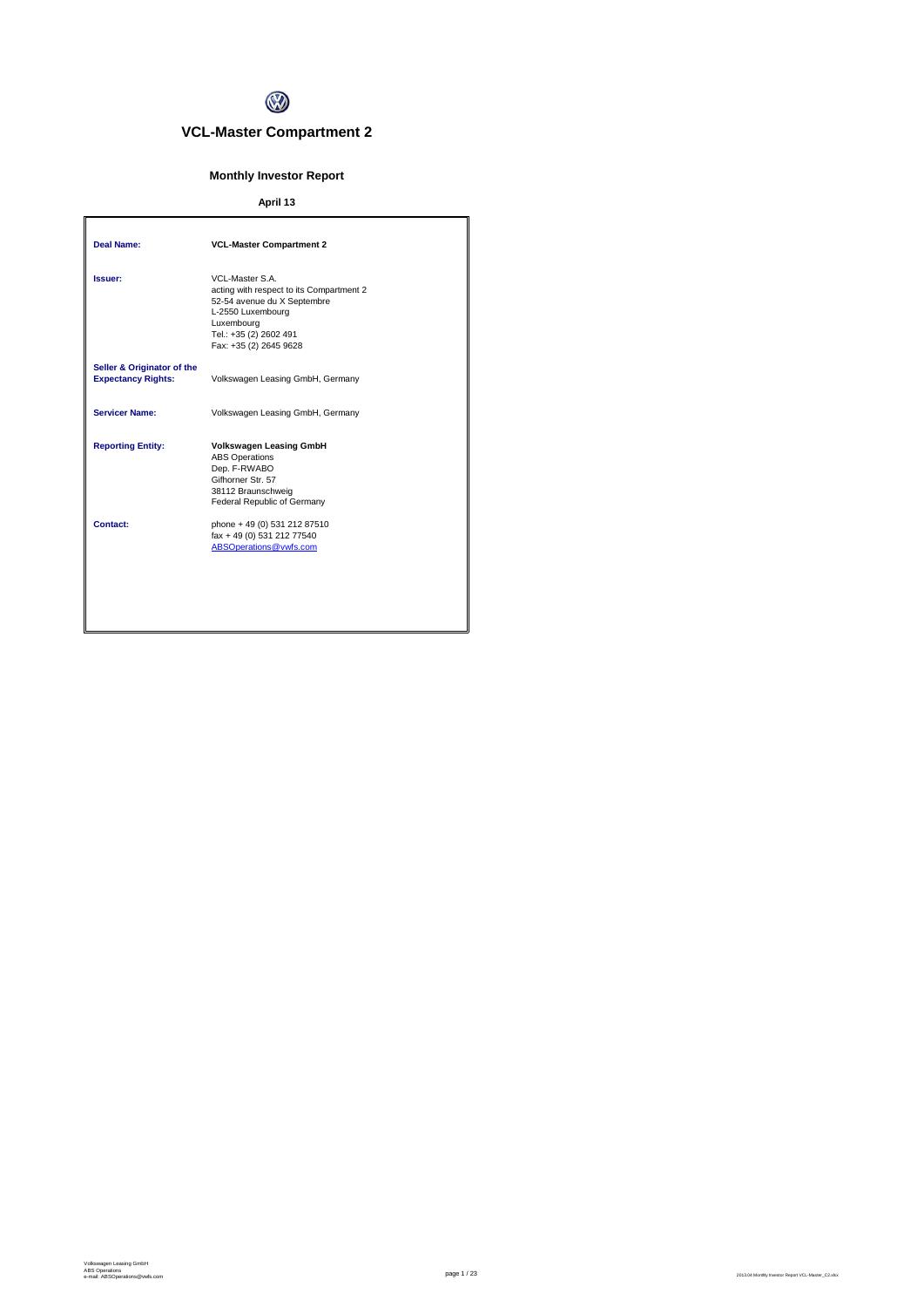|                                 | Date:                                 | 21.05.2013 |
|---------------------------------|---------------------------------------|------------|
| <b>VCL-Master Compartment 2</b> | <b>Monthly Period:</b>                | April 13   |
| <b>Monthly Investor Report</b>  | Payment Date:                         | 28.05.2013 |
|                                 | Period No.:                           | 39         |
|                                 | Interest Accrual Period:              | 25.04.2013 |
|                                 | to                                    | 28.05.2013 |
| <b>Contents</b>                 | $(= 33)$                              | days)      |
|                                 | Base Interest Rate (1-Month Euribor): | 0.1180%    |
|                                 |                                       |            |
|                                 |                                       |            |

| Page  | <b>Table of Contents</b>                                                       |
|-------|--------------------------------------------------------------------------------|
| 1     | Cover                                                                          |
| 2     | Contents                                                                       |
| 3     | <b>Reporting Details</b>                                                       |
| 4     | <b>Parties Overview</b>                                                        |
| 5/6   | Transaction Events & Trigger                                                   |
| 7     | <b>Transaction Party Ratings</b>                                               |
| 8     | Information regarding the Notes (I)                                            |
| 9     | Information regarding the Notes (II)                                           |
| 10    | <b>Credit Enhancement</b>                                                      |
| 11    | Waterfall                                                                      |
| 12    | (Expected) Amortisation Profile                                                |
| 13    | Run Out Schedule                                                               |
| 14    | Information Regarding the Expectancy Rights Pool - Outstanding Contracts       |
| 15    | Early Settlements/ Collections                                                 |
|       | 16 - 19 Information regarding the Expectancy Rights Pool - Remaining Pool Data |
| 20/21 | Contracts in Arrears I. *)                                                     |
| 22    | Write Offs *                                                                   |
|       |                                                                                |
|       |                                                                                |
|       |                                                                                |
|       |                                                                                |
|       |                                                                                |
|       |                                                                                |
|       |                                                                                |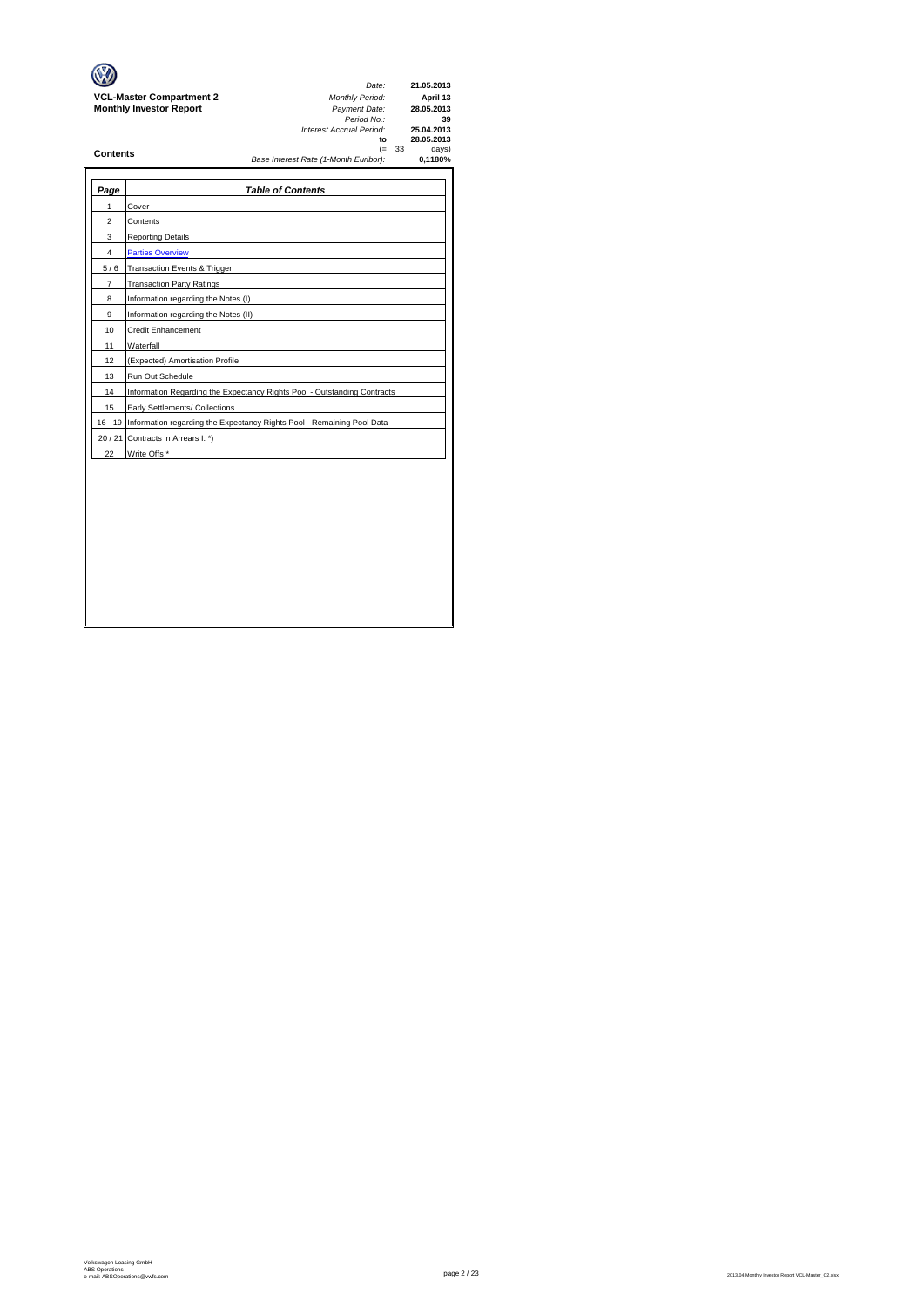| <b>VCL-Master Compartment 2</b><br><b>Monthly Investor Report</b> |                               |       |                          |       | Date:<br>Monthly Period:<br>Payment Date:<br>Period No.:<br>Interest Accrual Period:<br>to |          | 21.05.2013<br>April 13<br>28.05.2013<br>39<br>25.04.2013<br>28.05.2013 |
|-------------------------------------------------------------------|-------------------------------|-------|--------------------------|-------|--------------------------------------------------------------------------------------------|----------|------------------------------------------------------------------------|
| <b>Reporting Details</b>                                          |                               |       |                          |       | Base Interest Rate (1-Month Euribor):                                                      | $(= 33)$ | davs)<br>0,1180%                                                       |
| <b>Initial Cut-Off Date:</b><br><b>Issue Date:</b>                |                               |       | 31.01.2010<br>25.02.2010 |       |                                                                                            |          |                                                                        |
| <b>Scheduled Repayment Date as</b><br>of Cut-Off Date:            |                               |       |                          |       | Payment Date in December 2013                                                              |          |                                                                        |
| <b>Legal Maturity Date:</b>                                       | Payment Date in November 2019 |       |                          |       |                                                                                            |          |                                                                        |
|                                                                   |                               |       |                          |       |                                                                                            |          |                                                                        |
| <b>Reporting Date:</b>                                            | 21.05.2013                    |       |                          |       | 5 days prior to Payment Date<br>(for previous month)                                       |          |                                                                        |
| <b>Payment Date:</b>                                              | 28.05.2013                    |       |                          |       | 25 <sup>th</sup> of each month<br>(for previous month)                                     |          |                                                                        |
| <b>Monthly Period:</b>                                            | April 13                      |       |                          |       |                                                                                            |          |                                                                        |
| Period No.:                                                       | 39                            |       |                          |       |                                                                                            |          |                                                                        |
| <b>Collection Period:</b>                                         | from                          |       | 01.04.2013               | to    | 30.04.2013                                                                                 |          |                                                                        |
| <b>Interest Accrual Period</b>                                    | from                          |       | 25.04.2013               |       | to 28.05.2013                                                                              |          |                                                                        |
| <b>Days Accrued:</b>                                              |                               | $($ = | 33                       | days) |                                                                                            |          |                                                                        |
| <b>Note Payment Period:</b>                                       | from                          |       |                          |       | 25.04.2013 to 28.05.2013                                                                   |          |                                                                        |
| <b>Days Accrued:</b>                                              |                               | $($ = | 33                       | days) |                                                                                            |          |                                                                        |
|                                                                   |                               |       |                          |       |                                                                                            |          |                                                                        |
|                                                                   |                               |       |                          |       |                                                                                            |          |                                                                        |
|                                                                   |                               |       |                          |       |                                                                                            |          |                                                                        |
|                                                                   |                               |       |                          |       |                                                                                            |          |                                                                        |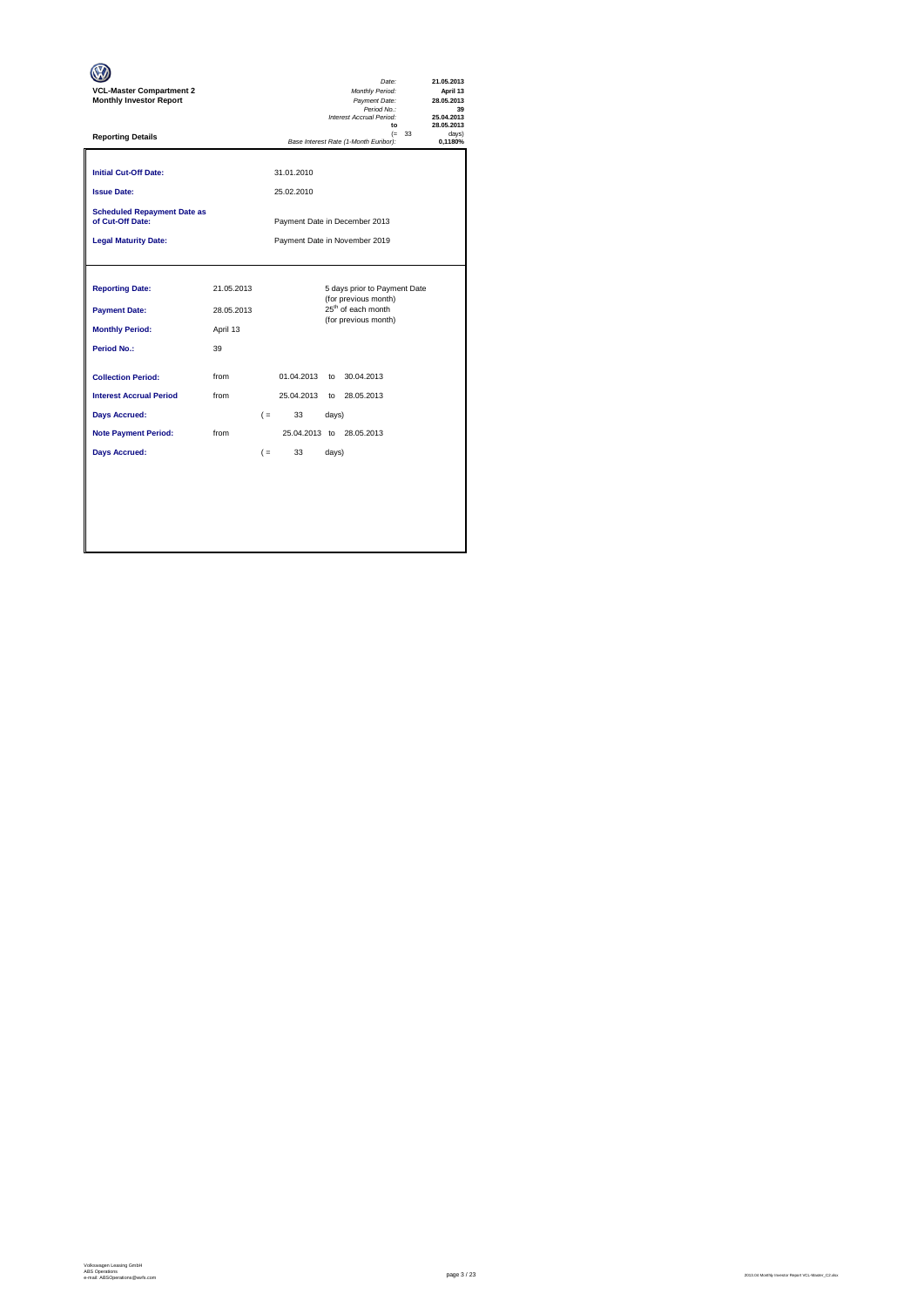

# **Parties Overview**

*Reporting Date:* **21.05.2013** *Period No.:* **39** *Interest Accrual Period:* **25.04.2013**

**28.05.2013 33**

**Base Interest Rate (1-Month Euribor):** 

| <b>Lead Manger:</b><br><b>In-House Structuring:</b>                                       | <b>HSBC Bank plc</b><br>8 Canada Square<br>London E14 5HQ<br>United Kingdom<br>Email: ctla.securitisation@hsbc.com<br>Volkswagen Bank GmbH                                                                                                                                                                                                                                        | <b>Security Trustee/</b><br><b>Process Agent:</b> | <b>Wilmington Trust SP</b><br>Services (Frankfurt) GmbH<br>Steinweg 3-5<br>60313 Frankfurt am Main<br>Germany<br>fax +49 (0) 69 2992 5387<br>email: fradirectors@wilmingtontrust.com                                                                                                                                                                                                                                                                                  |
|-------------------------------------------------------------------------------------------|-----------------------------------------------------------------------------------------------------------------------------------------------------------------------------------------------------------------------------------------------------------------------------------------------------------------------------------------------------------------------------------|---------------------------------------------------|-----------------------------------------------------------------------------------------------------------------------------------------------------------------------------------------------------------------------------------------------------------------------------------------------------------------------------------------------------------------------------------------------------------------------------------------------------------------------|
|                                                                                           | Gifhorner Str. 57<br>38112 Braunschweig<br>Germany<br>email: abs.structuring@vwfs.com                                                                                                                                                                                                                                                                                             | <b>Data Protection</b><br>Trustee:                | Volkswagen Bank GmbH<br>Gifhorner Straße 57<br>38112 Braunschweig                                                                                                                                                                                                                                                                                                                                                                                                     |
| <b>Account Bank:</b>                                                                      | <b>BNY Mellon</b><br>One Canada Square<br>London E14 5AL<br><b>United Kingdom</b><br>Email: luke.ashby@bnymellon.com                                                                                                                                                                                                                                                              |                                                   | Germany<br>email: ABSOperations@vwfs.com<br>fax: +49 (0) 531 212 7 23 67                                                                                                                                                                                                                                                                                                                                                                                              |
| <b>Paying Agent/</b><br><b>Calculation Agent/</b><br><b>Interest Determination Agent:</b> | <b>HSBC Bank plc</b><br>8 Canada Square<br>London E14 5HQ<br>United Kingdom<br>Email: ctla.securitisation@hsbc.com                                                                                                                                                                                                                                                                | <b>Clearing Systems:</b>                          | <b>Clearstream Banking S.A.</b><br>42 Avenue JF Kennedy<br>L-1885 Luxembourg<br>Luxembourg<br>email: web@clearstream.com                                                                                                                                                                                                                                                                                                                                              |
| <b>Swap Counterparties:</b>                                                               | <b>Crédit Agricole and Investment Bank</b><br>9, quai du Président Paul Doumer<br>92920 Paris La Défense Cedex<br>France<br>Email: ird exotic processing@ca-cib.com                                                                                                                                                                                                               |                                                   | Euroclear Banking S.A./ N.V.<br>1 Boulevard du Roi Albert II.<br>B-1210 Brussels<br>Belgium<br>tel.: +32 (0)2 326 1211                                                                                                                                                                                                                                                                                                                                                |
|                                                                                           | <b>Commerzbank AG</b><br>Kaiserstraße 16<br>60261 Frankfurt<br>Germany<br>Email: manuel.alvarez@commerzbank.com<br>Landesbank Hessen-Thüringen GZ<br>Neue Mainzer Straße 52<br>60311 Frankfurt am Main<br>Germany<br>email: OTCconfirmations@helaba.de<br>The Bank of Nova Scotia<br>40 King Street West<br>Toronto ON M5H 3Y2<br>Kanada<br>email: allison.gloudon@scotiabank.com | <b>Rating Agencies:</b>                           | <b>Fitch Ratings Limited</b><br>Attn.: Structured Finance Surveillance<br>4th Floor, 101 Finsbury Pavement<br>London EC2A 1RS<br>United Kingdom<br>fax. +44 (20) 7417 6262<br>email: abssurveillance@fitchratings.com<br><b>Standard &amp; Poor's Ratings Group</b><br>Attn.: Structured Finance<br>Standard & Poor's Ratings Services<br>20 Canada Square<br>Canary Wharf<br>London E14 5LH<br>United Kingdom<br>email: ABSeuropeansurveillance@standardandpoors.com |
| <b>Corporate Services</b><br>Provider:                                                    | <b>Wilmington Trust SP Services</b><br>(Luxembourg) S.A.<br>52-54 avenue du X Septembre<br>L-2550 Luxembourg<br>Luxembourg<br>email: VCL@WilmingtonTrust.com<br>fax: (+352) 2645 9628<br>tel.: (+352) 2602 491                                                                                                                                                                    |                                                   |                                                                                                                                                                                                                                                                                                                                                                                                                                                                       |
| Servicer:                                                                                 | Volkswagen Leasing GmbH<br>Gifhorner Str. 57<br>38112 Braunschweig<br>Germany<br>email: ABSOperations@vwfs.com<br>fax + 49 (0) 531 212 77540<br>tel.: +49 (0) 531 212 84952                                                                                                                                                                                                       |                                                   |                                                                                                                                                                                                                                                                                                                                                                                                                                                                       |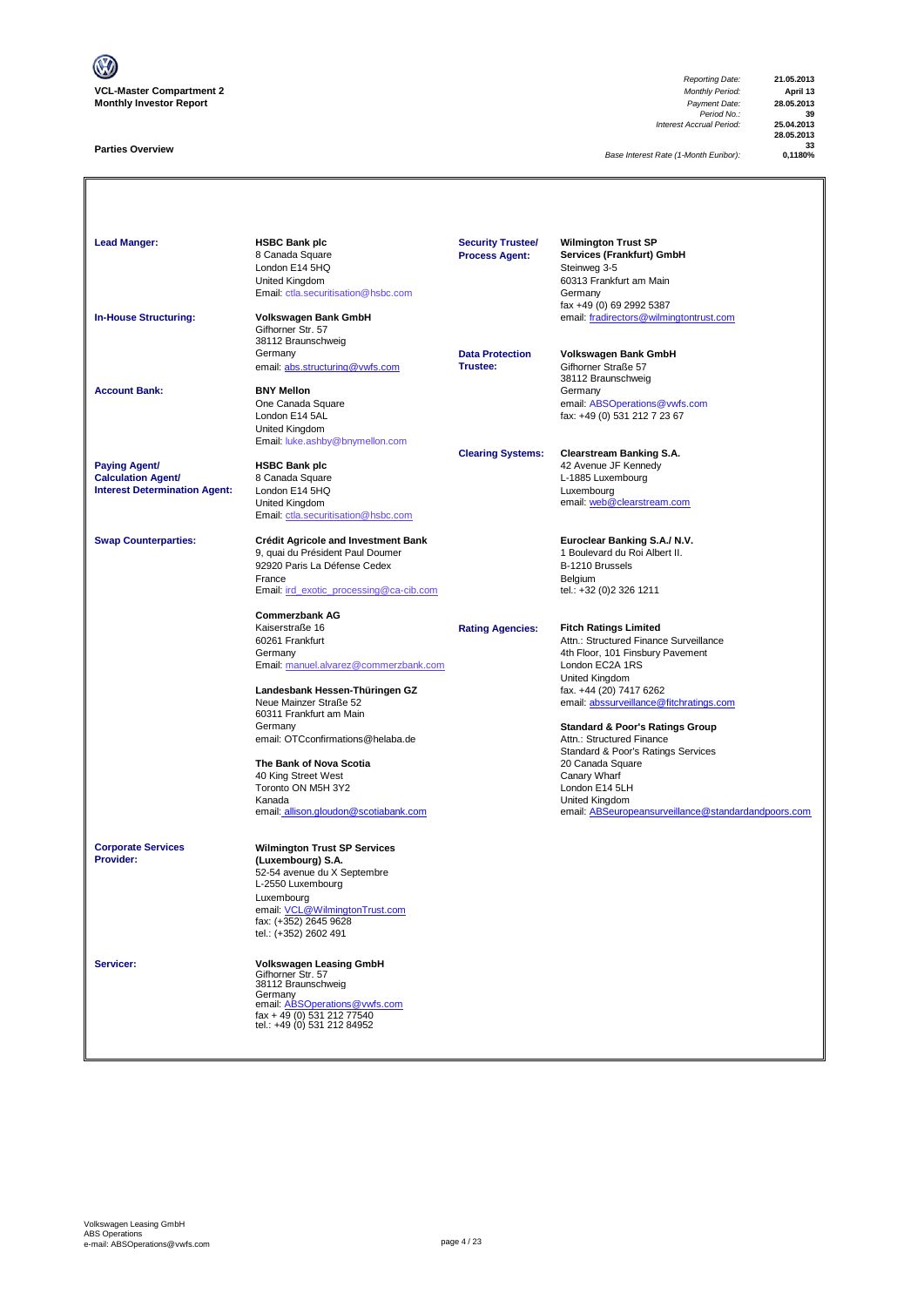|     | <b>VCL-Master Compartment 2</b><br><b>Monthly Investor Report</b>                                                                                                                                                                                  |                         |                                                      |                                                                         | Date:<br><b>Monthly Period:</b><br>Payment Date: | 21.05.2013<br>April 13<br>28.05.2013 |
|-----|----------------------------------------------------------------------------------------------------------------------------------------------------------------------------------------------------------------------------------------------------|-------------------------|------------------------------------------------------|-------------------------------------------------------------------------|--------------------------------------------------|--------------------------------------|
|     | <b>Transaction Events &amp; Trigger</b>                                                                                                                                                                                                            |                         |                                                      |                                                                         | Period No.:<br>Interest Accrual Period:<br>to    | 39<br>25.04.2013<br>28.05.2013       |
|     | *N.B.: many of the Trigger criteria are determined by the performance of VCL Master S.A. Compartment 1                                                                                                                                             |                         |                                                      |                                                                         |                                                  |                                      |
|     | <b>Revolving Period</b>                                                                                                                                                                                                                            |                         |                                                      |                                                                         |                                                  |                                      |
|     | Expiration Date Date of Revolving Period (C2)                                                                                                                                                                                                      | 24.11.2011              |                                                      | (i.e. the last Purchase of additional Exp. Rights occurs on 24.11.2011) |                                                  |                                      |
|     | Date of occurance of an Early Amortisation Event                                                                                                                                                                                                   | J.                      |                                                      |                                                                         |                                                  |                                      |
|     | Compartment 1 Revolving Period                                                                                                                                                                                                                     | 25.11.2013              |                                                      |                                                                         |                                                  |                                      |
|     | <b>Accumulation Account Balance</b>                                                                                                                                                                                                                |                         |                                                      |                                                                         |                                                  |                                      |
|     | Funds not yet invested for the Purchase of Additional                                                                                                                                                                                              | <b>Reporting Period</b> |                                                      | <b>Account Balance</b>                                                  |                                                  | in %                                 |
|     | <b>Expectancy Rights</b>                                                                                                                                                                                                                           | April 13                |                                                      |                                                                         | 1.260.440.62                                     | 0,10%                                |
|     | (Accumulation Account Balance)                                                                                                                                                                                                                     | March 13                |                                                      |                                                                         |                                                  | 0.00%                                |
|     |                                                                                                                                                                                                                                                    | February 13             |                                                      |                                                                         | 62.986.333,14                                    | 5,46%                                |
|     | Trigger of VCL Master S.A. Compartment 1                                                                                                                                                                                                           |                         |                                                      |                                                                         |                                                  |                                      |
|     | <b>Dynamic Net Loss Ratio</b>                                                                                                                                                                                                                      |                         |                                                      |                                                                         |                                                  |                                      |
|     | <b>Reporting Period</b><br>April 13                                                                                                                                                                                                                | in %<br>0,17078%        | > 0.4%<br>$\overline{\phantom{a}}$                   | $>=1,0%$<br>$\overline{\phantom{a}}$                                    | $>=2,0%$<br>$\overline{\phantom{a}}$             | $>=2,8%$                             |
|     | March 13                                                                                                                                                                                                                                           | 0,32119%                | $\blacksquare$                                       | $\sim$                                                                  | $\sim$                                           | $\overline{\phantom{a}}$             |
|     | February 13                                                                                                                                                                                                                                        | 0,11923%                | $\overline{\phantom{a}}$                             | $\blacksquare$                                                          | $\blacksquare$                                   | ÷.                                   |
|     | <b>Cumulative Net Loss Ratio</b>                                                                                                                                                                                                                   |                         |                                                      |                                                                         |                                                  |                                      |
|     | <b>Reporting Period</b>                                                                                                                                                                                                                            | in %                    | > 0.45%                                              | $>=1,2%$                                                                | $>=1,75%$                                        | $>=2,25%$                            |
|     | April 13                                                                                                                                                                                                                                           | 0,06840%                | ÷,                                                   | $\sim$                                                                  | $\sim$                                           |                                      |
|     | March 13<br>February 13                                                                                                                                                                                                                            | 0,06602%<br>0,06621%    | $\overline{\phantom{a}}$<br>$\overline{\phantom{a}}$ | $\blacksquare$<br>$\overline{\phantom{a}}$                              | $\blacksquare$<br>$\overline{\phantom{a}}$       | $\blacksquare$<br>$\blacksquare$     |
|     |                                                                                                                                                                                                                                                    |                         |                                                      |                                                                         |                                                  |                                      |
|     | <b>Late Delingency Ratio</b>                                                                                                                                                                                                                       | 0.34447%                |                                                      |                                                                         |                                                  |                                      |
|     | Aggregate Discounted Lease Balance of all Initial and Additional Lease Balances less any Term Take                                                                                                                                                 |                         |                                                      |                                                                         |                                                  | 6.479.030.453,12                     |
|     | Aggregate Discounted Lease Balance as of the beginning of the Monthly Period                                                                                                                                                                       |                         |                                                      |                                                                         |                                                  | 1.080.719.131,96                     |
|     | Weighted Average Seasoning (before Top-Up/Tap-Up)                                                                                                                                                                                                  |                         | 8,48                                                 |                                                                         |                                                  |                                      |
|     | <b>Enforcement Event</b>                                                                                                                                                                                                                           |                         |                                                      |                                                                         |                                                  |                                      |
|     | Enforcement Event in place?                                                                                                                                                                                                                        |                         |                                                      | no                                                                      |                                                  |                                      |
|     | <b>Credit Enhancement Increase Condition</b>                                                                                                                                                                                                       |                         |                                                      |                                                                         |                                                  |                                      |
|     | (a) the Dynamic Net Loss Ratio for three consecutive Payment Dates exeeds and                                                                                                                                                                      |                         |                                                      |                                                                         |                                                  |                                      |
|     | (i) if Weighted Average Seasoning is less or equal 12 months<br>(ii) if Weighted Average Seasoning is between 13 - 24 months<br>(iii) if Weighted Average Seasoning is between 25 - 36 months<br>(iv) if Weighted Average Seasoning is > 36 months |                         | 0,40%<br>1,00%<br>2,00%<br>2,80%                     | no<br>no<br>no<br>no                                                    |                                                  |                                      |
|     | (b) the Cumulative Net Loss Ratio for three consecutive Payment Dates exeeds and                                                                                                                                                                   |                         |                                                      |                                                                         |                                                  |                                      |
|     | (i) if Weighted Average Seasoning is less or equal 12 months                                                                                                                                                                                       |                         | 0,45%                                                | no                                                                      |                                                  |                                      |
|     | (ii) if Weighted Average Seasoning is between 13 - 24 months<br>(iii) if Weighted Average Seasoning is between 25 - 36 months<br>(iv) if Weighted Average Seasoning is > 36 months                                                                 |                         | 1,20%<br>1,75%<br>2,25%                              | no<br>no<br>no                                                          |                                                  |                                      |
|     | (c) the Late Delinquency Ratio exeeds 1,75% at any Payment Date                                                                                                                                                                                    |                         |                                                      | no                                                                      |                                                  |                                      |
|     | (d) the Occurence of a Servicer Replacement Event                                                                                                                                                                                                  |                         |                                                      | no                                                                      |                                                  |                                      |
|     | (e) the Occurence of an Insolvency Event with Respect to VWL                                                                                                                                                                                       |                         |                                                      | no                                                                      |                                                  |                                      |
| (f) | the Cash Collateral Account does not contain the Compartment 1 Specified General<br>Cash Collateral Account Balance                                                                                                                                |                         |                                                      | no                                                                      |                                                  |                                      |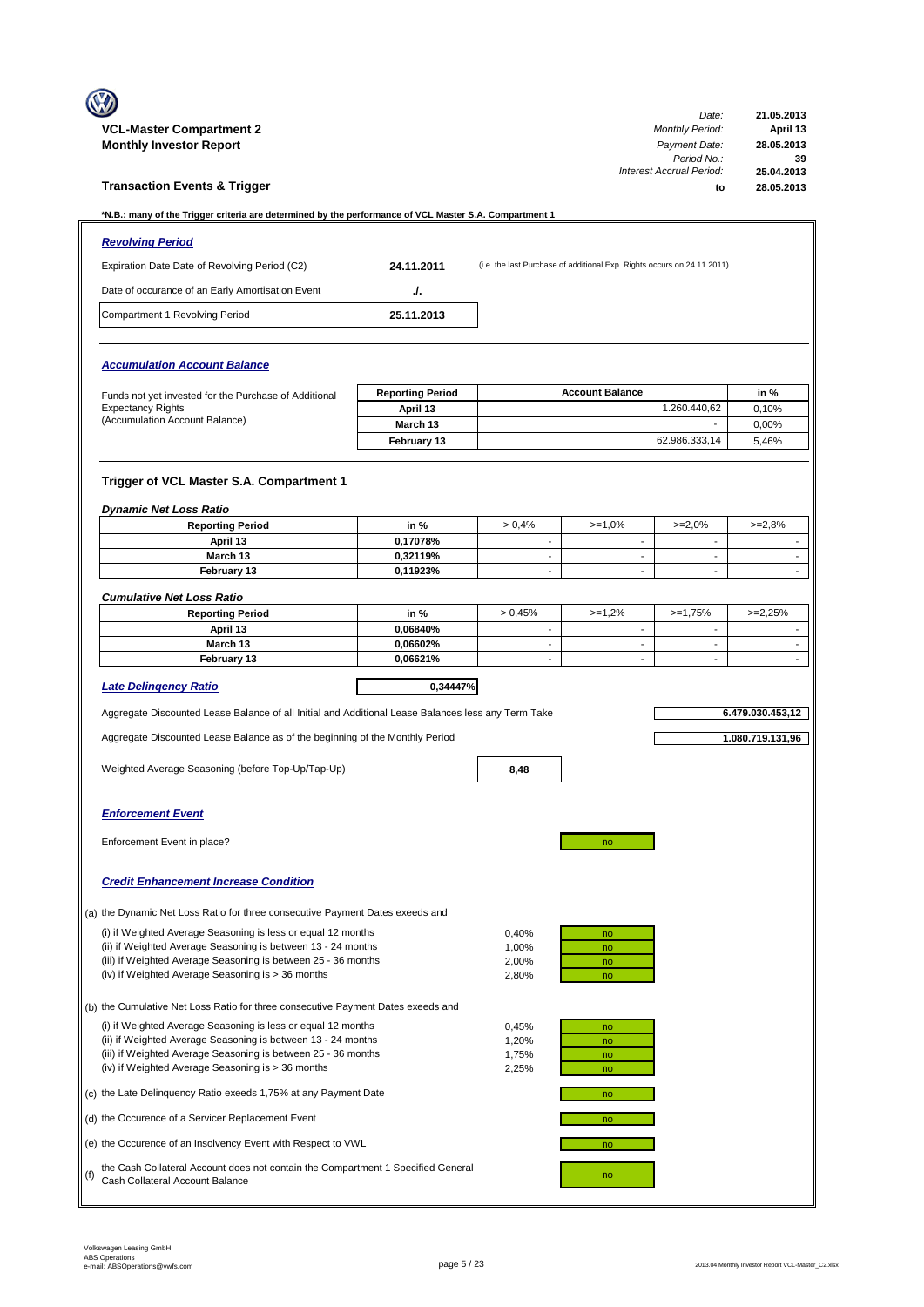| <b>VCL-Master Compartment 2</b>                                                                                                                                                                                                                        |                  | Date:<br><b>Monthly Period:</b> | 21.05.2013<br>April 13 |
|--------------------------------------------------------------------------------------------------------------------------------------------------------------------------------------------------------------------------------------------------------|------------------|---------------------------------|------------------------|
| <b>Monthly Investor Report</b>                                                                                                                                                                                                                         |                  | Payment Date:                   | 28.05.2013             |
|                                                                                                                                                                                                                                                        |                  | Period No.:                     | 39                     |
|                                                                                                                                                                                                                                                        |                  | <b>Interest Accrual Period:</b> | 25.04.2013             |
| <b>Transaction Events &amp; Trigger</b>                                                                                                                                                                                                                |                  | to                              | 28.05.2013             |
| *N.B.: many of the Trigger criteria are determined by the performance of VCL Master S.A. Compartment 1                                                                                                                                                 |                  |                                 |                        |
| <b>German Trade Tax</b>                                                                                                                                                                                                                                |                  |                                 |                        |
| German Trade Tax Increase Event has occured                                                                                                                                                                                                            |                  | no                              |                        |
| German Trade Tax Decrease Event has occured                                                                                                                                                                                                            |                  | no                              |                        |
| current German Trade Tax Level (Hebesatz)                                                                                                                                                                                                              |                  | 450%                            |                        |
| German Trade Tax Increase-/ Decrease Amount                                                                                                                                                                                                            |                  |                                 |                        |
| <b>Early Amortisation Event</b>                                                                                                                                                                                                                        |                  |                                 |                        |
| Early Amortisation Event in effect?                                                                                                                                                                                                                    |                  |                                 |                        |
| (i) Occurence of a Foreclosure Event                                                                                                                                                                                                                   |                  | no                              |                        |
| (ii) Compartment 1 Accumulation Account Balance > 10% of Total discounted Lease Receivables on<br>two consecutive months                                                                                                                               |                  | no                              |                        |
| (iii) Compartment 2 Accumulation Account Balance > 10% of Total discounted Expectancy Rights on<br>three consecutive months                                                                                                                            |                  | no                              |                        |
| (v) In case of Default/Termination Event: Failure to replace Swap Counterparty or failure to post<br>Collatereal by Swap Counterparty                                                                                                                  |                  | no                              |                        |
| <b>Clean-Up Call Condition</b>                                                                                                                                                                                                                         |                  |                                 |                        |
| Clean-Up @                                                                                                                                                                                                                                             | 10,00%           |                                 |                        |
| <b>Current Percentage</b>                                                                                                                                                                                                                              | 86,17%           |                                 |                        |
| Aggregate Discounted Expectancy Rights Balance                                                                                                                                                                                                         | 1.226.693.883,51 |                                 |                        |
| Maximum Discounted Expectancy Rights Balance                                                                                                                                                                                                           | 1.423.516.838,33 |                                 |                        |
| Fulfilled when the Aggregate Discounted Expectancy Rights Balance is<br>less than 10 per cent. of the Maximum Discounted Expectancy<br>Rights Balance provided that all payment obligations under the<br>Compartment 2 Notes will be thereby fulfilled |                  | no                              |                        |

\*N.B. This percentage may become greater 100% whenever the Current Total Outstanding Discounted Lease Balance is larger than the highest Total<br>Outstanding Discounted Lease Balance we have seen in the past (excluding the cu Balance" must not include the current period as it is an input parameter for the waterfall calculation (which has to take place before any Top-Up can occur for the current period).

# *Repurchase of Receivables*

|                         | Number of contracts | Outstanding<br>Discounted<br>Balance | <b>Re-Purchase Price</b> |
|-------------------------|---------------------|--------------------------------------|--------------------------|
| <b>Current Period</b>   |                     |                                      |                          |
| <b>Previous Periods</b> |                     |                                      |                          |
| Total                   |                     |                                      |                          |

# *Transaction Party Replacements*

| <b>Capacity of Transaction Party</b> | Date of Replacement | <b>Reason for</b><br>Replacement | <b>Replaced Party</b>   | Replaced by            |
|--------------------------------------|---------------------|----------------------------------|-------------------------|------------------------|
| <b>Account Bank</b>                  | 26.11.2012 Renewal  |                                  | <b>HSBC</b>             | <b>BNY</b>             |
| Subloan Lender                       | 26.11.2012 Renewal  |                                  | <b>VIPS</b>             | <b>VW Bank</b>         |
| Swap-Counterparty Series 2010-1      | 26.11.2012 Renewal  |                                  | <b>BBVA</b>             | <b>Credit Agricole</b> |
| Swap-Counterparty Series 2010-2      | 26.11.2012 Renewal  |                                  | <b>BBVA</b>             | Commerzbank            |
| Swap-Counterparty Series 2010-4      | 26.11.2012 Renewal  |                                  | <b>BBVA and DZ Bank</b> | Commerzbank            |
| Swap-Counterparty Series 2010-3      |                     | 27.12.2012 Downgrade             | <b>BBVA</b>             | Helaba                 |
|                                      |                     |                                  |                         |                        |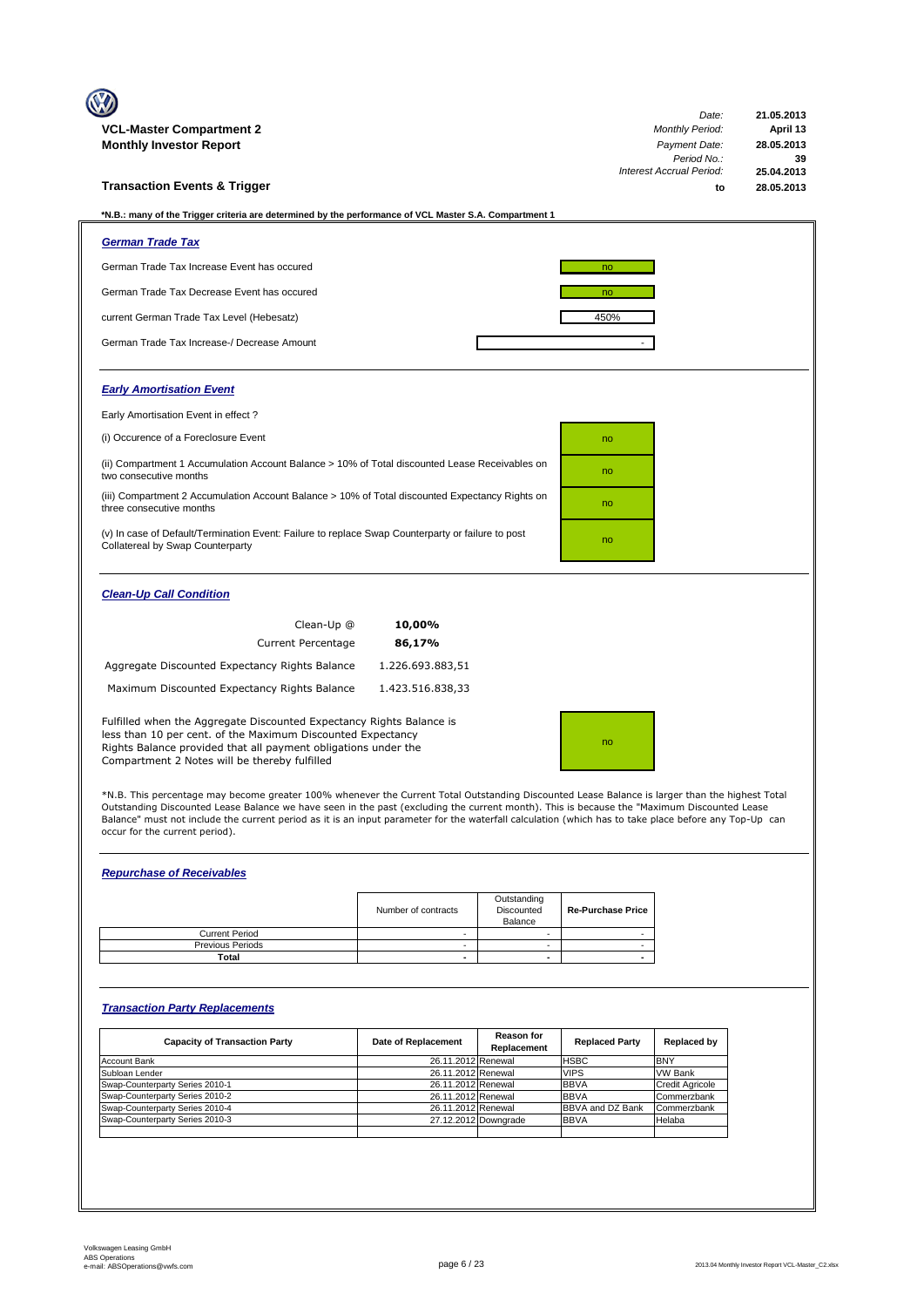| $\mathbb{C}$                                                      |
|-------------------------------------------------------------------|
| <b>VCL-Master Compartment</b> :<br><b>Monthly Investor Report</b> |

**Transaction Party Ratings**

|                                                                                                                          | <b>Rating Information on relevant Transaction Parties</b>                                                                                                          |                                                         |                                                                                                                                                                                                                                                                                                                                                                                                                      |                              |                |          |                          |            |         |                                                                                                                                                                                                                                                |                     |          |  |  |  |  |  |  |
|--------------------------------------------------------------------------------------------------------------------------|--------------------------------------------------------------------------------------------------------------------------------------------------------------------|---------------------------------------------------------|----------------------------------------------------------------------------------------------------------------------------------------------------------------------------------------------------------------------------------------------------------------------------------------------------------------------------------------------------------------------------------------------------------------------|------------------------------|----------------|----------|--------------------------|------------|---------|------------------------------------------------------------------------------------------------------------------------------------------------------------------------------------------------------------------------------------------------|---------------------|----------|--|--|--|--|--|--|
|                                                                                                                          |                                                                                                                                                                    | Fitch                                                   |                                                                                                                                                                                                                                                                                                                                                                                                                      |                              | Moody's        |          |                          | DBRS       |         |                                                                                                                                                                                                                                                | <b>S&amp;P</b>      |          |  |  |  |  |  |  |
| <b>Account Bank:</b>                                                                                                     | <b>Long Term</b>                                                                                                                                                   | <b>Short Term</b>                                       | Outlook                                                                                                                                                                                                                                                                                                                                                                                                              | Long Term                    | Short Term     | Outlook  | Long Term                | Short Term | Outlook | <b>Long Term</b>                                                                                                                                                                                                                               | <b>Short Term</b>   | Outlook  |  |  |  |  |  |  |
| <b>BNY Mellon</b><br><b>Current Rating</b>                                                                               | AA-                                                                                                                                                                | $F1+$                                                   | Stable                                                                                                                                                                                                                                                                                                                                                                                                               | Aa3                          |                | Negative |                          |            |         | A+                                                                                                                                                                                                                                             | A-1                 | Negative |  |  |  |  |  |  |
| <b>Minimum required Rating</b><br>(if no short term Rating available, the higher long<br>term rating is applicable)      | n.a.<br>n.a.                                                                                                                                                       | F1<br>n.a.                                              |                                                                                                                                                                                                                                                                                                                                                                                                                      | n.a<br>n.a                   | n.a.<br>n.a    |          | n.a.<br>n.a              | n.a<br>n.a |         | n.a.<br>n.a                                                                                                                                                                                                                                    | $A-1$<br>n.a.       |          |  |  |  |  |  |  |
|                                                                                                                          |                                                                                                                                                                    |                                                         |                                                                                                                                                                                                                                                                                                                                                                                                                      |                              |                |          |                          |            |         |                                                                                                                                                                                                                                                |                     |          |  |  |  |  |  |  |
|                                                                                                                          |                                                                                                                                                                    |                                                         | the Account Bank ceases to have the Account Bank Required Rating it shall, at its own cost,                                                                                                                                                                                                                                                                                                                          |                              |                |          |                          |            |         |                                                                                                                                                                                                                                                | Required<br>Rating: |          |  |  |  |  |  |  |
|                                                                                                                          |                                                                                                                                                                    | (ii) provide a guarantee from an Eligible Guaranter, or | (i) transfer the accounts to an Eligible Collateral Bank, or<br>(ii) take any other action in order to maintain the rating of the Notes.                                                                                                                                                                                                                                                                             |                              |                |          |                          |            |         |                                                                                                                                                                                                                                                | fulfilled           |          |  |  |  |  |  |  |
|                                                                                                                          |                                                                                                                                                                    |                                                         | f none of the measures is taken within a given timespan, the Issuer may enter into new banking arrangements at its own initiative with another Account Bank<br>Please refer to the Prospectus for a complete description of the mechanism)                                                                                                                                                                           |                              |                |          |                          |            |         |                                                                                                                                                                                                                                                |                     |          |  |  |  |  |  |  |
| Swap Counterparty:                                                                                                       |                                                                                                                                                                    | Fitch - Rating                                          | <b>NO</b>                                                                                                                                                                                                                                                                                                                                                                                                            |                              |                |          |                          |            |         |                                                                                                                                                                                                                                                |                     |          |  |  |  |  |  |  |
| Landesbank Hessen Thueringen<br>Girozentrale<br><b>Current Rating</b>                                                    | A+                                                                                                                                                                 | Watch Negative?<br>$F1+$                                | Stable                                                                                                                                                                                                                                                                                                                                                                                                               | A2                           | $p_{-1}$       | Stable   | $\theta$                 | $\Omega$   |         | A                                                                                                                                                                                                                                              | $A-1$               | Stable   |  |  |  |  |  |  |
| <b>Minimum required Rating</b>                                                                                           | A                                                                                                                                                                  | F1                                                      |                                                                                                                                                                                                                                                                                                                                                                                                                      | A2                           | $p_{-1}$       |          |                          |            |         | Δ                                                                                                                                                                                                                                              | $A-1$               |          |  |  |  |  |  |  |
| Lovell<br>(if no short term Rating available, the higher long<br>m rating is applicable)                                 |                                                                                                                                                                    |                                                         |                                                                                                                                                                                                                                                                                                                                                                                                                      | $\triangle$ 1                |                |          |                          |            |         |                                                                                                                                                                                                                                                |                     |          |  |  |  |  |  |  |
| <b>Minimum required Rating</b>                                                                                           | <b>RRR</b>                                                                                                                                                         | F <sub>2</sub>                                          |                                                                                                                                                                                                                                                                                                                                                                                                                      |                              |                |          |                          |            |         |                                                                                                                                                                                                                                                |                     |          |  |  |  |  |  |  |
| (if no short term Rating available, the higher long<br>term rating is applicable)                                        |                                                                                                                                                                    |                                                         |                                                                                                                                                                                                                                                                                                                                                                                                                      |                              |                |          |                          |            |         | <b>RRR</b>                                                                                                                                                                                                                                     |                     |          |  |  |  |  |  |  |
|                                                                                                                          |                                                                                                                                                                    |                                                         |                                                                                                                                                                                                                                                                                                                                                                                                                      |                              |                |          |                          |            |         |                                                                                                                                                                                                                                                |                     |          |  |  |  |  |  |  |
|                                                                                                                          |                                                                                                                                                                    |                                                         | t the Swap Bank falls below the above mentioned Minimum Rating (Level I) it shall provide Eligible Credit Support by means of Cash or certain types of Prime Debt Obligations<br>f the Swap Bank ceases to have the even lower Rating as an Eligible Swap Counterparty (Level II) it shall, at its own cost,<br>(i) transfer all rights and obligations under the Swap Agreement to another Eligible Swap Partner or |                              |                |          |                          |            |         |                                                                                                                                                                                                                                                | Required<br>Rating: |          |  |  |  |  |  |  |
|                                                                                                                          |                                                                                                                                                                    | (ii) provide a guarantee from an Eligible Guaranter.    | ne of the measures is taken within a given timespan, the Issuer may enter into new arrangements at its own initiative with another Swap Bank.                                                                                                                                                                                                                                                                        |                              |                |          |                          |            |         |                                                                                                                                                                                                                                                | fulfilled           |          |  |  |  |  |  |  |
|                                                                                                                          |                                                                                                                                                                    |                                                         | (Please refer to the Prospectus for a complete description of the mechanism)<br>Collateral has been transfered to the counterparty downgrade collateral account according to the                                                                                                                                                                                                                                     |                              |                |          |                          |            |         |                                                                                                                                                                                                                                                |                     |          |  |  |  |  |  |  |
| Swap Counterparty:                                                                                                       |                                                                                                                                                                    | Fitch - Rating                                          | ISDA Credit Support Annex for VCL Master C2 dated February 23rd 2010.                                                                                                                                                                                                                                                                                                                                                |                              |                |          |                          |            |         |                                                                                                                                                                                                                                                |                     |          |  |  |  |  |  |  |
| <b>Crédit Agricole</b><br><b>Current Rating</b>                                                                          | A                                                                                                                                                                  | Watch Negative?<br>$F1+$                                | <b>NO</b><br>Negative                                                                                                                                                                                                                                                                                                                                                                                                | A2                           | $P-1$          | Negative | $\theta$                 | $\theta$   | 0       | A                                                                                                                                                                                                                                              | $A-1$               | Negative |  |  |  |  |  |  |
| <b>Minimum required Rating</b><br><b>Sevent</b><br>(if no short term Rating available, the higher long                   | A                                                                                                                                                                  | F1                                                      |                                                                                                                                                                                                                                                                                                                                                                                                                      | A2                           | $p_{-1}$       |          |                          |            |         | A                                                                                                                                                                                                                                              | $A-1$               |          |  |  |  |  |  |  |
| term rating is applicable)<br><b>Minimum required Rating</b>                                                             | BBB+                                                                                                                                                               | F2                                                      |                                                                                                                                                                                                                                                                                                                                                                                                                      | A1                           |                |          |                          |            |         |                                                                                                                                                                                                                                                |                     |          |  |  |  |  |  |  |
| Ī<br>(if no short term Rating available, the higher long<br>term rating is applicable)                                   |                                                                                                                                                                    |                                                         |                                                                                                                                                                                                                                                                                                                                                                                                                      |                              |                |          |                          |            |         | <b>BBB</b>                                                                                                                                                                                                                                     |                     |          |  |  |  |  |  |  |
|                                                                                                                          |                                                                                                                                                                    |                                                         |                                                                                                                                                                                                                                                                                                                                                                                                                      |                              |                |          |                          |            |         |                                                                                                                                                                                                                                                |                     |          |  |  |  |  |  |  |
|                                                                                                                          |                                                                                                                                                                    |                                                         |                                                                                                                                                                                                                                                                                                                                                                                                                      |                              |                |          |                          |            |         |                                                                                                                                                                                                                                                |                     |          |  |  |  |  |  |  |
|                                                                                                                          |                                                                                                                                                                    |                                                         | If the Swap Bank falls below the above mentioned Minimum Rating (Level I) it shall provide Eligible Credit Support by means of Cash or certain types of Prime Debt Obligations<br>the Swap Bank ceases to have the even lower Rating as an Eligible Swap Counterparty (Level II) it shall, at its own cost, (1) the Swap Counterparty (Level II) it shall, at its own cost,<br>(1) tangleter all rights and obligat  |                              |                |          |                          |            |         |                                                                                                                                                                                                                                                | Required            |          |  |  |  |  |  |  |
|                                                                                                                          |                                                                                                                                                                    | (ii) provide a guarantee from an Eligible Guaranter.    |                                                                                                                                                                                                                                                                                                                                                                                                                      |                              |                |          |                          |            |         |                                                                                                                                                                                                                                                | Rating:             |          |  |  |  |  |  |  |
|                                                                                                                          |                                                                                                                                                                    |                                                         |                                                                                                                                                                                                                                                                                                                                                                                                                      |                              |                |          |                          |            |         | f none of the measures is taken within a given timespan, the Issuer may enter into new arrangements at its own initiative with another Swap Bank.<br>fulfilled<br>(Please refer to the Prospectus for a complete description of the mechanism) |                     |          |  |  |  |  |  |  |
|                                                                                                                          | ral has been transfered to the counterparty downgrade collateral account according to the<br>ISDA Credit Support Annex for VCL Master C2 dated February 23rd 2010. |                                                         |                                                                                                                                                                                                                                                                                                                                                                                                                      |                              |                |          |                          |            |         |                                                                                                                                                                                                                                                |                     |          |  |  |  |  |  |  |
|                                                                                                                          |                                                                                                                                                                    |                                                         |                                                                                                                                                                                                                                                                                                                                                                                                                      |                              |                |          |                          |            |         |                                                                                                                                                                                                                                                |                     |          |  |  |  |  |  |  |
| Swap Counterparty:<br><b>Commerzbank AG</b>                                                                              |                                                                                                                                                                    | Fitch - Rating<br>Watch Negative?                       | <b>NO</b>                                                                                                                                                                                                                                                                                                                                                                                                            |                              |                |          |                          |            |         |                                                                                                                                                                                                                                                |                     |          |  |  |  |  |  |  |
| <b>Current Rating</b><br><b>Minimum required Rating</b>                                                                  | A+<br>А                                                                                                                                                            | $F1+$<br>F <sub>1</sub>                                 | Stable                                                                                                                                                                                                                                                                                                                                                                                                               | A3<br>A2                     | $P-2$<br>$P-1$ | Negative | n.a                      | n.a        | n.a.    | A<br>А                                                                                                                                                                                                                                         | A-1<br>$A-1$        |          |  |  |  |  |  |  |
| Š<br>(if no short term Rating available, the higher long<br>term rating is applicable)                                   |                                                                                                                                                                    |                                                         |                                                                                                                                                                                                                                                                                                                                                                                                                      | A1                           |                |          |                          |            |         |                                                                                                                                                                                                                                                |                     |          |  |  |  |  |  |  |
| <b>Minimum required Rating</b><br>Ī<br>(if no short term Rating available, the higher long<br>term rating is applicable) | BBB+                                                                                                                                                               | F2                                                      |                                                                                                                                                                                                                                                                                                                                                                                                                      |                              |                |          |                          |            |         | BBB+                                                                                                                                                                                                                                           |                     |          |  |  |  |  |  |  |
|                                                                                                                          |                                                                                                                                                                    |                                                         |                                                                                                                                                                                                                                                                                                                                                                                                                      |                              |                |          |                          |            |         |                                                                                                                                                                                                                                                |                     |          |  |  |  |  |  |  |
|                                                                                                                          |                                                                                                                                                                    |                                                         |                                                                                                                                                                                                                                                                                                                                                                                                                      |                              |                |          |                          |            |         |                                                                                                                                                                                                                                                |                     |          |  |  |  |  |  |  |
|                                                                                                                          |                                                                                                                                                                    |                                                         | If the Swap Bank falls below the above mentioned Minimum Rating (Level I) it shall provide Eligible Credit Support by means of Cash or certain types of Prime Debt Obligations                                                                                                                                                                                                                                       |                              |                |          |                          |            |         |                                                                                                                                                                                                                                                |                     |          |  |  |  |  |  |  |
|                                                                                                                          |                                                                                                                                                                    |                                                         | f the Swap Bank ceases to have the even lower Rating as an Eligible Swap Counterparty (Level II) it shall, at its own cost,<br>(i) transfer all rights and obligations under the Swap Agreement to another Eligible Swap Partner or                                                                                                                                                                                  |                              |                |          |                          |            |         |                                                                                                                                                                                                                                                | Required<br>Rating: |          |  |  |  |  |  |  |
|                                                                                                                          |                                                                                                                                                                    |                                                         | (ii) provide a guarantee from an Eligible Guarantor.<br>(ii) provide a guarantee from an Eligible Guarantor.<br>none of the measures is taken within a given timespan, the Issuer may enter into new arrangements at its own initiat<br>(Please refer to the Prospectus for a complete description of the mechanism)                                                                                                 |                              |                |          |                          |            |         |                                                                                                                                                                                                                                                | fulfilled           |          |  |  |  |  |  |  |
|                                                                                                                          |                                                                                                                                                                    |                                                         | Collateral has been transfered to the counterparty downgrade collateral account according to the<br>ISDA Credit Support Annex for VCL Master C2 dated February 23rd 2010.                                                                                                                                                                                                                                            |                              |                |          |                          |            |         |                                                                                                                                                                                                                                                |                     |          |  |  |  |  |  |  |
| Swap Counterparty:<br>Bank of Nova Scotia - Scotiabank                                                                   |                                                                                                                                                                    | Fitch - Rating<br>Watch Negative?                       | <b>NO</b>                                                                                                                                                                                                                                                                                                                                                                                                            |                              |                |          |                          |            |         |                                                                                                                                                                                                                                                |                     |          |  |  |  |  |  |  |
| <b>Current Rating</b>                                                                                                    | AA                                                                                                                                                                 | $F1+$                                                   | Stable                                                                                                                                                                                                                                                                                                                                                                                                               | Aa2                          | $P-1$          | Stable   | AΑ                       | $R-1$      | stable  | $A+$                                                                                                                                                                                                                                           | A-1                 | Stable   |  |  |  |  |  |  |
| <b>Minimum required Rating</b><br>Ī<br>(if no short term Rating available, the higher long<br>term rating is applicable) | А                                                                                                                                                                  | F <sub>1</sub>                                          |                                                                                                                                                                                                                                                                                                                                                                                                                      | A2<br>$\mathbb{A}\mathbb{1}$ | $P-1$          |          | i,                       |            |         | А                                                                                                                                                                                                                                              | $A-1$               |          |  |  |  |  |  |  |
| <b>Minimum required Rating</b><br>Ĭ                                                                                      | BBB+                                                                                                                                                               | F <sub>2</sub>                                          |                                                                                                                                                                                                                                                                                                                                                                                                                      |                              |                |          | $\overline{\phantom{a}}$ |            |         | BBB+                                                                                                                                                                                                                                           |                     |          |  |  |  |  |  |  |
| (if no short term Rating available, the higher long<br>term rating is applicable)                                        |                                                                                                                                                                    |                                                         |                                                                                                                                                                                                                                                                                                                                                                                                                      |                              |                |          |                          |            |         |                                                                                                                                                                                                                                                |                     |          |  |  |  |  |  |  |
|                                                                                                                          |                                                                                                                                                                    |                                                         |                                                                                                                                                                                                                                                                                                                                                                                                                      |                              |                |          |                          |            |         |                                                                                                                                                                                                                                                |                     |          |  |  |  |  |  |  |
|                                                                                                                          |                                                                                                                                                                    |                                                         |                                                                                                                                                                                                                                                                                                                                                                                                                      |                              |                |          |                          |            |         |                                                                                                                                                                                                                                                |                     |          |  |  |  |  |  |  |
|                                                                                                                          |                                                                                                                                                                    |                                                         | t the Swap Bank falls below the above mentioned Minimum Rating (Level I) it shall provide Eligible Credit Support by means of Cash or certain types of Prime Debt Obligations<br>f the Swap Bank ceases to have the even lower Rating as an Eligible Swap Counterparty (Level II) it shall, at its own cost,                                                                                                         |                              |                |          |                          |            |         |                                                                                                                                                                                                                                                | Required            |          |  |  |  |  |  |  |
|                                                                                                                          |                                                                                                                                                                    | (ii) provide a guarantee from an Eligible Guaranter.    | (i) transfer all rights and obligations under the Swap Agreement to another Eligible Swap Partner or<br>f none of the measures is taken within a given timespan, the Issuer may enter into new arrangements at its own initiative with another Swap Bank.                                                                                                                                                            |                              |                |          |                          |            |         |                                                                                                                                                                                                                                                | Rating:             |          |  |  |  |  |  |  |
|                                                                                                                          |                                                                                                                                                                    |                                                         | (Please refer to the Prospectus for a complete description of the mechanism)                                                                                                                                                                                                                                                                                                                                         |                              |                |          |                          |            |         |                                                                                                                                                                                                                                                | fulfilled           |          |  |  |  |  |  |  |
|                                                                                                                          |                                                                                                                                                                    |                                                         | Collateral has been transfered to the counterparty downgrade collateral account according to the<br>ISDA Credit Support Annex for VCL Master C2 dated February 23rd 2010.                                                                                                                                                                                                                                            |                              |                |          |                          |            |         |                                                                                                                                                                                                                                                |                     |          |  |  |  |  |  |  |
|                                                                                                                          |                                                                                                                                                                    |                                                         |                                                                                                                                                                                                                                                                                                                                                                                                                      |                              |                |          |                          |            |         |                                                                                                                                                                                                                                                |                     |          |  |  |  |  |  |  |
| Servicer:<br><b>Volkswagen Leasing GmbH</b><br><b>Current Rating</b>                                                     |                                                                                                                                                                    |                                                         |                                                                                                                                                                                                                                                                                                                                                                                                                      | A3                           | $P-2$          | Positive | n.a.                     | n.a.       | n.a.    | A-                                                                                                                                                                                                                                             | $A-2$               | Positive |  |  |  |  |  |  |
| <b>Minimum required Rating</b>                                                                                           | n.a.                                                                                                                                                               | n.a.                                                    | n.a.                                                                                                                                                                                                                                                                                                                                                                                                                 | n.a.                         | n.a.           | n.a.     | n.a.                     | n.a.       | n.a.    | n.a.<br>"Ratings last updated on 14/03/2013                                                                                                                                                                                                    | n.a.                | n.a.     |  |  |  |  |  |  |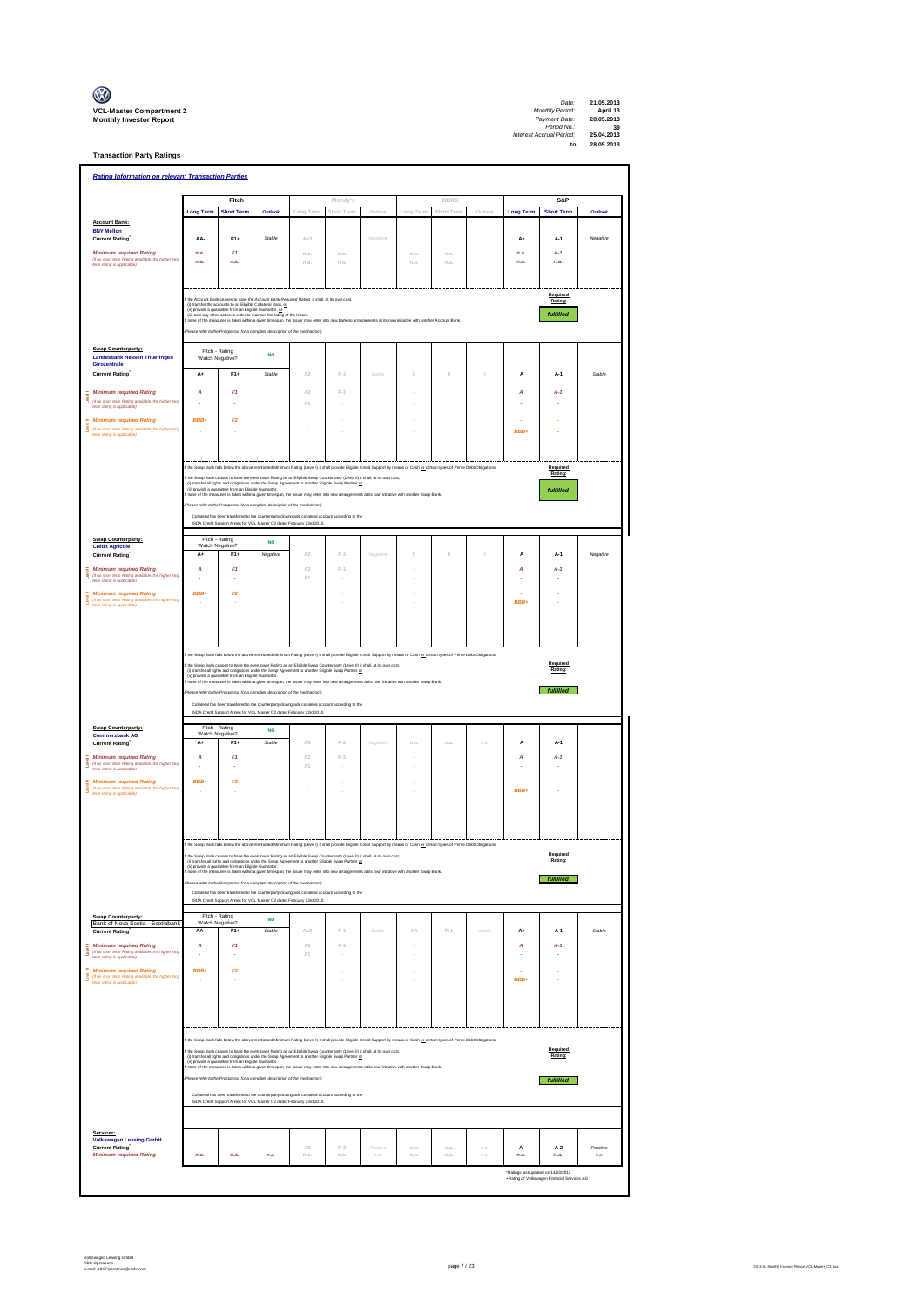| <b>VCL-Master Compartment 2</b><br><b>Monthly Investor Report</b><br>Information regarding<br>the Notes (I) |                                                                                                                                                                                                                                                                                                                                                                                                                                                                                                                                                           |                      |                       | <b>Monthly Period:</b><br>Payment Date:<br>Period No.:<br>Interest Accrual Period:<br>$(=$<br>Base Interest Rate (1-Month Euribor): | 21.05.2013<br>Date:<br>April 13<br>28.05.2013<br>39<br>25.04.2013<br>28.05.2013<br>to<br>33<br>davs)<br>$\lambda$<br>0,1180% |
|-------------------------------------------------------------------------------------------------------------|-----------------------------------------------------------------------------------------------------------------------------------------------------------------------------------------------------------------------------------------------------------------------------------------------------------------------------------------------------------------------------------------------------------------------------------------------------------------------------------------------------------------------------------------------------------|----------------------|-----------------------|-------------------------------------------------------------------------------------------------------------------------------------|------------------------------------------------------------------------------------------------------------------------------|
| <b>Rating Details (Fitch/S&amp;P)</b>                                                                       | Class A-1                                                                                                                                                                                                                                                                                                                                                                                                                                                                                                                                                 | Class A-2            | Class A-3             | Class A-4                                                                                                                           | Class A-5                                                                                                                    |
| Rating at Issue Date<br>Fitch<br>Standard & Poors                                                           | AAA (sf)<br>AAA (sf)                                                                                                                                                                                                                                                                                                                                                                                                                                                                                                                                      | AAA (sf)<br>AAA (sf) | AAA (sf)<br>AAA (sf)  | AAA (sf)<br>AAA (sf)                                                                                                                | AAA (sf)<br>AAA (sf)                                                                                                         |
| <b>Current Rating</b><br>Fitch<br>Standard & Poors                                                          | AAA (sf)<br>AAA (sf)                                                                                                                                                                                                                                                                                                                                                                                                                                                                                                                                      | AAA (sf)<br>AAA (sf) | AAA (sf)<br>AAA (sf)  | AAA (sf)<br>AAA (sf)                                                                                                                | AAA (sf)<br>AAA (sf)                                                                                                         |
| <b>Information on Notes</b>                                                                                 | Class A-1                                                                                                                                                                                                                                                                                                                                                                                                                                                                                                                                                 | Class A-1            | Class A-3             | Class A-4                                                                                                                           | Class A-5                                                                                                                    |
| <b>ISIN</b>                                                                                                 | XS0487713512                                                                                                                                                                                                                                                                                                                                                                                                                                                                                                                                              | XS0487714247         | XS0487714320          | XS0487714593                                                                                                                        | XS0908771354                                                                                                                 |
| Common Code                                                                                                 | 048771351                                                                                                                                                                                                                                                                                                                                                                                                                                                                                                                                                 | 48771424             | 048771432             | 48771459                                                                                                                            | 90877135                                                                                                                     |
| Nominal Amount                                                                                              | € 100.000                                                                                                                                                                                                                                                                                                                                                                                                                                                                                                                                                 | € 100,000            | € 100.000             | € 100,000                                                                                                                           | € 100.000                                                                                                                    |
| <b>Information on Interest</b>                                                                              | <b>Class A-Series</b>                                                                                                                                                                                                                                                                                                                                                                                                                                                                                                                                     |                      |                       |                                                                                                                                     |                                                                                                                              |
| Scheduled Repayment<br>Date as of Cut-Off<br>Date:<br>Legal Maturity Date:                                  | Payment Date in December 2013<br>Payment Date in November 2019                                                                                                                                                                                                                                                                                                                                                                                                                                                                                            |                      |                       |                                                                                                                                     |                                                                                                                              |
| Spread/ Margin                                                                                              | 55 bps                                                                                                                                                                                                                                                                                                                                                                                                                                                                                                                                                    | 55 bps               | 115 bps               | 55 bps                                                                                                                              | 55 bps                                                                                                                       |
| <b>Index Rate</b>                                                                                           | 1-Month-Euribor                                                                                                                                                                                                                                                                                                                                                                                                                                                                                                                                           | 1-Month-Euribor      | 1-Month-Euribor       | 1-Month-Euribor                                                                                                                     | 1-Month-Euribor                                                                                                              |
| Fixed/Floating                                                                                              | floating                                                                                                                                                                                                                                                                                                                                                                                                                                                                                                                                                  | floating             | floating              | floating                                                                                                                            | floating                                                                                                                     |
| Current Coupon                                                                                              | 1-M-Euribor + 55 bps                                                                                                                                                                                                                                                                                                                                                                                                                                                                                                                                      | 1-M-Euribor + 55 bps | 1-M-Euribor + 115 bps | 1-M-Euribor + 55 bps                                                                                                                | 1-M-Euribor + 55 bps                                                                                                         |
| Day Count Convention                                                                                        | actual/360                                                                                                                                                                                                                                                                                                                                                                                                                                                                                                                                                | actual/360           | actual/360            | actual/360                                                                                                                          | actual/360                                                                                                                   |
| <b>Clean-Up Call</b>                                                                                        | Volkswagen Leasing GmbH will have the right at its option to exercise a "Clean-Up Call" and to repurchase the Expectancy Rights from VCL-Master S.A.,<br>acting with respect to its Compartment 2, at any time when the sum of the Discounted Expectancy Rights Balances for all lease contracts is less than<br>10% of the sum of the Maximum Discounted Expectancy Rights Balances for all lease contracts at any point in time during the life of the transaction,<br>provided that all payment obligations under the Notes will be thereby fulfilled. |                      |                       |                                                                                                                                     |                                                                                                                              |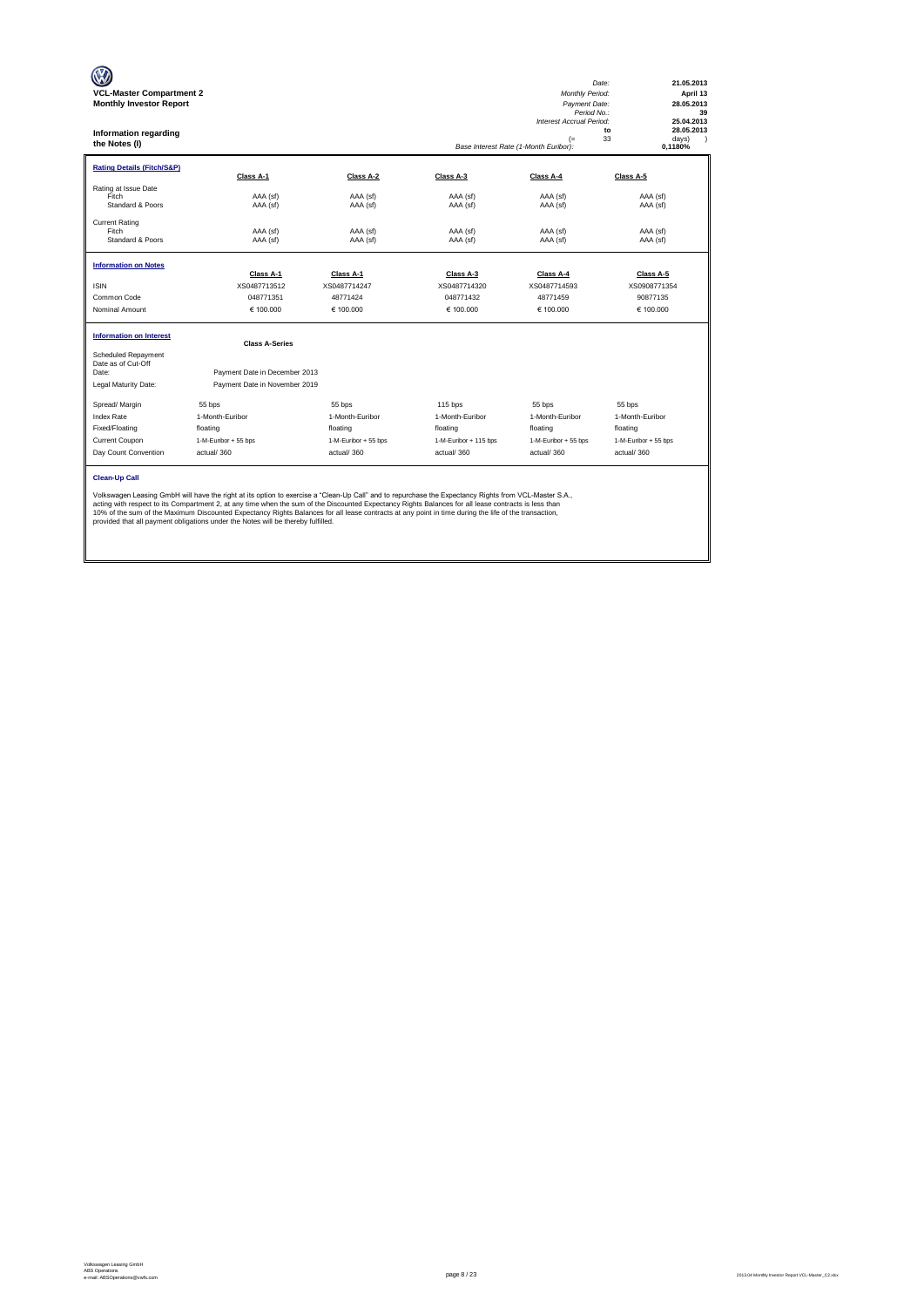|                                                                                    |        |                  |            |                          |        |                                       |        | Date:                                           |        | 21.05.2013       |
|------------------------------------------------------------------------------------|--------|------------------|------------|--------------------------|--------|---------------------------------------|--------|-------------------------------------------------|--------|------------------|
| <b>VCL-Master Compartment 2</b>                                                    |        |                  |            |                          |        |                                       |        | Monthly Period:                                 |        | April 13         |
| <b>Monthly Investor Report</b>                                                     |        |                  |            |                          |        |                                       |        | Payment Date:                                   |        | 28.05.2013       |
|                                                                                    |        |                  |            |                          |        |                                       |        | Period No.:<br>Interest Accrual Period:         |        | 39<br>25.04.2013 |
|                                                                                    |        |                  |            |                          |        |                                       |        | to                                              |        | 28.05.2013       |
| Information regarding the Notes                                                    |        |                  |            |                          |        | (                                     |        | 33                                              |        | days )           |
| (II)                                                                               |        |                  |            |                          |        | Base Interest Rate (1-Month Euribor): |        |                                                 |        | 0.1180%          |
| <b>Note Balance</b>                                                                |        |                  |            |                          |        |                                       |        |                                                 |        |                  |
|                                                                                    |        | Class A-1        |            | Class A-2                |        | Class A-3                             |        | Class A-4                                       |        | Class A-5        |
| Initial Note Balance (at Poolcut)                                                  | €      | 75.000.000,00    | $\epsilon$ | 50.000.000,00            | €      | 50.000.000,00                         | €      | 75.000.000,00                                   |        | € 159.100.000,00 |
| <b>During Revolving Period</b>                                                     |        |                  |            |                          |        |                                       |        |                                                 |        |                  |
| <b>Note Balance Beginn of Period</b>                                               | €      | 75,000,000,00    |            | $\epsilon$ 50,000,000,00 | €      |                                       |        | 33.305.090.00 € 308.900.000.00 € 159.100.000.00 |        |                  |
| Overcollateralisation Amount before Top-Up                                         |        |                  |            |                          |        |                                       |        |                                                 |        |                  |
| (all Class A Notes)                                                                |        | € 599.290.851,88 |            |                          |        |                                       |        |                                                 |        |                  |
| Targeted Overcollateralisation Amount                                              |        | € 601.744.106.08 |            |                          |        |                                       |        |                                                 |        |                  |
| Available Top-Up Amount                                                            | €      | 1.260.440.62     |            |                          |        |                                       |        |                                                 |        |                  |
| (all Funds in the Accumulation Account)<br>Targeted Additional Purchase Amount     | €      | 1.351.235.95     |            |                          |        |                                       |        |                                                 |        |                  |
| (incl. 7% additional OC)                                                           |        |                  |            |                          |        |                                       |        |                                                 |        |                  |
| Additional Purchase Amount                                                         | €      | ż                |            |                          |        |                                       |        |                                                 |        |                  |
| Overcollateralisation Amount after Top-Up                                          | €      | 599.290.851.88   |            |                          |        |                                       |        |                                                 |        |                  |
| Note Decrease per Series from Redemption<br>Note Decrease per Note from Redemption | €<br>€ |                  | €<br>€     |                          | €<br>€ | 510.370.00<br>(1.020, 74)             | €<br>€ |                                                 | €<br>€ |                  |
| Note Increase from Tap-Up                                                          | €      |                  | €          |                          | €      |                                       | €      |                                                 | €      |                  |
| <b>Note Balance End of Period</b>                                                  | €      | 75.000.000.00    | €          | 50,000,000.00            | €      | 32.794.720.00                         |        | € 308.900.000.00                                |        | € 159.100.000.00 |
| <b>After Revolving Period</b>                                                      |        | Class A-1        |            | Class A-2                |        | Class A-3                             |        | Class A-4                                       |        | Class A-5        |
|                                                                                    |        |                  |            |                          |        |                                       |        |                                                 |        |                  |
| Note Balance as of the Beginning of the<br>Period                                  | €      | 75.000.000,00    |            | 6.50.000.000,00          |        | 6.33.305.090,00                       |        | € 308.900.000,00                                |        | € 159.100.000,00 |
| Unallocated Redemption Amount                                                      | €      | ł.               |            |                          |        |                                       |        |                                                 |        |                  |
| of the previous Period<br>Available Redemption Amount                              | €      |                  |            |                          |        |                                       |        |                                                 |        |                  |
| for the Reporting Period                                                           |        |                  |            |                          |        |                                       |        |                                                 |        |                  |
| <b>Total Available Redemption Amount</b>                                           | €      |                  |            |                          |        |                                       |        |                                                 |        |                  |
| Redemotion Amount per Note                                                         | €      |                  | €          |                          | €      | $(1.020.74) \in$                      |        |                                                 | €      |                  |
| Redemption Amount per Class                                                        | €      |                  | €          |                          | €      | (510.370.00)                          | €      |                                                 | €      |                  |
| Unallocated Redemption Amount from current                                         | €      |                  | €          |                          | €      | 3.63                                  | €      |                                                 | €      |                  |
| Period                                                                             |        |                  |            |                          |        |                                       |        |                                                 | €      |                  |
| Note Balance as of the End of the Period                                           | €      | 75,000,000,00    | $\epsilon$ | 50,000,000,00            | €      |                                       |        | 32.794.720,00 € 308.900.000,00                  |        | € 159.100.000,00 |
| Payments to Investors - per EUR 100.000                                            |        | Class A-1        |            | Class A-2                |        | Class A-3                             |        | Class A-4                                       |        | Class A-5        |
| denomination                                                                       |        |                  |            |                          |        |                                       |        |                                                 |        |                  |
| Interest (1-M-Euribor + Spread A Note)<br>Redemption                               | €<br>€ | 45.925,00        | €<br>€     | 30.616,67                | €<br>€ | 38.711,62<br>(510.370,00)             | €<br>€ | 189.149,77                                      | €<br>€ | 97.422,23        |
| Remaining Principal Amount                                                         | €      | 100.000,00       | €          | 100.000,00               | €      | 65.589,44                             | €      | 100.000,00                                      | €      | 100.000,00       |
| Note Factor                                                                        |        | 1,000000         |            | 1,000000                 |        | 0,655894                              |        | 1,000000                                        |        | 1,000000         |
|                                                                                    |        |                  |            |                          |        |                                       |        |                                                 |        |                  |
| <b>Unpaid Interest</b>                                                             |        | Class A-1        |            | Class A-2                |        | Class A-3                             |        | Class A-4                                       |        | Class A-5        |
| Unpaid Interest of Reporting Period                                                | €      |                  | €          |                          | €      |                                       | €      |                                                 | €      |                  |
| Cumulative Unpaid Interest                                                         | €      |                  | €          |                          | €      |                                       | €      |                                                 | €      |                  |
| Overcollateralisation<br><b>Total Class A</b>                                      |        | Class A-1        |            | Class A-2                |        | Class A-3                             |        | Class A-4                                       |        | Class A-x        |
| Initial OC Percentage at Poolcut                                                   |        |                  |            |                          |        |                                       |        |                                                 |        |                  |
| Current OC Percentage<br>48.854%<br>Target OC Percentage<br>49%/52%                |        | 48.854%          |            | 48.854%                  |        | 48.854%                               |        | 48.854%                                         |        | 48.854%          |
| (during/ after Revolving Period)                                                   |        |                  |            |                          |        |                                       |        |                                                 |        |                  |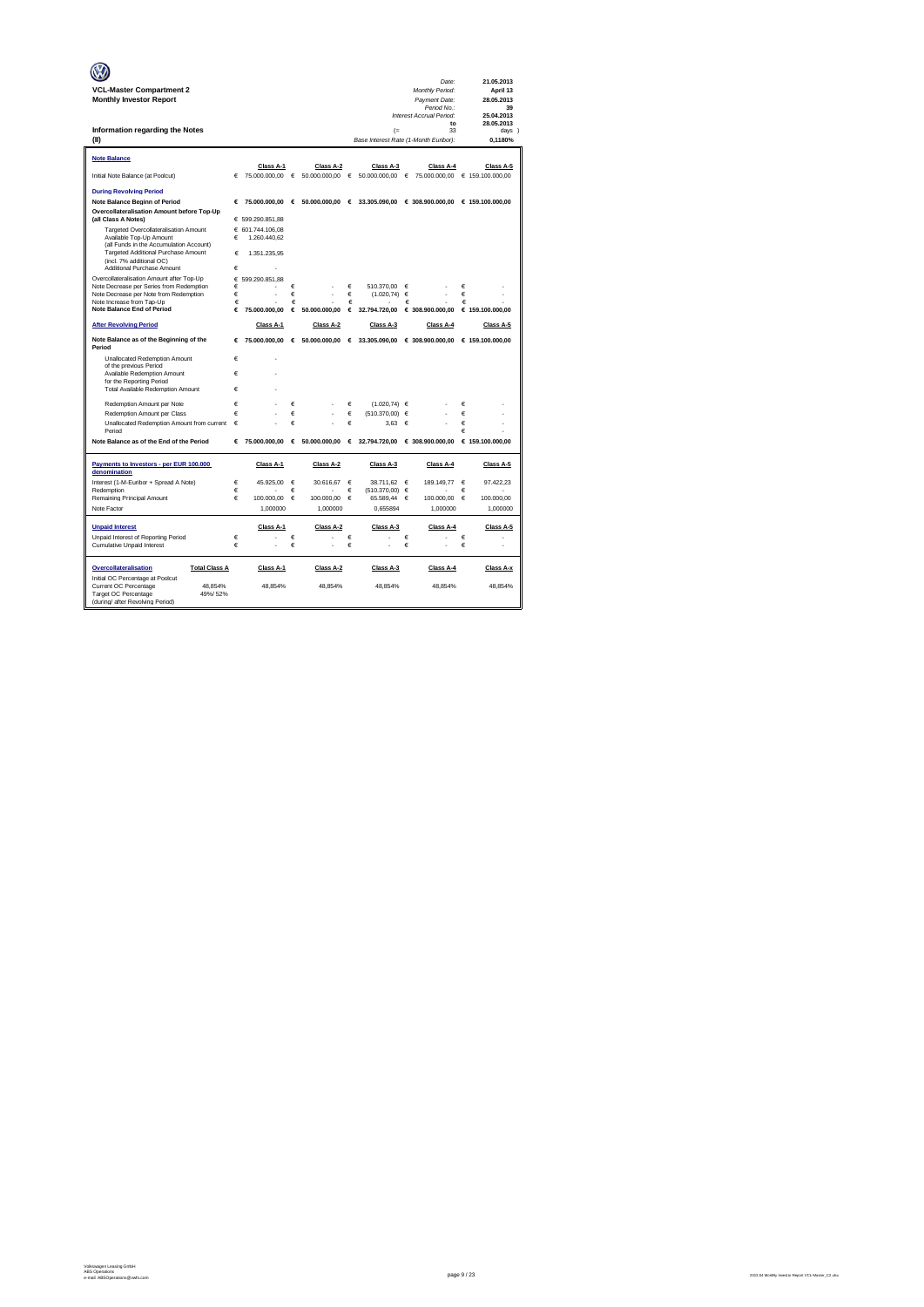| <b>VCL-Master Compartment 2</b><br><b>Monthly Investor Report</b><br><b>Credit Enhancement</b>                                                                                                                                                                                                                                                                                                                                                                                                                                                                                 | Date:<br>Monthly Period:<br>Payment Date:<br>Period No.:<br>Interest Accrual Period:<br>Base Interest Rate (1-Month Euribor): | 21.05.2013<br>April 13<br>28.05.2013<br>39<br>25.04.2013<br>28.05.2013<br>to<br>33 days )<br>$(=$<br>0,1180%                                                                                  |
|--------------------------------------------------------------------------------------------------------------------------------------------------------------------------------------------------------------------------------------------------------------------------------------------------------------------------------------------------------------------------------------------------------------------------------------------------------------------------------------------------------------------------------------------------------------------------------|-------------------------------------------------------------------------------------------------------------------------------|-----------------------------------------------------------------------------------------------------------------------------------------------------------------------------------------------|
| <b>Cash Collateral Account (CCA)</b><br>Initial Balance at Poolcut<br>Thereof General Cash Reserve<br>Thereof German Trade Tax Risk Reserve<br><b>Targeted Balance (Floor)</b><br>Thereof General Cash Reserve<br>Thereof German Trade Tax Risk Reserve<br>Balance as of the Beginning of the Period<br>Payment from CCA/ Payment to CCA<br>Balance as of the End of the Period<br>Thereof General Cash Reserve<br>Thereof German Trade Tax Risk Reserve<br><b>General Cash Collateral Account</b><br>percentage of Current Note Balance<br>percentage of Initial Note Balance | $-14.429.23 \in$ /                                                                                                            | 12.950.000,00 €<br>12.950.000.00 €<br>$0.00 \in$<br>8.141.966.17 €<br>8.141.966.17€<br>0.00€<br>27.070.809.12€<br>$0.00 \in$<br>27.056.379,89 €<br>27.056.379.89 €<br>0.00€<br>5.80%<br>5.18% |
| <b>Set-Off Risk</b><br>No set-off risk is applicable in this transaction.                                                                                                                                                                                                                                                                                                                                                                                                                                                                                                      |                                                                                                                               |                                                                                                                                                                                               |

**. . . .** Trigger Level 1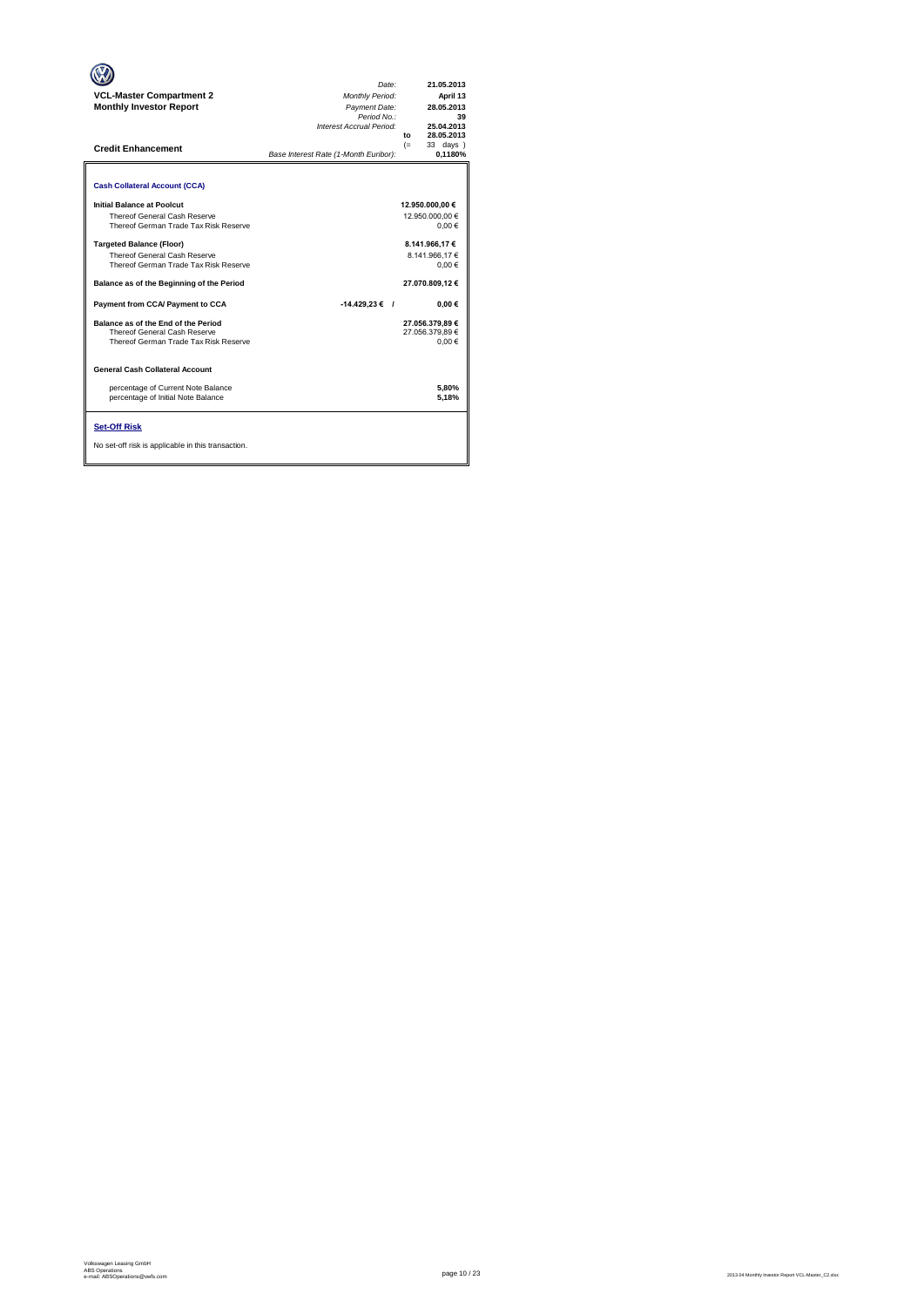| VCL-Master Compartment 2<br><b>Monthly Investor Report</b>        |                                                               |             | Date:<br>Monthly Period:<br>Payment Date:<br>Period No.:<br>Interest Accrual Period: | 21.05.2013<br>April 13<br>28.05.2013<br>39<br>25.04.2013<br>28.05.2013<br>to |
|-------------------------------------------------------------------|---------------------------------------------------------------|-------------|--------------------------------------------------------------------------------------|------------------------------------------------------------------------------|
| Waterfall                                                         |                                                               |             | Base Interest Rate (1-Month Euribor):                                                | $(=$<br>days )<br>33<br>0,1180%                                              |
| Waterfall                                                         |                                                               |             |                                                                                      |                                                                              |
| Available Collection Amount of the Period incl. Net Swap Receipts |                                                               |             | 5.909.567,45 €                                                                       |                                                                              |
| Remaining Amount from Previous Period                             |                                                               |             | 3,98€                                                                                | 5.909.571,43 €                                                               |
| Earnings from Distribution/ Accumulation Account deposits         |                                                               |             | $0,00 \in$                                                                           | 5.909.571,43 €                                                               |
| <b>Available Distribution Amount</b>                              |                                                               |             |                                                                                      | 5.909.571,43 €                                                               |
| Taxes/Fees                                                        |                                                               | less        | -1.021.756,82 €                                                                      | 4.887.814,61 €                                                               |
| <b>Net Swap Payments Class A</b>                                  |                                                               | less / plus | -56.966,96 €                                                                         | 4.830.847,65 €                                                               |
|                                                                   | Class A-1<br>Class A-2<br>Class A-3<br>Class A-4<br>Class A-5 |             | -2.512,50 €<br>-1.883,33 €<br>-22.347.71 €<br>-11.635,23 €<br>-18.588,19 €           |                                                                              |
| <b>Interest Class A</b>                                           |                                                               | less        | -401.825,29 €                                                                        | 4.429.022,36 €                                                               |
|                                                                   | Class A-1<br>Class A-2<br>Class A-3<br>Class A-4<br>Class A-5 |             | -45.925,00 €<br>-30.616,67 €<br>-38.711,62 €<br>-189.149,77€<br>-97.422,23 €         |                                                                              |
| Payment to Cash Collateral Account                                |                                                               | less        | $0.00 \in$                                                                           | 4.429.022,36 €                                                               |
| German Trade Tax                                                  |                                                               | less        | $0,00 \in$                                                                           | 4.429.022,36 €                                                               |
| Payments to the Accumulation Account                              |                                                               | less        | -1.260.440,62 €                                                                      | 3.168.581,74 €                                                               |
| <b>Redemption Class A</b>                                         |                                                               | less        | -510.370.00 €                                                                        | 2.658.211.74 €                                                               |
|                                                                   | Class A-1<br>Class A-2<br>Class A-3<br>Class A-4<br>Class A-5 |             | 0.00€<br>0.00€<br>510.370,00€<br>$0,00 \in$<br>$0,00 \in$                            |                                                                              |
| Remaining Amout Due to Rounding                                   |                                                               | less        | -3,63 €                                                                              | 2.658.208,11 €                                                               |
| Other Payments to Swap Counterparties                             |                                                               | less        | $0,00 \in$                                                                           | 2.658.208,11 €                                                               |
| <b>Payment to VWL</b>                                             |                                                               | less        | -2.658.208,11 €                                                                      | 0.00€                                                                        |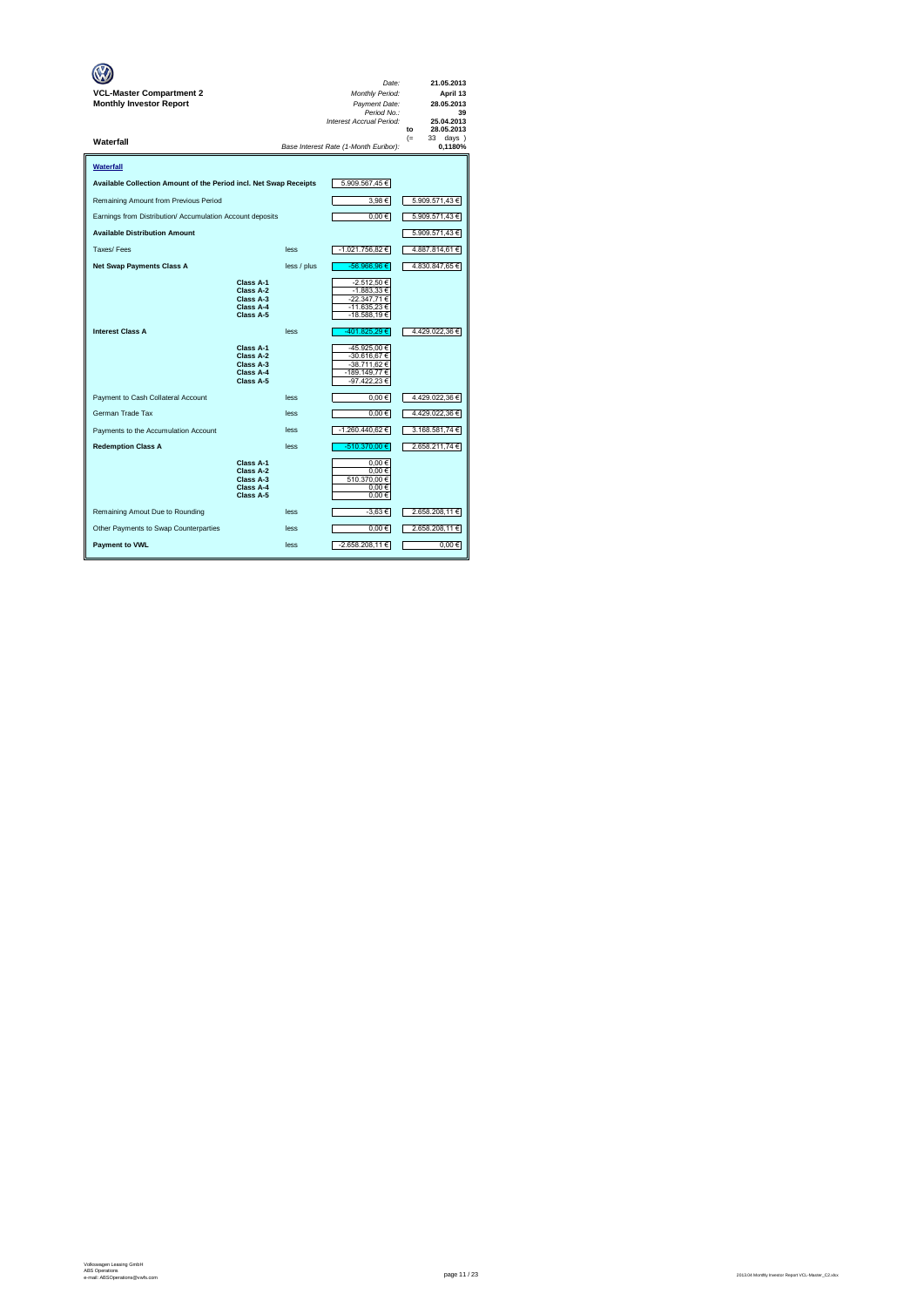

page 12 / 23 2013.04 Monthly Investor Report VCL-Master\_C2.xlsx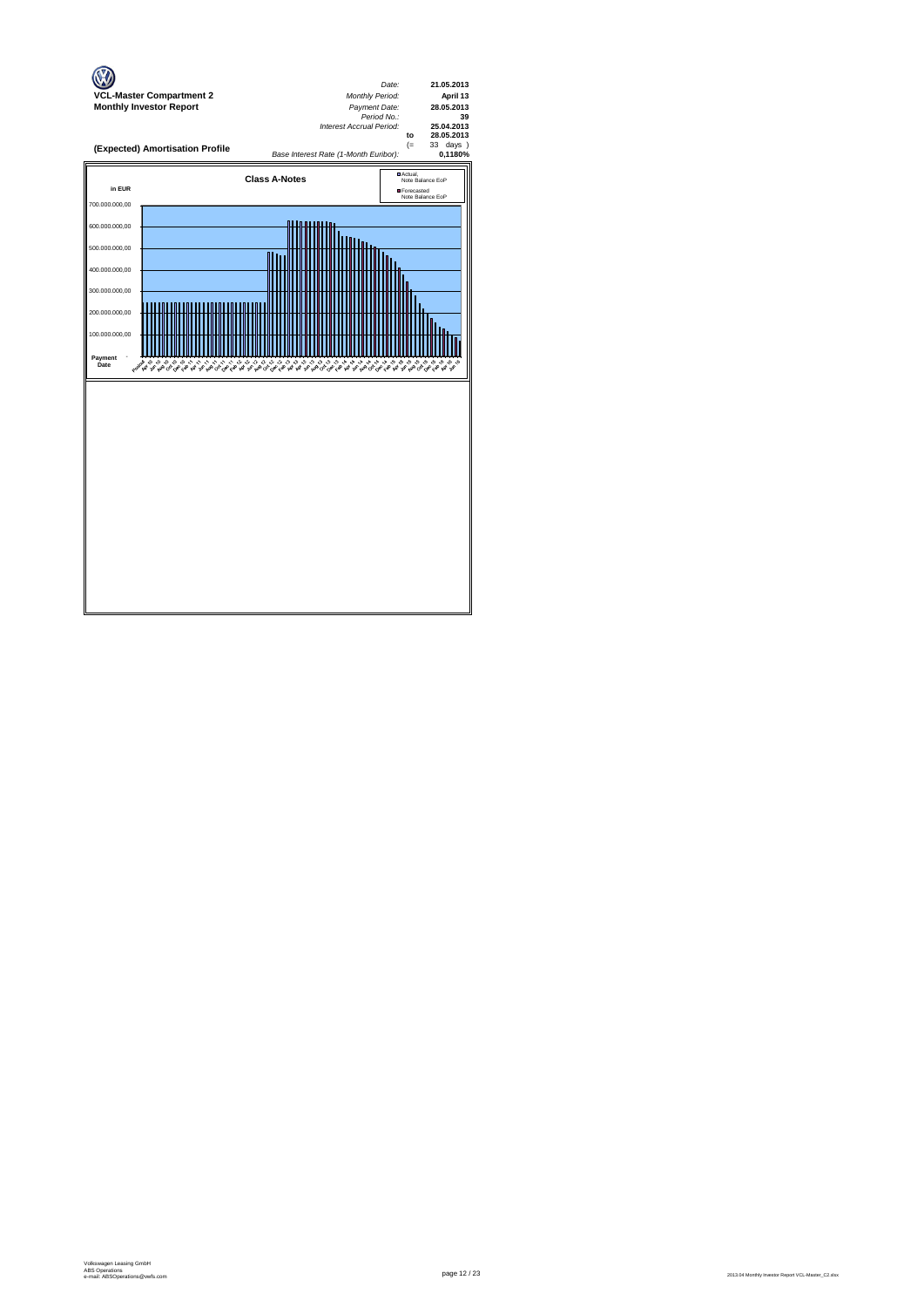

**Run Out Schedule**

*Date: Period No.: Interest Accrual Period:*

**21.05.2013 April 13 to 28.05.2013 25.04.2013 0,1180% 39 28.05.2013** (= 33 days)

*Base Interest Rate (1-Month Euribor):*

|                          |                                      | at the End of the current Monthly Period                                               |                                  |                             | at the End of the current Monthly Period |                                                                        |                              |
|--------------------------|--------------------------------------|----------------------------------------------------------------------------------------|----------------------------------|-----------------------------|------------------------------------------|------------------------------------------------------------------------|------------------------------|
| <b>Monthly</b><br>Period | <b>Monthly Maturity</b>              | Outst. Disc. Exp.<br><b>Rights Funding</b><br><b>Amount at Maturity</b><br><b>Date</b> | Interest                         | Remaing<br>Term in<br>Month | <b>Monthly</b><br><b>Maturity</b>        | <b>Current Outst.</b><br>Disc. Exp.<br><b>Rights Funding</b><br>Amount | Interest                     |
| 04.2013                  | 1.423.516.838,33                     | 1.226.693.883,51                                                                       | 196.822.954,82                   |                             |                                          |                                                                        |                              |
| 05.2013                  | 1.420.553.704,07                     | 1.223.755.512,25                                                                       | 196.798.191,82                   | $\overline{1}$              | 2.963.134,26                             | 2.938.371,26                                                           | 24.763,00                    |
| 06.2013                  | 1.418.397.587,70                     | 1.221.628.922,99                                                                       | 196.768.664,71                   | $\overline{2}$              | 2.156.116,37                             | 2.126.589,26                                                           | 29.527,11                    |
| 07.2013                  | 1.417.063.549.77                     | 1.220.321.353,49                                                                       | 196.742.196,28                   | 3                           | 1.334.037,93                             | 1.307.569,50                                                           | 26.468,43                    |
| 08.2013                  | 1.414.642.683,72                     | 1.217.963.792,68                                                                       | 196.678.891,04                   | $\overline{4}$              | 2.420.866,05                             | 2.357.560,81                                                           | 63.305,24                    |
| 09.2013                  | 1.400.688.839,69                     | 1.204.453.908,62                                                                       | 196.234.931,07                   | 5                           | 13.953.844,03                            | 13.509.884,06                                                          | 443.959,97                   |
| 10.2013<br>11.2013       | 1.375.952.860.58<br>1.343.078.628,03 | 1.180.613.052,79<br>1.149.101.376,82                                                   | 195.339.807,79<br>193.977.251,21 | 6<br>$\overline{7}$         | 24.735.979,11<br>32.874.232,55           | 23.840.855.83<br>31.511.675,97                                         | 895.123,28<br>1.362.556,58   |
| 12.2013                  | 1.323.122.876.30                     | 1.130.072.703,64                                                                       | 193.050.172.66                   | 8                           | 19.955.751,73                            | 19.028.673,18                                                          | 927.078,55                   |
| 01.2014                  | 1.319.220.490,33                     | 1.126.375.692,85                                                                       | 192.844.797,48                   | 9                           | 3.902.385,97                             | 3.697.010,79                                                           | 205.375,18                   |
| 02.2014                  | 1.311.796.503,77                     | 1.119.383.143,08                                                                       | 192.413.360,69                   | 10                          | 7.423.986,56                             | 6.992.549,77                                                           | 431.436,79                   |
| 03.2014                  | 1.297.194.748,88                     | 1.105.710.717,43                                                                       | 191.484.031,45                   | 11                          | 14.601.754,89                            | 13.672.425,65                                                          | 929.329,24                   |
| 04.2014                  | 1.283.577.633,16                     | 1.093.023.395,73                                                                       | 190.554.237,43                   | 12                          | 13.617.115,72                            | 12.687.321,70                                                          | 929.794,02                   |
| 05.2014                  | 1.262.872.262,78                     | 1.073.845.186,00                                                                       | 189.027.076,78                   | 13                          | 20.705.370,38                            | 19.178.209,73                                                          | 1.527.160,65                 |
| 06.2014                  | 1.246.527.775,24                     | 1.058.796.016,56                                                                       | 187.731.758,68                   | 14                          | 16.344.487,54                            | 15.049.169,44                                                          | 1.295.318,10                 |
| 07.2014                  | 1.229.048.930,88                     | 1.042.796.193,08                                                                       | 186.252.737,80                   | 15                          | 17.478.844,36                            | 15.999.823,48                                                          | 1.479.020,88                 |
| 08.2014                  | 1.206.450.862,00                     | 1.022.220.434,72                                                                       | 184.230.427,28                   | 16                          | 22.598.068,88                            | 20.575.758,36                                                          | 2.022.310.52                 |
| 09.2014                  | 1.181.158.923,20                     | 999.326.625,01                                                                         | 181.832.298,19                   | 17                          | 25.291.938,80                            | 22.893.809,71                                                          | 2.398.129,09                 |
| 10.2014<br>11.2014       | 1.151.627.019,55                     | 972.741.741.56                                                                         | 178.885.277,99                   | 18                          | 29.531.903,65                            | 26.584.883,45                                                          | 2.947.020,20                 |
| 12.2014                  | 1.116.692.895,32<br>1.086.809.721,53 | 941.475.963,09<br>914.867.506,87                                                       | 175.216.932,23<br>171.942.214,66 | 19<br>20                    | 34.934.124,23<br>29.883.173,79           | 31.265.778,47<br>26.608.456,22                                         | 3.668.345,76<br>3.274.717,57 |
| 01.2015                  | 1.050.557.063.36                     | 882.795.074,49                                                                         | 167.761.988,87                   | 21                          | 36.252.658,17                            | 32.072.432.38                                                          | 4.180.225,79                 |
| 02.2015                  | 982.479.862,54                       | 822.902.461,09                                                                         | 159.577.401,45                   | 22                          | 68.077.200,82                            | 59.892.613,40                                                          | 8.184.587,42                 |
| 03.2015                  | 901.922.106,07                       | 752.426.968,11                                                                         | 149.495.137,96                   | 23                          | 80.557.756,47                            | 70.475.492,98                                                          | 10.082.263,49                |
| 04.2015                  | 831.468.946,72                       | 691.117.355,24                                                                         | 140.351.591,48                   | 24                          | 70.453.159,35                            | 61.309.612,87                                                          | 9.143.546,48                 |
| 05.2015                  | 744.251.907,52                       | 615.664.384,44                                                                         | 128.587.523,08                   | 25                          | 87.217.039,20                            | 75.452.970,80                                                          | 11.764.068,40                |
| 06.2015                  | 670.382.918.63                       | 552.130.595,83                                                                         | 118.252.322,80                   | 26                          | 73.868.988,89                            | 63.533.788,61                                                          | 10.335.200,28                |
| 07.2015                  | 587.815.872,46                       | 481.508.866,42                                                                         | 106.307.006,04                   | 27                          | 82.567.046,17                            | 70.621.729,41                                                          | 11.945.316,76                |
| 08.2015                  | 529.678.001,72                       | 432.059.425,85                                                                         | 97.618.575,87                    | 28                          | 58.137.870,74                            | 49.449.440,57                                                          | 8.688.430,17                 |
| 09.2015                  | 465.299.297,46                       | 377.620.697,04                                                                         | 87.678.600,42                    | 29                          | 64.378.704,26                            | 54.438.728,81                                                          | 9.939.975,45                 |
| 10.2015                  | 415.099.044,94                       | 335.417.979,49                                                                         | 79.681.065,45                    | 30                          | 50.200.252,52                            | 42.202.717,55                                                          | 7.997.534,97                 |
| 11.2015<br>12.2015       | 359.828.788,88<br>317.506.809,58     | 289.206.895,18<br>253.995.896,58                                                       | 70.621.893,70<br>63.510.913,00   | 31<br>32                    | 55.270.256,06<br>42.321.979,30           | 46.211.084,31<br>35.210.998,60                                         | 9.059.171,75<br>7.110.980,70 |
| 01.2016                  | 298.364.822,83                       | 238.175.954,77                                                                         | 60.188.868,06                    | 33                          | 19.141.986,75                            | 15.819.941,81                                                          | 3.322.044,94                 |
| 02.2016                  | 269.894.541,90                       | 214.778.063,16                                                                         | 55.116.478,74                    | 34                          | 28.470.280,93                            | 23.397.891,61                                                          | 5.072.389,32                 |
| 03.2016                  | 240.529.173,40                       | 190.784.706,36                                                                         | 49.744.467,04                    | 35                          | 29.365.368,50                            | 23.993.356,80                                                          | 5.372.011,70                 |
| 04.2016                  | 214.165.821,84                       | 169.354.470,42                                                                         | 44.811.351,42                    | 36                          | 26.363.351,56                            | 21.430.235,94                                                          | 4.933.115,62                 |
| 05.2016                  | 178.702.691,22                       | 140.700.673,83                                                                         | 38.002.017,39                    | 37                          | 35.463.130,62                            | 28.653.796,59                                                          | 6.809.334,03                 |
| 06.2016                  | 150.822.742.47                       | 118.302.876,97                                                                         | 32.519.865,50                    | 38                          | 27.879.948,75                            | 22.397.796,86                                                          | 5.482.151,89                 |
| 07.2016                  | 118.925.083,70                       | 92.820.138,21                                                                          | 26.104.945,49                    | 39                          | 31.897.658,77                            | 25.482.738,76                                                          | 6.414.920,01                 |
| 08.2016                  | 97.190.143,46                        | 75.553.390,31                                                                          | 21.636.753,15                    | 40                          | 21.734.940,24                            | 17.266.747,90                                                          | 4.468.192,34                 |
| 09.2016                  | 72.274.138,52                        | 55.874.090,59                                                                          | 16.400.047,93                    | 41                          | 24.916.004,94                            | 19.679.299,72                                                          | 5.236.705,22                 |
| 10.2016                  | 52.090.904,72                        | 40.025.116,62                                                                          | 12.065.788,10                    | 42                          | 20.183.233,80                            | 15.848.973,97                                                          | 4.334.259,83                 |
| 11.2016                  | 33.721.946,46                        | 25.679.159,49                                                                          | 8.042.786,97<br>5.404.360,36     | 43                          | 18.368.958,26                            | 14.345.957,13                                                          | 4.023.001,13                 |
| 12.2016<br>01.2017       | 21.889.722,91<br>19.729.958,43       | 16.485.362,55<br>14.818.564,50                                                         | 4.911.393,93                     | 44<br>45                    | 11.832.223,55<br>2.159.764,48            | 9.193.796,94<br>1.666.798,05                                           | 2.638.426,61<br>492.966,43   |
| 02.2017                  | 17.123.986,01                        | 12.817.939,97                                                                          | 4.306.046,04                     | 46                          | 2.605.972,42                             | 2.000.624,53                                                           | 605.347.89                   |
| 03.2017                  | 14.532.974,17                        | 10.840.398,80                                                                          | 3.692.575,37                     | 47                          | 2.591.011,84                             | 1.977.541,17                                                           | 613.470,67                   |
| 04.2017                  | 12.526.944,27                        | 9.317.749,54                                                                           | 3.209.194.73                     | 48                          | 2.006.029,90                             | 1.522.649,26                                                           | 483.380,64                   |
| 05.2017                  | 9.793.918,92                         | 7.254.954,76                                                                           | 2.538.964,16                     | 49                          | 2.733.025,35                             | 2.062.794,78                                                           | 670.230,57                   |
| 06.2017                  | 7.648.202,84                         | 5.644.276,90                                                                           | 2.003.925,94                     | 50                          | 2.145.716,08                             | 1.610.677,86                                                           | 535.038,22                   |
| 07.2017                  | 5.526.491,53                         | 4.061.262,74                                                                           | 1.465.228,79                     | 51                          | 2.121.711,31                             | 1.583.014,16                                                           | 538.697,15                   |
| 08.2017                  | 4.383.778,91                         | 3.213.240,09                                                                           | 1.170.538,82                     | 52                          | 1.142.712,62                             | 848.022,65                                                             | 294.689,97                   |
| 09.2017                  | 2.826.633,09                         | 2.064.137,96                                                                           | 762.495,13                       | 53                          | 1.557.145,82                             | 1.149.102,13                                                           | 408.043,69                   |
| 10.2017                  | 1.693.286,43                         | 1.232.997,91                                                                           | 460.288,52                       | 54                          | 1.133.346,66                             | 831.140,05                                                             | 302.206,61                   |
| 11.2017                  | 634.372,14                           | 460.619,79                                                                             | 173.752,35                       | 55                          | 1.058.914,29                             | 772.378,12                                                             | 286.536,17                   |
| 12.2017                  | $\blacksquare$                       | $\blacksquare$                                                                         | $\blacksquare$                   | 56<br>57                    | 634.372,14                               | 460.619,79                                                             | 173.752,35                   |
|                          | $\sim$                               | $\mathcal{L}$                                                                          | $\omega$                         | 58                          | $\mathbb{Z}^{\mathbb{Z}}$                | $\blacksquare$                                                         |                              |
|                          | $\blacksquare$                       | $\blacksquare$                                                                         | $\overline{\phantom{a}}$         | 59                          | $\overline{\phantom{a}}$                 | $\overline{\phantom{a}}$                                               |                              |
|                          | $\blacksquare$                       | $\blacksquare$                                                                         | $\blacksquare$                   | 60                          | $\mathbb{L}$                             | $\overline{\phantom{a}}$                                               | $\blacksquare$               |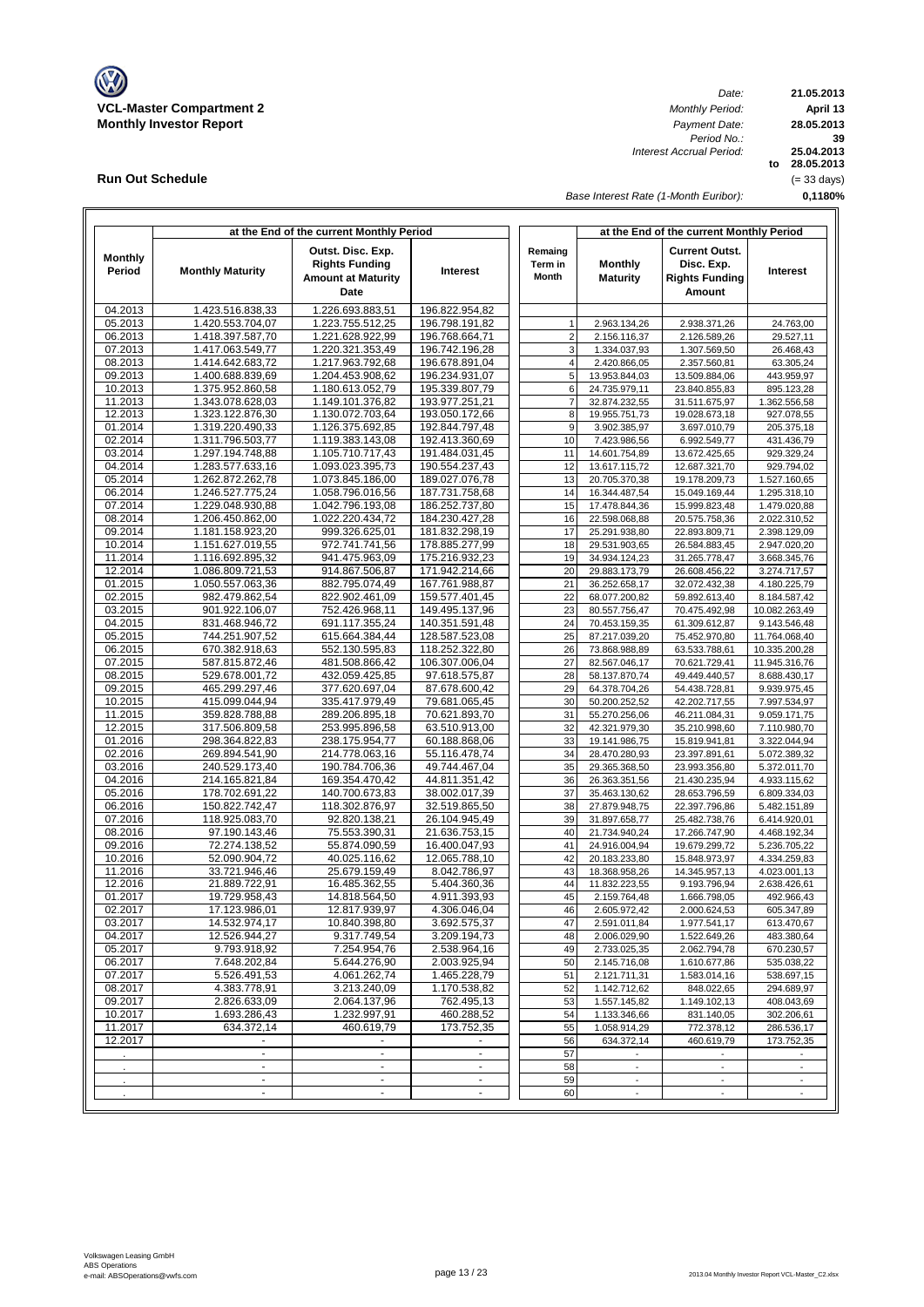| <b>OZ</b>                       |
|---------------------------------|
| <b>VCL-Master Compartment 2</b> |
| <b>Monthly Investor Report</b>  |

**Information Regarding the Expectancy Rights Pool -** 

| $\mathbf{w}$                     | Date:                    |    |    | 21.05.2013 |
|----------------------------------|--------------------------|----|----|------------|
| <b>VCL-Master Compartment 2</b>  | <b>Monthly Period:</b>   |    |    | April 13   |
| <b>Monthly Investor Report</b>   | Payment Date:            |    |    | 28.05.2013 |
|                                  | Period No.:              |    |    | 39         |
|                                  | Interest Accrual Period: |    |    | 25.04.2013 |
| <b>Information Regarding the</b> |                          |    | to | 28.05.2013 |
| <b>Expectancy Rights Pool -</b>  |                          | (≔ | 33 | days )     |
| Outotonding Contracto            |                          |    |    |            |

# *Base Interest Rate (1-Month Euribor):* **Outstanding Contracts 0,1180%**

|                                           |                                 |                            |                          | <b>Type of Vehicles</b> |                          |                          |   |                          |                               |  |                          |  |
|-------------------------------------------|---------------------------------|----------------------------|--------------------------|-------------------------|--------------------------|--------------------------|---|--------------------------|-------------------------------|--|--------------------------|--|
| <b>Outstanding Expectancy Rights Pool</b> | <b>Reporting Period - Total</b> |                            |                          | <b>New Vehicles</b>     |                          | <b>Used Vehicles</b>     |   |                          | <b>Demonstration Vehicles</b> |  |                          |  |
|                                           |                                 |                            | Outstanding              |                         | Outstanding              |                          |   | Outstanding              |                               |  | Outstanding              |  |
|                                           |                                 | <b>Outstanding Nominal</b> | <b>Discounted</b>        |                         | <b>Discounted</b>        |                          |   | <b>Discounted</b>        |                               |  | <b>Discounted</b>        |  |
|                                           | No. of                          | <b>Expectancy Rights</b>   | <b>Expectancy Rights</b> | No. of                  | <b>Expectancy Rights</b> | No. of                   |   | <b>Expectancy Rights</b> | No. of                        |  | <b>Expectancy Rights</b> |  |
|                                           | Contracts                       | <b>Funding Amount</b>      | <b>Funding Amount</b>    | Contracts               | <b>Funding Amount</b>    | <b>Contracts</b>         |   | <b>Funding Amount</b>    | Contracts                     |  | <b>Funding Amount</b>    |  |
| Initial Balance at Poolcut                | 40.937                          | 524.154.129.71             | 431.057.042.44           | 37.861                  | 395.059.489.11           | 2.057                    |   | 22.320.167.68            | 1.019                         |  | 13.677.385,65            |  |
| Balance at the Beginning of the Period    | 109.771                         | 429.823.261.97             | .225.595.941.88<br>€ 1   | 104.541                 | € 1.163.447.287.41       | 2.180                    |   | 25.150.695.28            | 3.050                         |  | 36.997.959,19            |  |
| Balance at the End of the Period - before |                                 |                            |                          |                         |                          |                          |   |                          |                               |  |                          |  |
| origination of add. Expectancy Rights     | 109.265                         | 1.423.516.838.33           | 1.226.693.883,51<br>€ 1  | 104.085                 | € 1.164.723.884.52       | 2.152                    | € | 25.001.640.15            | 3.028                         |  | 36.968.358.84            |  |
| Top-Up of the Monthly Period              |                                 | $\overline{\phantom{a}}$   |                          |                         | $\overline{\phantom{a}}$ | $\overline{\phantom{a}}$ |   |                          |                               |  |                          |  |
| at the End of the Period                  | 109.265                         | .423.516.838.33            | .226.693.883.51          | 104.085                 | € 1.164.723.884.52       | 2.152                    |   | 25.001.640.15            | 3.028                         |  | 36.968.358.84            |  |
|                                           |                                 |                            |                          |                         |                          |                          |   |                          |                               |  |                          |  |

|                                                                |           |   |                            |   |                          | <b>Type of Vehicles</b> |                          |                      |                          |                               |                          |
|----------------------------------------------------------------|-----------|---|----------------------------|---|--------------------------|-------------------------|--------------------------|----------------------|--------------------------|-------------------------------|--------------------------|
| Status of the Contracts at the End of the Period, after Top-Up |           |   |                            |   |                          | <b>New Vehicles</b>     |                          | <b>Used Vehicles</b> |                          | <b>Demonstration Vehicles</b> |                          |
|                                                                |           |   |                            |   | Outstanding              |                         | Outstanding              |                      | Outstanding              |                               | Outstanding              |
|                                                                |           |   | <b>Outstanding Nominal</b> |   | <b>Discounted</b>        |                         | <b>Discounted</b>        |                      | <b>Discounted</b>        |                               | <b>Discounted</b>        |
|                                                                | No. of    |   | <b>Expectancy Rights</b>   |   | <b>Expectancy Rights</b> | No. of                  | <b>Expectancy Rights</b> | No. of               | <b>Expectancy Rights</b> | No. of                        | <b>Expectancy Rights</b> |
|                                                                | Contracts |   | <b>Funding Amount</b>      |   | <b>Funding Amount</b>    | Contracts               | <b>Funding Amount</b>    | <b>Contracts</b>     | <b>Funding Amount</b>    | Contracts                     | <b>Funding Amount</b>    |
| Current                                                        | 107.720   |   | 1.404.486.664,54           |   | 1.209.883.815,61         | 102.666                 | 1.149.278.721,37         | 2.085                | 24.367.450,35            | 2.969                         | 36.237.643,89            |
| Delinquent*                                                    | .277      |   | 15.800.645,25              |   | 13.941.399,53            | 1.180                   | 12.891.560,33            | 49                   | 454.646,83               | 48                            | 595.192,37               |
| Terminated                                                     | 268       |   | 3.229.528,54               | € | 2.868.668,37             | 239                     | 2.553.602,82             | 18                   | 179.542,97               | 11                            | 135.522,58               |
| End of Term - Paid in Full                                     | 26.004    |   | $\overline{\phantom{0}}$   |   |                          | 24.160                  |                          | .298                 | $\overline{\phantom{0}}$ | 546                           |                          |
| Early Settlement - Paid in Full                                | 6.003     |   | $\overline{\phantom{0}}$   |   |                          | 5.201                   | $\overline{\phantom{a}}$ | 519                  | $\sim$                   | 283                           |                          |
|                                                                | 141.272   |   | 1.423.516.838,33           | € | 1.226.693.883,51         | 133.446                 | 1.164.723.884,52         | 3.969                | 25.001.640,15            | 3.857                         | 36.968.358,84            |
| *delinquent in terms of Instalments sold to Compartment 1      |           |   |                            |   |                          |                         |                          |                      |                          |                               |                          |
|                                                                |           |   |                            |   |                          |                         |                          |                      |                          |                               |                          |
|                                                                |           |   |                            |   |                          |                         |                          |                      |                          |                               |                          |
|                                                                |           |   | <b>Poolcut</b>             |   | <b>Reporting Period</b>  |                         |                          |                      |                          |                               |                          |
| <b>Minimum</b> Remaining Term in months                        |           |   |                            |   |                          |                         |                          |                      |                          |                               |                          |
| <b>Maximum</b> Remaining Term in months                        |           |   | 60                         |   | 56                       |                         |                          |                      |                          |                               |                          |
| Weighted Average Remaining Term in months                      |           |   | 33,65                      |   | 25,42                    |                         |                          |                      |                          |                               |                          |
| <b>Seasoning in months</b>                                     |           |   | 3,36                       |   | 14,58                    |                         |                          |                      |                          |                               |                          |
| <b>Average Discounted Balance per Contract</b>                 |           | € | 10.529,77                  | € | 11.226,78                |                         |                          |                      |                          |                               |                          |
|                                                                |           |   |                            |   |                          |                         |                          |                      |                          |                               |                          |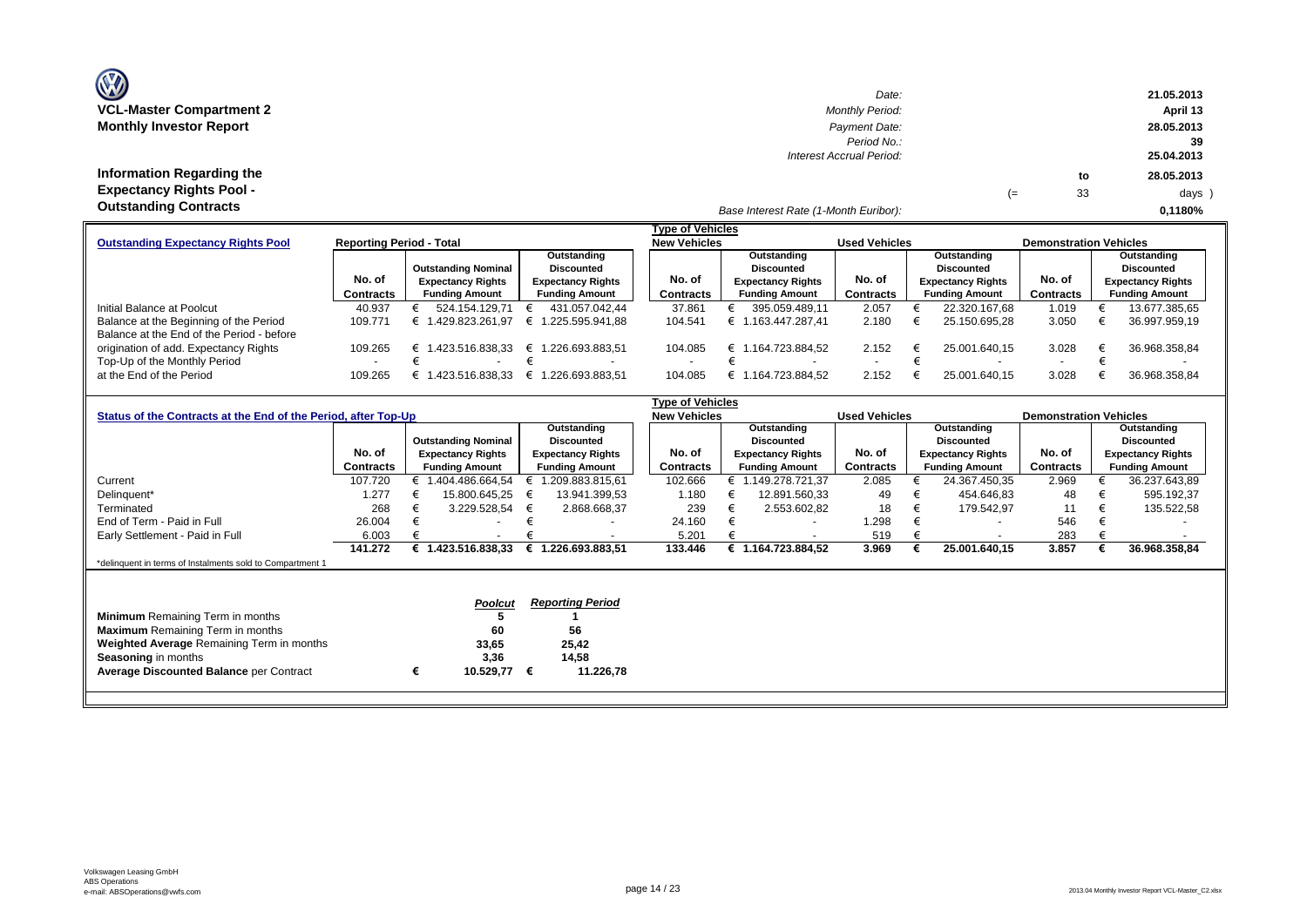|                                                                                                                                    | Date:                                  |      | 21.05.2013          |
|------------------------------------------------------------------------------------------------------------------------------------|----------------------------------------|------|---------------------|
| <b>VCL-Master Compartment 2</b>                                                                                                    | <b>Monthly Period:</b>                 |      | April 13            |
| <b>Monthly Investor Report</b>                                                                                                     | Payment Date:<br>Period No.:           |      | 28.05.2013<br>39    |
|                                                                                                                                    | Interest Accrual Period:               |      | 25.04.2013          |
|                                                                                                                                    |                                        | to   | 28.05.2013          |
| <b>Early Settlements/ Collections</b>                                                                                              |                                        | $(=$ | $33 \text{ days}$ ) |
|                                                                                                                                    | Base Interest Rate (1-Month Euribor):  |      | 0,1180%             |
|                                                                                                                                    |                                        |      |                     |
| <b>Early Settlements</b>                                                                                                           |                                        |      |                     |
|                                                                                                                                    | No. of Contracts                       |      | Amount              |
| <b>Early Settlements of the Monthly Period</b><br>Thereof > Terminations due to insured Events                                     | 37                                     |      | 368.407,94 €        |
| > Terminations due to Insolvency                                                                                                   | 58                                     |      | 635.045,48€         |
| > Terminations not due to Insolvency                                                                                               | 190                                    |      | 2.178.183,48€       |
| > Partial Settlements due to Contract Changes                                                                                      |                                        |      | 21.117,74 €         |
|                                                                                                                                    | 285                                    |      | 3.202.754,64 €      |
| > Cancellation of Early Settlements from Previous Periods                                                                          | ۰                                      |      | €                   |
| > Repayment of Interests Due to Contract Settlement                                                                                |                                        |      | €                   |
| <b>Total Settlements</b>                                                                                                           | 285                                    |      | 3.202.754.64 €      |
| (Nominal Expectancy Rights Funding Amount)                                                                                         |                                        |      | $(3.607.754.35)$ €) |
|                                                                                                                                    |                                        |      |                     |
|                                                                                                                                    |                                        |      |                     |
| <b>Monthly Collections (Principal + Interest)</b>                                                                                  | <b>No. of Contracts</b>                |      | Amount              |
|                                                                                                                                    |                                        |      |                     |
| <b>Expectancy Rights Receivables of the Monthly Period</b>                                                                         | 141.272                                |      | 2.706.812,81 €      |
| Thereof > Payments by Lessee/Dealer (nominal)                                                                                      |                                        |      | 2.706.812,81 €      |
| > Payments by VWL (nominal)                                                                                                        |                                        |      | €                   |
| <b>Early Settlements of Discounted Expectancy Rights Funding</b><br><b>Amount of the Monthly Period</b>                            | 285                                    |      | 3.202.754,64 €      |
| Thereof > Payments by Lessee/ Prepayments of the Monthly Period                                                                    |                                        |      | 3.202.754,64 €      |
| > Early Settlements not paid                                                                                                       |                                        |      | €                   |
|                                                                                                                                    |                                        |      |                     |
|                                                                                                                                    | <b>Current Prepayment Rate</b>         |      | 3,08%               |
|                                                                                                                                    | <b>Total Collections of the Period</b> |      | 5.909.567,45 €      |
| <b>Calculation of Additional Expectancy Rights</b>                                                                                 |                                        |      |                     |
|                                                                                                                                    |                                        |      |                     |
| <b>Total Collections of the Period</b>                                                                                             |                                        |      | 5.909.567,45€       |
| Plus: Remaining Amount from Previous Period                                                                                        |                                        |      | 3,98€               |
| Plus: Earnings from Distribution/Accumulation Account deposits<br><b>Available Distribution Amount</b>                             |                                        |      | €<br>5.909.571,43 € |
| Less: (Pos 1 - 10) of the Waterfall                                                                                                |                                        |      | 1.990.919,07 €      |
| Payments to the accumulation account (Pos.10) of the Waterfall                                                                     |                                        |      | 1.260.440,62 €      |
| <b>Targeted Additional Purchase Amount from Waterfall</b>                                                                          |                                        |      | €                   |
|                                                                                                                                    |                                        |      | €                   |
| Targeted Aggregate Discounted Lease Balance for Issuance of new Notes<br><b>Aggregate Discounted Lease Balance Increase Amount</b> |                                        |      | €                   |
| Additional Expectancy Rights purchased (Top Up)                                                                                    |                                        |      | €                   |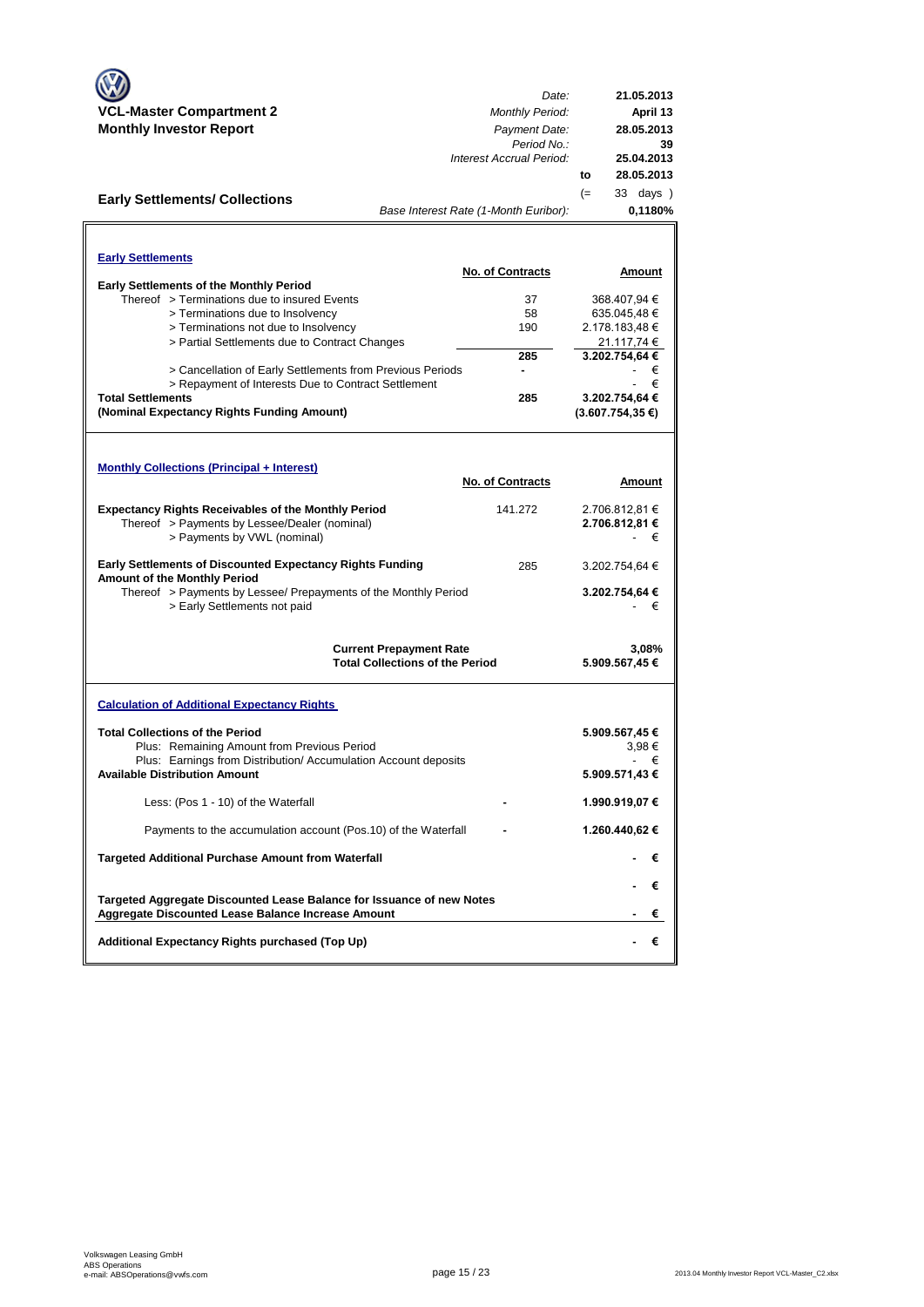| O                               | Date:                                 |      | 21.05.2013 |
|---------------------------------|---------------------------------------|------|------------|
| <b>VCL-Master Compartment 2</b> | <b>Monthly Period:</b>                |      | April 13   |
| <b>Monthly Investor Report</b>  | Payment Date:                         |      | 28.05.2013 |
|                                 | Period No.:                           |      | 39         |
| Information regarding the       | <b>Interest Accrual Period:</b>       |      | 25.04.2013 |
| <b>Expectancy Rights Pool -</b> |                                       | to   | 28.05.2013 |
|                                 |                                       | $(=$ | 33 days    |
| <b>Remaining Pool Data</b>      | Base Interest Rate (1-Month Euribor): |      | 0.1180%    |

|                                                                                                  |  |                           |            | <b>Distribution of Expectancy Rights by Lessee/ Contract</b> |           |  |                        |         |          |                         |                               |           |                           |           |  |                           |
|--------------------------------------------------------------------------------------------------|--|---------------------------|------------|--------------------------------------------------------------|-----------|--|------------------------|---------|----------|-------------------------|-------------------------------|-----------|---------------------------|-----------|--|---------------------------|
|                                                                                                  |  |                           |            |                                                              |           |  |                        |         |          | <b>Type of Vehicles</b> |                               |           |                           |           |  |                           |
| <b>Used Vehicles</b><br>Poolcut<br><b>End of Reporting Period - Total</b><br><b>New Vehicles</b> |  |                           |            |                                                              |           |  |                        |         |          |                         | <b>Demonstration Vehicles</b> |           |                           |           |  |                           |
|                                                                                                  |  |                           |            | <b>Distribution of Lease</b>                                 |           |  |                        |         |          |                         |                               |           |                           |           |  |                           |
| No. of                                                                                           |  | <b>Discounted Amounts</b> |            | Contracts by Lessee/                                         | No. a     |  | Discounted Balance Not | % of    | change   | No. of                  | Discounted Balance            | No. of    | <b>Discounted Balance</b> | No. of    |  | <b>Discounted Balance</b> |
| Contracts                                                                                        |  | Not Yet Due in EUR        | % of Total | Contract                                                     | Contracts |  | Yet Due in EUR         | Total   | in %     | Contracts               | Not Yet Due in EUR            | Contracts | Not Yet Due in EUR        | Contracts |  | Not Yet Due in EUR        |
| 21.510                                                                                           |  | 238.249.962.68            | 55.27%     |                                                              | 55.526    |  | 658.068.109.75         | 53.65%  | $-1.63%$ | 51.280                  | 605.761.884.38                | 1.733     | 21.116.969.32             | 2.513     |  | 31.189.256.05             |
| 14.170                                                                                           |  | 139.053.925.98            | 32.26%     | $2 - 10$                                                     | 39.586    |  | 423.520.629.55         | 34.53%  | 2.27%    | 38.730                  | 414.653.647.86                | 374       | 3.499.966.38              | 482       |  | 5.367.015.31              |
| 2.551                                                                                            |  | 25.018.463.44             | 5.80%      | $11 - 20$                                                    | 8.239     |  | 84.885.633.18          | 6.92%   | 1.12%    | 8.190                   | 84.330.992.45                 | 20        | 202.216.94                | 29        |  | 352.423.79                |
| 2.207                                                                                            |  | 22.354.989.95             | 5.19%      | $21 - 50$                                                    | 5.502     |  | 56.087.834.98          | 4.57%   | $-0.61%$ | 5.474                   | 55.855.202.67                 | 24        | 172.968.62                |           |  | 59,663.69                 |
| 499                                                                                              |  | 6.379.700.39              | .48%       | > 50                                                         | 412       |  | 4.131.676.05           | 0.34%   | $-1.14%$ | 411                     | 4.122.157.16                  |           | 9.518.89                  |           |  |                           |
| 40.937                                                                                           |  | 431.057.042.44 €          | 100.00%    | Total                                                        | 109.265   |  | .226.693.883.51        | 100.00% | 0.00%    | 104.085                 | 164.723.884.52                | 2.152     | 25.001.640.15             | 3.028     |  | 36,968,358,84             |

#### **Distribution of Expectancy Rights by Discounted Amounts**

|           | PRIIMANNII VI LADUUGIIUV INMIIIG DY PROUGHUU ANIUMING<br><b>Type of Vehicles</b> |                           |            |                          |           |  |                                 |         |          |                     |                           |                    |                      |                               |                    |                |   |                           |  |
|-----------|----------------------------------------------------------------------------------|---------------------------|------------|--------------------------|-----------|--|---------------------------------|---------|----------|---------------------|---------------------------|--------------------|----------------------|-------------------------------|--------------------|----------------|---|---------------------------|--|
| Poolcut   |                                                                                  |                           |            |                          |           |  | End of Reporting Period - Total |         |          | <b>New Vehicles</b> |                           |                    | <b>Used Vehicles</b> | <b>Demonstration Vehicles</b> |                    |                |   |                           |  |
| No. of    |                                                                                  | <b>Discounted Amounts</b> |            |                          | No. of    |  | <b>Discounted Amounts</b>       | % of    | change   | No. of              | <b>Discounted Balance</b> |                    | No. of               | <b>Discounted Balance</b>     |                    | No. of         |   | <b>Discounted Balance</b> |  |
| Contracts |                                                                                  | Not Yet Due in EUR        | % of Total | <b>Discounted Amount</b> | Contracts |  | Not Yet Due in EUR              | Total   | in %     | Contracts           |                           | Not Yet Due in EUR | Contracts            |                               | Not Yet Due in EUR | Contracts      |   | Not Yet Due in EUR        |  |
| 4.059     |                                                                                  | 16.290.965.42             | 3.78%      | Up to Euro 5,000         | 8.079     |  | 33.568.967.99                   | 2.74%   | $-1.04%$ | 7.394               |                           | 30.948.277.50      | 298                  |                               | 1.093.736.59       | 387            |   | 1.526.953.90              |  |
| 18,685    |                                                                                  | 139.854.158.59            | 32.44%     | Up to Euro 10,000        | 48.204    |  | 368.113.303.01                  | 30.01%  | $-2.44%$ | 46.275              |                           | 353.864.618.61     | 817                  |                               | 6.016.224.01       | 1.112          |   | 8.232.460.39              |  |
| 11.339    |                                                                                  | 137.734.335.14            | 31.95%     | Up to Euro 15,000        | 31,375    |  | 380.285.486.16                  | 31.00%  | $-0.95%$ | 30.300              |                           | 367.165.225.42     | 432                  |                               | 5.237.686.25       | 643            | € | 7.882.574.49              |  |
| 4.439     |                                                                                  | 75.803.145.89             | 17.59%     | Up to Euro 20,000        | 12.118    |  | 207.500.544.15                  | 16.92%  | $-0.67%$ | 11.418              |                           | 195.300.976.79     | 293                  |                               | 5.142.673.60       | 407            |   | 7.056.893.76              |  |
| 1.579     |                                                                                  | 34.744.057.11             | 8.06%      | Up to Euro 25,000        | 5.813     |  | 129.054.275.57                  | 10.52%  | 2.46%    | 5.305               |                           | 117.744.420.75     | 233                  |                               | 5.200.378.12       | 275            |   | 6.109.476.70              |  |
| 464       |                                                                                  | 12.518.368.05             | 2,90%      | Up to Euro 30,000        | 2.558     |  | 69.291.191.66                   | 5.65%   | 2.74%    | 2.372               |                           | 64.273.700.71      | 58                   |                               | 1.553.350.77       | 128            |   | 3.464.140.18              |  |
| 184       |                                                                                  | 5.931.016.33              | 1.38%      | Up to Euro 35,000        | 779       |  | 24.916.657.14                   | 2.03%   | 0.66%    | 718                 |                           | 22.972.826.59      | 14                   |                               | 450.307.43         | 47             |   | 1.493.523.12              |  |
| 69        |                                                                                  | 2.570.067.20              | 0.60%      | Up to Euro 40,000        | 211       |  | 7.849.699.37                    | 0.64%   | 0.04%    | 192                 |                           | 7.142.427.94       |                      |                               | 108.854.71         | 16             |   | 598.416.72                |  |
| 53        |                                                                                  | 2.236.865.99              | 0.52%      | Up to Euro 45,000        | 74        |  | 3.128.537.99                    | 0.26%   | $-0.26%$ | 66                  |                           | 2.788.885.23       |                      |                               | 41.968.48          |                |   | 297.684.28                |  |
| 38        |                                                                                  | 1.795.920.82              | 0.42%      | Up to Euro 50,000        | 17        |  | 803.188.39                      | 0.07%   | $-0.35%$ | 13                  |                           | 616.169.20         |                      |                               | 46.772.05          | 3              |   | 140.247.14                |  |
| 14        |                                                                                  | 733.459.79                | 0.17%      | Up to Euro 55,000        | 14        |  | 730.642.38                      | 0.06%   | $-0.11%$ | 11                  |                           | 573.314.87         |                      |                               | 52.134.09          | $\mathfrak{p}$ |   | 105.193.42                |  |
|           |                                                                                  | 342.197.52                | 0.08%      | Up to Euro 60,000        | 6         |  | 344.628.71                      | 0.03%   | $-0.05%$ |                     |                           | 287.074.66         |                      |                               | 57.554.05          |                |   |                           |  |
|           |                                                                                  | 433,802.02                | 0.10%      | Up to Euro 65,000        | 10        |  | 627.094.86                      | 0.05%   | $-0.05%$ |                     |                           | 566.300.12         |                      |                               |                    |                |   | 60.794.74                 |  |
|           |                                                                                  | 68.682.57                 | 0.02%      | Up to Euro 70,000        |           |  | 335.213.70                      | 0.03%   | 0.01%    |                     |                           | 335.213.70         |                      |                               |                    |                |   |                           |  |
|           |                                                                                  |                           | 0.00%      | Up to Euro 75,000        |           |  | 144.452.43                      | 0.01%   | 0.01%    |                     |                           | 144.452.43         |                      |                               |                    |                |   |                           |  |
| 40.937    |                                                                                  | 431.057.042.44            | 100.00%    | <b>Total</b>             | 109.265   |  | 1.226.693.883.51 €              | 100,00% | 0.00%    | 104.085             |                           | 1.164.723.884.52   | 2.152                |                               | 25.001.640.15      | 3.028          |   | 36.968.358.84             |  |

| <b>Contract Term</b> |                           |         |                               |           |                                 |         |          |                         |                             |                          |                           |           |                               |  |
|----------------------|---------------------------|---------|-------------------------------|-----------|---------------------------------|---------|----------|-------------------------|-----------------------------|--------------------------|---------------------------|-----------|-------------------------------|--|
|                      |                           |         |                               |           |                                 |         |          | <b>Type of Vehicles</b> |                             |                          |                           |           |                               |  |
| Poolcut              |                           |         |                               |           | End of Reporting Period - Total |         |          | <b>New Vehicles</b>     |                             | <b>Used Vehicles</b>     |                           |           | <b>Demonstration Vehicles</b> |  |
| No. of               | <b>Discounted Amounts</b> | in % of |                               | No. of    | <b>Discounted Amounts</b>       | in % of | change   | No. of                  | <b>Discounted Balance</b>   | No. of                   | <b>Discounted Balance</b> | No. of    | <b>Discounted Balance</b>     |  |
| Contracts            | Not Yet Due               | Total   | <b>Contract Term in Month</b> | Contracts | Not Yet Due                     | Total   | in %     | Contracts               | Not Yet Due in EUR          | Contracts                | Not Yet Due in EUR        | Contracts | Not Yet Due in EUR            |  |
| 1.705                | 26.318.834.50             | 6.11%   | 12                            | 23        | 243.622.33<br>€                 | 0.02%   | $-6.09%$ | 13                      | 171.290.85                  | 10                       | €<br>72.331.48            | $\sim$    | €                             |  |
| 144                  | 1.605.380.44              | 0.37%   | 18                            | 58        | 774,628.41                      | 0.06%   | $-0.31%$ | 45                      | 648.875.15                  | $\mathbf{Q}$             | 75.720,73                 |           | 50.032.53                     |  |
|                      |                           | 0.00%   | 22                            |           | 8,770.00                        | 0.00%   | 0.00%    |                         | 8,770.00                    |                          | €                         |           | €                             |  |
| 3.008                | 33.211.759.80             | 7.70%   | 24                            | 3.192     | 37.988.077.61<br>€              | 3.10%   | $-4.61%$ | 3.057                   | 36.492.065.72<br>€          | 99                       | €<br>944.105.40           | 36        | 551.906.49<br>€               |  |
|                      | 14,656.28                 | 0.00%   | 26                            |           |                                 | 0.00%   | 0.00%    |                         |                             | $\overline{\phantom{a}}$ |                           | $\sim$    |                               |  |
|                      | 25.798.66                 | 0,01%   | 28                            |           |                                 | 0.00%   | $-0.01%$ |                         |                             | $\overline{\phantom{a}}$ |                           |           |                               |  |
|                      |                           | 0.00%   | 29                            |           | $\overline{\phantom{a}}$        | 0.00%   | 0.00%    | $\blacksquare$          |                             | $\overline{\phantom{a}}$ | €                         |           | €                             |  |
| 841                  | 8.867.877.12              | 2.06%   | 30                            | 1.419     | 16.316.976.11                   | 1.33%   | $-0.73%$ | 1.382                   | 15.908.254.57<br>€          | 29                       | 292.007.25                | 8         | 116,714.29                    |  |
|                      |                           | 0.00%   | 33                            |           | $\overline{\phantom{a}}$        | 0,00%   | 0.00%    |                         | $\overline{\phantom{a}}$    | $\overline{\phantom{a}}$ | $\overline{\phantom{a}}$  | $\sim$    |                               |  |
|                      | 23,760.26                 | 0.01%   | 34                            |           |                                 | 0.00%   | $-0.01%$ |                         |                             | $\blacksquare$           |                           |           |                               |  |
|                      |                           | 0.00%   | 35                            |           | 46.989.94                       | 0.00%   | 0.00%    | 5                       | 46.989.94                   | $\blacksquare$           | €                         | $\sim$    | €                             |  |
| 23.31                | 268.681.076.87            | 62.33%  | 36                            | 58.152    | 735.992.199.89                  | 60.00%  | $-2.33%$ | 55.546                  | 698.080.612.84              | 1.228                    | €<br>17.360.057.26        | 1.378     | 20.551.529.79<br>€            |  |
|                      |                           | 0.00%   | 38                            |           | $\overline{\phantom{a}}$        | 0.00%   | 0.00%    |                         | $\overline{\phantom{a}}$    | ۰                        | ٠                         | $\sim$    |                               |  |
|                      |                           | 0.00%   | 39                            |           |                                 | 0.00%   | 0.00%    |                         |                             | $\overline{\phantom{a}}$ |                           |           | €                             |  |
| 736                  | 6.731.434.49              | 1.56%   | 42                            | 1,830     | €<br>19.579.554.23              | 1.60%   | 0.03%    | 1.692                   | 18.142.171.27<br>$\epsilon$ | 84                       | 799.254.67<br>€           | 54        | 638.128.29<br>€               |  |
|                      |                           | 0.00%   | 45                            |           | 12,548.46                       | 0.00%   | 0.00%    |                         | 12.548.46                   | $\overline{\phantom{a}}$ |                           | $\sim$    |                               |  |
|                      |                           | 0.00%   | 46                            |           | 7.670.55                        | 0.00%   | 0.00%    |                         | 7.670.55                    | $\overline{\phantom{a}}$ |                           |           |                               |  |
|                      |                           | 0.00%   | 47                            |           |                                 | 0.00%   | 0.00%    |                         |                             | $\sim$                   |                           | $\sim$    | €                             |  |
| 9.500                | 75.513.203.89             | 17.52%  | 48                            | 39,240    | 377.651.420.94                  | 30.79%  | 13.27%   | 37,339                  | 359.385.997.54<br>€         | 629                      | €<br>4.955.230.40         | 1.272     | 13.310.193.00<br>€            |  |
| 777                  | 4.733.423.19<br>€         | 1.10%   | 54                            | 1.957     | €<br>14.021.022.95              | 1.14%   | 0.04%    | 1.782                   | 12.737.091.67               | 46                       | 385.852.17                | 129       | 898.079.11<br>€               |  |
| 905                  | 5.329.836.94              | 1.24%   | 60                            | 3,386     | 24.050.402.09                   | 1.96%   | 0.72%    | 3.221                   | 23.081.545.96               | 18                       | 117,080.79                | 147       | 851.775.34                    |  |
| 40.937               | 431.057.042.44 €          | 100.00% | <b>Total</b>                  | 109.265   | 1.226.693.883.51 €              | 100.00% | 0.00%    | 104,085                 | 1.164.723.884.52            | 2.152 $\epsilon$         | 25.001.640.15             | 3.028     | 36,968,358.84                 |  |
|                      |                           |         |                               |           |                                 |         |          |                         |                             |                          |                           |           |                               |  |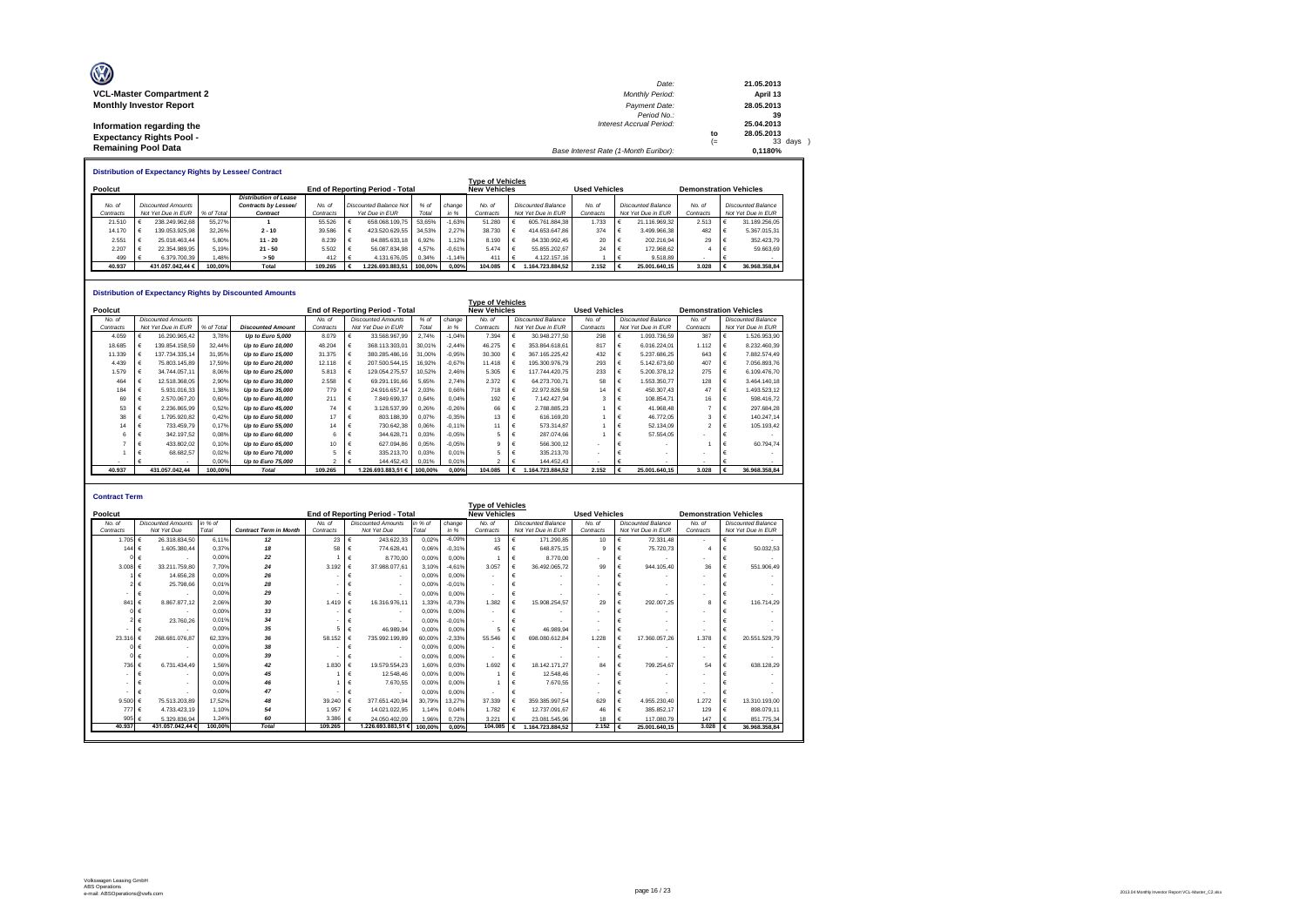| O<br><b>VCL-Master Compartment 2</b> | Date:<br><b>Monthly Period:</b>       |      | 21.05.2013<br>April 13 |
|--------------------------------------|---------------------------------------|------|------------------------|
|                                      |                                       |      |                        |
| <b>Monthly Investor Report</b>       | Payment Date:                         |      | 28.05.2013             |
|                                      | Period No.:                           |      | 39                     |
| Information regarding the            | <b>Interest Accrual Period:</b>       |      | 25.04.2013             |
|                                      |                                       | to   | 28.05.2013             |
| <b>Expectancy Rights Pool -</b>      |                                       | $(=$ | 33 days                |
| <b>Remaining Pool Data</b>           | Base Interest Rate (1-Month Euribor): |      | 0.1180%                |

|                   |            |                                          |                  |                             |                   |                                          |                  |                | <b>Type of Vehicles</b> |                                                 |                      |                                                 |                    |                                                 |
|-------------------|------------|------------------------------------------|------------------|-----------------------------|-------------------|------------------------------------------|------------------|----------------|-------------------------|-------------------------------------------------|----------------------|-------------------------------------------------|--------------------|-------------------------------------------------|
| Poolcut           |            |                                          |                  |                             |                   | End of Reporting Period - Total          |                  |                | <b>New Vehicles</b>     |                                                 | <b>Used Vehicles</b> |                                                 |                    | <b>Demonstration Vehicles</b>                   |
| No a<br>Contracts |            | <b>Discounted Amounts</b><br>Not Yet Due | in % of<br>Total | Make/ Modell                | No o<br>Contracts | <b>Discounted Amounts</b><br>Not Yet Due | in % of<br>Total | change<br>in % | No of<br>Contracts      | <b>Discounted Balance</b><br>Not Yet Due in EUR | No. of<br>Contracts  | <b>Discounted Balance</b><br>Not Yet Due in EUR | No of<br>Contracts | <b>Discounted Balance</b><br>Not Yet Due in EUR |
| 721               | €          | 2.772.607,78                             | 0.64%            | Fox                         | 328               | 1.339.060,83<br>€                        | 0,11%            | $-0,53%$       | 306                     | 1.261.494,05<br>€                               | 5                    | 18.763,56<br>€                                  | 17                 | 58.803,22<br>€                                  |
| 2.191             | €          | 12.826.659,38                            | 2,98%            | Polo                        | 5.071             | €<br>31.545.828,42                       | 2,57%            | $-0,40%$       | 4.952                   | €<br>30.859.990,18                              | 41                   | €<br>200.552,80                                 | 78                 | €<br>485.285,44                                 |
| 3.036             | €          | 26.877.521,90                            | 6,24%            | Golf                        | 7.373             | €<br>64.540.420,15                       | 5.26%            | $-0,97%$       | 7.091                   | €<br>62.368.689,58                              | 165                  | €<br>1.135.463,86                               | 117                | €<br>1.036.266,71                               |
| 2.130             | €          | 17.039.646,06                            | 3,95%            | <b>Golf Variant</b>         | 4.896             | €<br>39.666.472,75                       | 3,23%            | $-0,729$       | 4.815                   | €<br>39.095.428,61                              | 58                   | €<br>392.096,24                                 | 23                 | €<br>178.947,90                                 |
| 674               | €          | 5 885 669 15                             | 1,37%            | <b>Golf Plus</b>            |                   | €<br>2.539,40                            | 0.00%            | $-1,37%$       |                         | €                                               | $\overline{1}$       | €<br>2.539,40                                   |                    | €                                               |
|                   | €          |                                          | 0,00%            | Golf Cabrio                 |                   | €                                        | 0.00%            | 0,00%          |                         | €                                               |                      | €                                               |                    | €                                               |
| 90                | €          | 998.274.24                               | 0.23%            | Eos                         | 229               | €<br>2.791.229.48                        | 0.23%            | 0.00%          | 210                     | 2.597.902.18<br>€                               | 11                   | 98.574.29<br>€                                  | 8                  | 94.753.01<br>€                                  |
| 11                | €          | 81.467,52                                | 0.02%            | Jetta                       | 147               | €<br>1.218.434.68                        | 0,10%            | 0.089          | 89                      | €<br>770.981.09                                 | 52                   | €<br>400.409.85                                 | 6                  | €<br>47.043.74                                  |
| 5                 | €          | 29.489,71                                | 0.01%            | <b>New Beetle</b>           | 385               | 3.510.530,76<br>€                        | 0,29%            | 0.28%          | 355                     | 3.210.951,60<br>€                               | 6                    | €<br>52.841,14                                  | 24                 | €<br>246.738,02                                 |
| 11                | €          | 93.710,56                                | 0,02%            | <b>New Beetle Cabrio</b>    |                   | €                                        | 0.00%            | $-0.029$       |                         | €                                               |                      | €                                               |                    | €                                               |
| 643               | $\epsilon$ | 7.248.012,84                             | 1.68%            | Passat                      | 12729             | €<br>135.572.612,76                      | 11,05%           | 9.37%          | 12.352                  | 131.774.159,70<br>€                             | 240                  | €<br>2.334.420,19                               | 137                | €<br>1.464.032,87                               |
| 3.883             | €          | 37.292.650,65                            | 8,65%            | Passat Variant              |                   | €                                        | 0,00%            | $-8,65%$       |                         | €                                               |                      | €                                               |                    | €                                               |
| 176               | $\epsilon$ | 1.869.639,21                             | 0.43%            | Scirocco                    | 211               | €<br>2.314.269,88                        | 0,19%            | $-0.25%$       | 195                     | €<br>2.157.693,70                               | 8                    | €<br>82 813 32                                  | $\mathbf{a}$       | €<br>73 762 86                                  |
| 1.170             | €          | 10.459.333,63                            | 2,43%            | Touran                      | 4.397             | €<br>41.023.420,96                       | 3,34%            | 0,92%          | 4.316                   | €<br>40.359.381,44                              | 50                   | €<br>374.205,34                                 | 31                 | €<br>289.834,18                                 |
| 975               | €          | 11.892.982,13                            | 2,76%            | Tiguan                      | 4.129             | €<br>52.323.161,82                       | 4,27%            | 1,51%          | 4.047                   | €<br>51.387.777,80                              | 29                   | €<br>290.473,48                                 | 53                 | €<br>644.910,54                                 |
| 183               | €          | 1.702.394,60                             | 0,39%            | Sharan                      | 1.877             | €<br>25.306.777,76                       | 2.06%            | 1,67%          | 1.850                   | €<br>25.004.219,95                              | 8                    | €<br>85.136,62                                  | 19                 | €<br>217.421,19                                 |
| 232               | $\epsilon$ | 3.663.999,99                             | 0,85%            | Touared                     | 1.448             | $\in$<br>30.875.552,49                   | 2,52%            | 1,67%          | 1.336                   | €<br>28.764.856,46                              | 47                   | €<br>804.926,44                                 | 65                 | €<br>1.305.769,59                               |
| 573               | €          | 14.308.603,93                            | 3,329            | Phaeton                     | 568               | 13.269.090,07                            | 1,08%            | $-2.249$       | 120                     | €<br>3.945.007,28                               | 446                  | 9.281.498,05                                    | 2                  | €<br>42.584,74                                  |
| 16.704            | €          | 155.042.663.28                           | 35.97%           | vw                          | 43.789            | €<br>445.299.402.21                      | 36,30%           | 0.33%          | 42.034                  | €<br>423.558.533.62                             | 1.167                | €<br>15.554.714.58                              | 588                | €<br>6.186.154.01                               |
| 2.933             |            |                                          | 3,82%            |                             | 6.868             | €                                        | 3,42%            | $-0.419$       | 6.615                   | €                                               | 110                  | €                                               |                    | €                                               |
| 2.656             |            | 16.474.528,84 €<br>21.963.719.12 €       | 5.10%            | Caddy<br><b>Transporter</b> | 7.728             | 41.901.190,28<br>€<br>76.996.059.27      | 6.28%            | 1.18%          | 7.189                   | 40.611.232,84<br>€<br>72.010.330.83             | 277                  | 574.155,13<br>€<br>2.531.758.25                 | 143<br>262         | 715.802,31<br>€<br>2.453.970.19                 |
|                   |            |                                          |                  | Amarok                      |                   |                                          | 0.33%            |                |                         |                                                 |                      |                                                 |                    |                                                 |
|                   |            | - €                                      | 0.00%<br>2.53%   | Crafter                     | 362               | €<br>4.056.548,37<br>€                   | 2.67%            | 0.339<br>0.14% | 306                     | €<br>3.472.800,41<br>€                          | 10                   | €<br>88.332,72                                  | 46                 | €<br>495.415,24<br>€                            |
| 1.180             |            | 10.917.917,33 €                          |                  | LT                          | 3.278             | 32.753.974,34                            | 0.00%            |                | 3.137                   | 31.620.524,19                                   | 59                   | €<br>432.710,42<br>Ė                            | 82                 | 700.739,73                                      |
|                   |            | 5.623,50 €                               | 0,00%            |                             |                   |                                          |                  | 0,00%          |                         |                                                 |                      |                                                 |                    |                                                 |
| 6.771             |            | 49.361.788,79                            | 11,45%           | <b>VWN</b>                  | 18.236            | 155.707.772,26<br>€                      | 12,69%           | 1,24%          | 17.247                  | 147.714.888,27                                  | 456                  | 3.626.956,52<br>€                               | 533                | 4.365.927,47<br>€                               |
|                   | €          |                                          | 0,00%            | Audi A1                     | 1.834             | 15.191.230,12<br>€                       | 1,249            | 1,249          | 1.684                   | 13.941.388.62<br>€                              | 24                   | €<br>171,798.06                                 | 126                | €<br>1.078.043,44                               |
| 2.370             | €          | 25.318.315,94                            | 5,87%            | Audi A3                     | 3.369             | €<br>36.027.592,82                       | 2,94%            | $-2.94%$       | 3.204                   | €<br>34.480.388,13                              | 47                   | €<br>362.069,87                                 | 118                | €<br>1.185.134,82                               |
| 103               | €          | 1.278.966,83                             | 0.30%            | Audi A3 Cabrio              |                   | €                                        | 0,00%            | $-0,30%$       |                         | €                                               |                      | €                                               |                    | €                                               |
| 489               | €          | 6.376.497,45                             | 1,48%            | Audi A4                     | 8.119             | €<br>116.136.649,71                      | 9,47%            | 7,99%          | 7.871                   | €<br>112.951.068,16                             | 105                  | €<br>1.167.449,14                               | 143                | €<br>2.018.132,41                               |
| 3.939             | €          | 55.568.275.61                            | 12.89%           | <b>Audi A4 Avant</b>        |                   | €                                        | 0.00%            | 12.89%         |                         | €                                               |                      | €                                               |                    | €                                               |
| 9                 | €          | 100.078,81                               | 0,02%            | Audi A4 Cabrio              |                   | €                                        | 0,00%            | $-0,029$       |                         | €                                               |                      | €                                               |                    | €                                               |
| 798               | €          | 13.553.463,57                            | 3,14%            | Audi A5                     | 2.850             | 52.245.590.48<br>€                       | 4.26%            | 1,119          | 2.664                   | €<br>48.901.642,38                              | 36                   | €<br>530.740,68                                 | 150                | €<br>2.813.207,42                               |
| 277               | €          | 5.473.541,95                             | 1,279            | Audi A5 Cabrio              |                   | €                                        | 0,00%            | $-1,279$       |                         | €                                               |                      | €                                               |                    | €                                               |
| 1 433             | €          | 25 422 358 62                            | 5.90%            | Audi Q5                     | 2.322             | €<br>43.514.080.89                       | 3.55%            | $-2.35%$       | 2.200                   | €<br>41.321.658.90                              | 17                   | €<br>252 979 34                                 | 105                | €<br>1 939 442 65                               |
| 612               | €          | 8.992.279.98                             | 2.09%            | Audi A6                     | 7.917             | €<br>162.653.443,48                      | 13,26%           | 11.179         | 7.499                   | €<br>154.764.064,01                             | 85                   | €<br>1.139.077,30                               | 333                | €<br>6.750.302,17                               |
| 2.071             | $\epsilon$ | 34.595.715,21                            | 8.03%            | Audi A6 Avant               |                   | €                                        | 0,00%            | $-8.039$       |                         | €                                               |                      | €                                               |                    | €                                               |
|                   | €          |                                          | 0,00%            | Audi A7                     | 779               | €<br>20.222.036,23                       | 1,65%            | 1,65%          | 703                     | €<br>18.363.674,35                              | 8                    | €<br>148.655,28                                 | 68                 | €<br>1.709.706,60                               |
| 415               | €          | 10.629.771,82                            | 247%             | Audi 07                     | 741               | €<br>18.899.957,66                       | 1,54%            | $-0.939$       | 694                     | €<br>17.801.110,11                              | 14                   | €<br>281.809,85                                 | 33                 | €<br>817.037,70                                 |
| 176               | €          | 5.090.336,45                             | 1,18%            | Audi A8                     | 316               | €<br>10.216.470,48                       | 0,83%            | $-0,35%$       | 225                     | €<br>7.600.851,89                               | 13                   | €<br>285.531,13                                 | 78                 | €<br>2.330.087,46                               |
|                   | €          |                                          | 0.00%            | Audi R8                     | 44                | $\in$<br>2.324.319,14                    | 0,19%            | 0,19%          | 30                      | €<br>1.746.005,57                               | 5                    | €<br>192.700,29                                 | $\overline{9}$     | €<br>385.613,28                                 |
| 114               | €          | 1.576.314,14                             | 0,37%            | <b>TT Coupé</b>             | 202               | $\epsilon$<br>2.956.240,15               | 0,24%            | $-0,129$       | 187                     | €<br>2.741.537,67                               | $\overline{4}$       | €<br>50.735,04                                  | 11                 | €<br>163.967,44                                 |
| 43                | €          | 656.154,50                               | 0,15%            | <b>TT Roadster</b>          | 201               | €<br>3.117.912,46                        | 0,25%            | 0.10%          | 180                     | €<br>2.798.057,53                               | $\overline{3}$       | Ė<br>41.821,79                                  | 18                 | €<br>278.033,14                                 |
| 12.849            | €          | 194.632.070,88                           | 45,15%           | Audi                        | 28.694            | 483.505.523,62                           | 39,42%           | $-5,74%$       | 27.141                  | 457.411.447,32                                  | 361                  | 4.625.367,77<br>€                               | 1.192              | 21.468.708,53                                   |
| 488               | €          | 2.486.805,33                             | 0,58%            | Ibiza                       | 1.047             | €<br>5.492.887,28                        | 0,45%            | $-0,139$       | 913                     | €<br>4.859.092,34                               | 14                   | €<br>61.525,10                                  | 120                | €<br>572.269,84                                 |
| 176               | €          | 1.305.871,34                             | 0.30%            | Altea                       | 358               | €<br>2.507.400,05                        | 0.20%            | $-0.109$       | 314                     | €<br>2.230.754,30                               | 6                    | €<br>35.059,91                                  | 38                 | €<br>241.585,84                                 |
| 186               | €          | 1.276.354.13                             | 0.30%            | Leon                        | 403               | €<br>2.710.184.21                        | 0,22%            | $-0.089$       | 343                     | €<br>2.356.888.13                               | $\overline{2}$       | €<br>9.389.31                                   | 58                 | €<br>343.906.77                                 |
| 79                | €          | 635.448,54                               | 0,15%            | Alhambra                    | 654               | €<br>7.438.411,58                        | 0.61%            | 0,46%          | 631                     | €<br>7.219.150,58                               | $\overline{a}$       | €<br>34.599,92                                  | 19                 | €<br>184.661,08                                 |
| 354               | €          | 3.284.113.74                             | 0.76%            | Exeo                        | 561               | 4.770.132.05                             | 0.39%            | $-0.379$       | 508                     | 4.330.926.65<br>€                               | 3                    | 16.229,12                                       | 50                 | 422.976.28                                      |
| 1.283             | £          | 8.988.593,08                             | 2,09%            | Seat                        | 3.023             | €<br>22.919.015,17                       | 1,87%            | $-0.22%$       | 2.709                   | €<br>20.996.812,00                              | 29                   | 156.803,36 €                                    | 285                | £<br>1.765.399,81                               |
| 568               | €          | 2.530.558,31                             | 0,59%            | Fabia                       | 1.587             | €<br>7.737.260,43                        | 0,63%            | 0.04%          | 1.477                   | €<br>7.258.557,63                               | 17                   | €<br>67.329,21                                  | 93                 | €<br>411.373,59                                 |
| 320               | €          | 1.649.766,05                             | 0,38%            | <b>Fabia Combi</b>          |                   | €                                        | 0.00%            | $-0,38%$       |                         | €                                               |                      | €                                               |                    | €                                               |
| 85                | €          | 593.971,83                               | 0,14%            | Octavia                     | 4.996             | 39.260.868,80<br>€                       | 3,20%            | 3.06%          | 4.901                   | €<br>38.567.150,30                              | 14                   | 93.285,34<br>€                                  | 81                 | 600.433,16<br>€                                 |
| 1.377             | €          | 10.979.819,27                            | 2,55%            | Octavia Combi               |                   | €                                        | 0.00%            | $-2.559$       |                         | €                                               |                      | €                                               |                    | €                                               |
| 349               | €          | 1.689.795,70                             | 0,39%            | Roomster                    | 809               | €<br>4.000.684,52                        | 0,33%            | $-0,079$       | 781                     | €<br>3.875.234,04                               | $\mathbf{a}$         | €<br>31.295,93                                  | 20                 | €<br>94.154,55                                  |
| 218               | €          | 2.196.943,44                             | 0.51%            | <b>Superb</b>               | 2.137             | €<br>21.547.403.94                       | 1,76%            | 1,25%          | 2.069                   | €<br>20.891.611.89                              | 8                    | €<br>59.851.49                                  | 60                 | €<br>595.940.56                                 |
| 5                 | $\epsilon$ | 59.327,37                                | 0,01%            | <b>Superb Combi</b>         |                   | €                                        | 0,00%            | $-0,01%$       |                         | €                                               |                      | €                                               |                    | €                                               |
| 139               | €          | 1.227.707.86                             | 0.28%            | Skoda Yeti                  | 733               | 6 150 523 60                             | 0.50%            | 0.229          | 691                     | 5.810.129.87                                    | $\overline{a}$       | 33 275 06                                       | 38                 | 307.118.67                                      |
| 3.061             | €          | 20.927.889,83                            | 4,86%            | Skoda                       | 10.262            | 78.696.741,29                            | 6,42%            | 1,56%          | 9.919                   | 76.402.683,73                                   | 51                   | 285.037,03                                      | 292                | 2.009.020,53                                    |
| 269               | €          | 2.104.036.58                             | $0.49^{\circ}$   | other                       | 5.261             | 40.565.428.96<br>€                       | 3.31%            | 2.82%          | 5.035                   | 38.639.519.58                                   | 88                   | 752.760.89                                      | 138                | 1.173.148,49                                    |
|                   | €          | 431.057.042,44                           | 100,00%          | <b>Total</b>                | 109.265           | 1.226.693.883,51<br>€                    | 100,00%          |                | 104.085                 | $6$ 1.164.723.884,52                            | 2.152                | 25.001.640,15                                   | 3.028              | 36.968.358,84<br>€                              |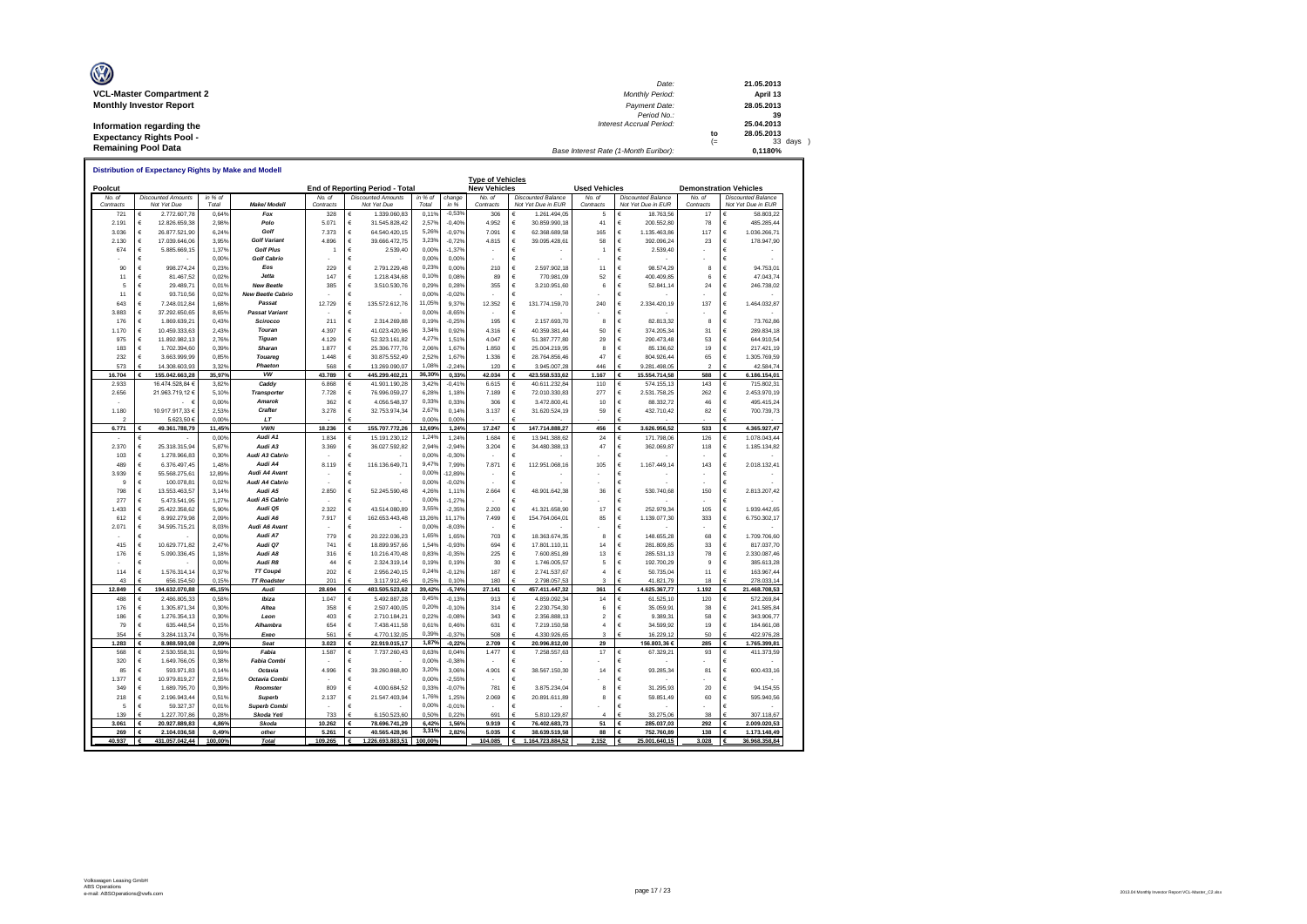| O                               | Date:                                 |     | 21.05.2013 |
|---------------------------------|---------------------------------------|-----|------------|
| <b>VCL-Master Compartment 2</b> | <b>Monthly Period:</b>                |     | April 13   |
| <b>Monthly Investor Report</b>  | Payment Date:                         |     | 28.05.2013 |
|                                 | Period No.:                           |     | 39         |
| Information regarding the       | Interest Accrual Period:              |     | 25.04.2013 |
| <b>Expectancy Rights Pool -</b> |                                       | to  | 28.05.2013 |
|                                 |                                       | $=$ | 33 days    |
| <b>Remaining Pool Data</b>      | Base Interest Rate (1-Month Euribor): |     | 0.1180%    |

|           | <b>Geographic distribution of Expectancy Rights</b> |                           |            |                            |           |  |                                        |         |          |                         |  |                    |                      |            |                           |                               |                    |
|-----------|-----------------------------------------------------|---------------------------|------------|----------------------------|-----------|--|----------------------------------------|---------|----------|-------------------------|--|--------------------|----------------------|------------|---------------------------|-------------------------------|--------------------|
|           |                                                     |                           |            |                            |           |  |                                        |         |          | <b>Type of Vehicles</b> |  |                    |                      |            |                           |                               |                    |
| Poolcut   |                                                     |                           |            |                            |           |  | <b>End of Reporting Period - Total</b> |         |          | <b>New Vehicles</b>     |  |                    | <b>Used Vehicles</b> |            |                           | <b>Demonstration Vehicles</b> |                    |
| No. of    |                                                     | <b>Discounted Amounts</b> |            |                            | No. of    |  | <b>Discounted Amounts</b>              | % $of$  | change   | No. of                  |  | Discounted Balance | No. of               |            | <b>Discounted Balance</b> | No of                         | Discounted Balance |
| Contracts |                                                     | Not Yet Due in EUR        | % of Total | <b>Federal State</b>       | Contracts |  | Not Yet Due in EUR                     | Total   | in %     | Contracts               |  | Not Yet Due in EUR | Contracts            |            | Not Yet Due in EUR        | Contracts                     | Not Yet Due in EUR |
| 5.818     |                                                     | 63.382.878.97             | 14.70%     | <b>Baden-Wuerttemberg</b>  | 16.642    |  | 192.788.948.93                         | 15.72%  | 1.01%    | 15.958                  |  | 184.241.477.75     | 257                  |            | 2.876.328.84              | 427                           | 5.671.142.34       |
| 6.692     |                                                     | 75.130.927.98             | 17.43%     | Bavaria                    | 17,786    |  | 210.708.269.37                         | 17.18%  | $-0.25%$ | 16,760                  |  | 198.419.418.52     | 471                  |            | 5.316.348.42              | 555                           | 6.972.502.43       |
| 1.263     |                                                     | 13.397.548.66             | 3.11%      | <b>Berlin</b>              | 3.052     |  | 34.822.342.65                          | 2.84%   | $-0.27%$ | 2.866                   |  | 32.327.830.56      | 77                   |            | 983.032.17                | 109                           | 1.511.479.92       |
| 925       |                                                     | 8.627.503.80              | 2.00%      | <b>Brandenburg</b>         | 2.294     |  | 23.738.477.21                          | 1,94%   | $-0.07%$ | 2.150                   |  | 22.123.372.32      | 73                   |            | 733.480.83                | 71                            | 881.624.06         |
| 389       |                                                     | 4.049.037.33              | 0.94%      | <b>Bremen</b>              | 1.043     |  | 11.235.420.02                          | 0,92%   | $-0.02%$ | 1.006                   |  | 10.737.053.05      | 18                   |            | 245.242.37                | 19                            | 253.124.60         |
| 1.362     |                                                     | 15.233.573.72             | 3.53%      | Hamburg                    | 3.490     |  | 41.237.380.76                          | 3.36%   | $-0.17%$ | 3.383                   |  | 39.748.109.22      | 21                   |            | 241.277.47                | 86                            | 1.247.994,07       |
| 3.543     |                                                     | 39.748.342.34             | 9.22%      | Hesse                      | 9.013     |  | 104.342.487.58                         | 8,51%   | $-0.72%$ | 8.583                   |  | 99.221.568.36      | 174                  |            | 2.073.583.24              | 256                           | 3.047.335,98       |
| 672       |                                                     | 6.397.079.37              | 1.48%      | Mecklenburg-<br>Vorpommern | 1.805     |  | 18.614.542.80                          | 1,52%   | 0.03%    | 1.707                   |  | 17.485.302.74      | 35                   |            | 423.280.29                | 63                            | 705.959.77         |
| 3.788     |                                                     | 37.435.339.20             | 8.68%      | <b>Lower Saxony</b>        | 10.523    |  | 109.900.118.55                         | 8,96%   | 0.27%    | 9.970                   |  | 103.729.068.45     | 260                  |            | 2.839.512.60              | 293                           | 3.331.537.50       |
| 8.849     |                                                     | 92.396.738.89             | 21,43%     | North Rhine-Westphalia     | 23.614    |  | 268.741.094.26                         | 21,91%  | 0.47%    | 22.647                  |  | 257.196.834,75     | 403                  |            | 4.975.998.03              | 564                           | 6.568.261.48       |
| 1.469     |                                                     | 15.006.654.55             | 3.48%      | Rhineland-Palatinate       | 3 7 7 7   |  | 41.433.284.32                          | 3.38%   | $-0.10%$ | 3.587                   |  | 39 226 242 23      | 83                   |            | 924.930.25                | 107                           | 1 282 111 84       |
| 264       |                                                     | 2.682.607.30              | 0.62%      | Saarland                   | 586       |  | 6.692.338.14                           | 0,55%   | $-0.08%$ | 541                     |  | 6.181.304.11       | 17                   |            | 185.023.86                | 28                            | 326.010.17         |
| 2.279     |                                                     | 22.549.321.16             | 5.23%      | Saxonv                     | 6.126     |  | 63.444.507.99                          | 5,17%   | $-0.06%$ | 5.871                   |  | 60.438.669.97      | 90                   |            | 1.117.588.32              | 165                           | 1.888.249.70       |
| 998       |                                                     | 9.235.095.77              | 2.14%      | Saxony-Anhalt              | 2.668     |  | 26.870.091.19                          | 2,19%   | 0.05%    | 2.541                   |  | 25.284.218.67      | 52                   |            | 535.448.01                | 75                            | 1.050.424.51       |
| 1.353     |                                                     | 13.850.075.98             | 3.21%      | <b>Schleswig-Holstein</b>  | 3.673     |  | 39.512.611.46                          | 3,22%   | 0.01%    | 3 489                   |  | 37.334.518.82      | 72                   |            | 977.530.31                | 112                           | 1.200.562.33       |
| 1.273     |                                                     | 11.934.317.42             | 2.77%      | <b>Thuringia</b>           | 3.173     |  | 32.611.968.28                          | 2,66%   | $-0.11%$ | 3.026                   |  | 31.028.895.00      | 49                   |            | 553.035.14                | 98                            | 1.030.038.14       |
| 40.937    |                                                     | 431.057.042.44            | 100.00%    | <b>Total</b>               | 109.265   |  | .226.693.883.5                         | 100.00% | 0.00%    | 104.085                 |  | 1.164.723.884.52   | 2.152                | $\epsilon$ | 25.001.640.15             | 3.028                         | 36.968.358.84      |

### **Type of Vehicle**

| Poolcut              |                           |         |                           |                    | <b>End of Reporting Period - Total</b> |               |             |
|----------------------|---------------------------|---------|---------------------------|--------------------|----------------------------------------|---------------|-------------|
| No. of               | <b>Discounted Amounts</b> | in % of |                           | No of              | <b>Discounted Amounts</b>              |               |             |
| Contracts            | Not Yet Due               | Total   | <b>Type of Vehicles</b>   | Contracts          | Not Yet Due                            | in % of Total | change in % |
| 37.861 $\in$         | 395.059.489.11            | 91.65%  | <b>New Vehicles</b>       | 104.085 $\in$      | 1.164.723.884.52                       | 94.95%        | 3.30%       |
| 2.057 €              | 22.320.167.68             | 5.18%   | <b>Used Vehicles</b>      | 2.152 €            | 25.001.640.15                          | 2.04%         | $-3.14%$    |
| 1.019 $6$            | 13.677.385.65             | 3.17%   | <b>Demonstr.</b> Vehicles | 3.028              | 36.968.358.84                          | 3.01%         | $-0.16%$    |
| 40.937 $\varepsilon$ | 431.057.042.44            | 100.00% | Total                     | 109.265 $\epsilon$ | .226.693.883.51                        | 100.00%       | 0.00%       |

#### **Age of Vehicles**

| Poolcut                            |                              |         |                                              |                    | End of Reporting Period - Total |         |               |                                                |                                |                      |                           |                               |  |
|------------------------------------|------------------------------|---------|----------------------------------------------|--------------------|---------------------------------|---------|---------------|------------------------------------------------|--------------------------------|----------------------|---------------------------|-------------------------------|--|
| No. of                             | <b>Discounted Amounts</b>    | in % of |                                              | No. of             | <b>Discounted Amounts</b>       |         |               |                                                |                                |                      |                           |                               |  |
| Contracts                          | Not Yet Due                  | Total   |                                              | Contracts          | Not Yet Due                     |         | in % of Total | change in %                                    |                                |                      |                           |                               |  |
| 37.861 $\epsilon$                  | 395.059.489.11               | 91,65%  | <b>New Vehicles</b>                          | 104.085 $\epsilon$ | 1.164.723.884.52                |         | 94.95%        | 3,30%                                          |                                |                      |                           |                               |  |
| 37.861 €                           | 395.059.489.11               | 91.65%  | $= 1$ year                                   | 104.085            | 1.164.723.884.52<br>€           |         | 94.95%        | 3,30%                                          |                                |                      |                           |                               |  |
|                                    |                              | 0.00%   | $1-2$ vrs                                    |                    | €                               |         | 0.00%         | 0,00%                                          |                                |                      |                           |                               |  |
|                                    | $0 \in$                      | 0.00%   | $2-3$ $Vrs$                                  |                    | €                               |         | 0,00%         | 0,00%                                          |                                |                      |                           |                               |  |
|                                    | 0 €                          | 0.00%   | > 3vrs                                       |                    | €                               |         | 0.00%         | 0,00%                                          |                                |                      |                           |                               |  |
| 2.057 €                            | 22.320.167.68                | 5.18%   | <b>Used vehicles</b>                         | 2.152 €            | 25.001.640.15                   |         | 2.04%         | $-3,14%$                                       |                                |                      |                           |                               |  |
| 469 €                              | 4.462.130.26                 | 1.04%   | $= 1$ vear                                   | 41                 | €<br>341.153.87                 |         | 0.03%         | $-1.01%$                                       |                                |                      |                           |                               |  |
| 1.009 €                            | 11.284.632.92                | 2.62%   | $1-2$ vrs                                    | 750                | 8.366.558.91                    |         | 0,68%         | $-1,94%$                                       |                                |                      |                           |                               |  |
| 359 $6$                            | 4.934.611.37                 | 1.14%   | $2-3$ $Vrs$                                  | 842                | 11.568.949.61<br>€              |         | 0.94%         | $-0.20%$                                       |                                |                      |                           |                               |  |
| 220 €                              | 1.638.793,13                 | 0,38%   | > 3yrs                                       | 519                | 4.724.977.76<br>$\epsilon$      |         | 0.39%         | 0,00%                                          |                                |                      |                           |                               |  |
|                                    |                              |         |                                              |                    |                                 |         |               |                                                |                                |                      |                           |                               |  |
| 1.019<br>40.937                    | 13,677,385,65€               | 3.17%   | <b>Demonstation Vehicles</b><br><b>Total</b> | 3.028 €            | 36.968.358.84                   |         | 3,01%         | $-0,16%$                                       |                                |                      |                           |                               |  |
|                                    | 431.057.042.44<br>$\epsilon$ | 100.00% |                                              | 109.265 $\epsilon$ | 1.226.693.883.51                |         | 100.00%       | 0,00%                                          |                                |                      |                           |                               |  |
| <b>Type of Contract</b><br>Poolcut |                              |         |                                              |                    | End of Reporting Period - Total |         |               | <b>Type of Vehicles</b><br><b>New Vehicles</b> |                                | <b>Used Vehicles</b> |                           | <b>Demonstration Vehicles</b> |  |
| No. of                             | <b>Discounted Amounts</b>    | in % of |                                              | No. of             | <b>Discounted Amounts</b>       | $%$ of  | change        | No. of                                         | <b>Discounted Balance</b>      | No. of               | <b>Discounted Balance</b> | No. of                        |  |
| Contracts                          | Not Yet Due                  | Total   | <b>Type of Contract</b>                      | Contracts          | Not Yet Due in EUR              | Total   | in %          | Contracts                                      | Not Yet Due in EUR             | Contracts            | Not Yet Due in EUR        | Contracts                     |  |
| 1.641                              | 12.417.715.71                | 2,88%   | <b>Open End Lease Contract</b>               | 2.425              | 17.968.001.17                   | 1,46%   | $-1.42%$      | 1.899                                          | $\epsilon$<br>14.118.829.69    | 275                  | 2.172.995.40              | 251                           |  |
| 39.296 €                           | 418.639.326,73               | 97,12%  | <b>Closed End Contract</b>                   | 106.840 € €        | 1.208.725.882.34                | 98,54%  | 1,42%         | 102.186 €                                      | 1.150.605.054.83<br>$\epsilon$ | 1.877 €              | 22.828.644.75             | 2.777 E                       |  |
| 40.937 €                           | 431.057.042.44               | 100.00% | <b>Total</b>                                 | 109.265 €          | 1.226.693.883.51                | 100.00% | 0.00%         | 104.085 €                                      | 1.164.723.884.52               | 2.152 €              | 25.001.640.15             | 3.028 €                       |  |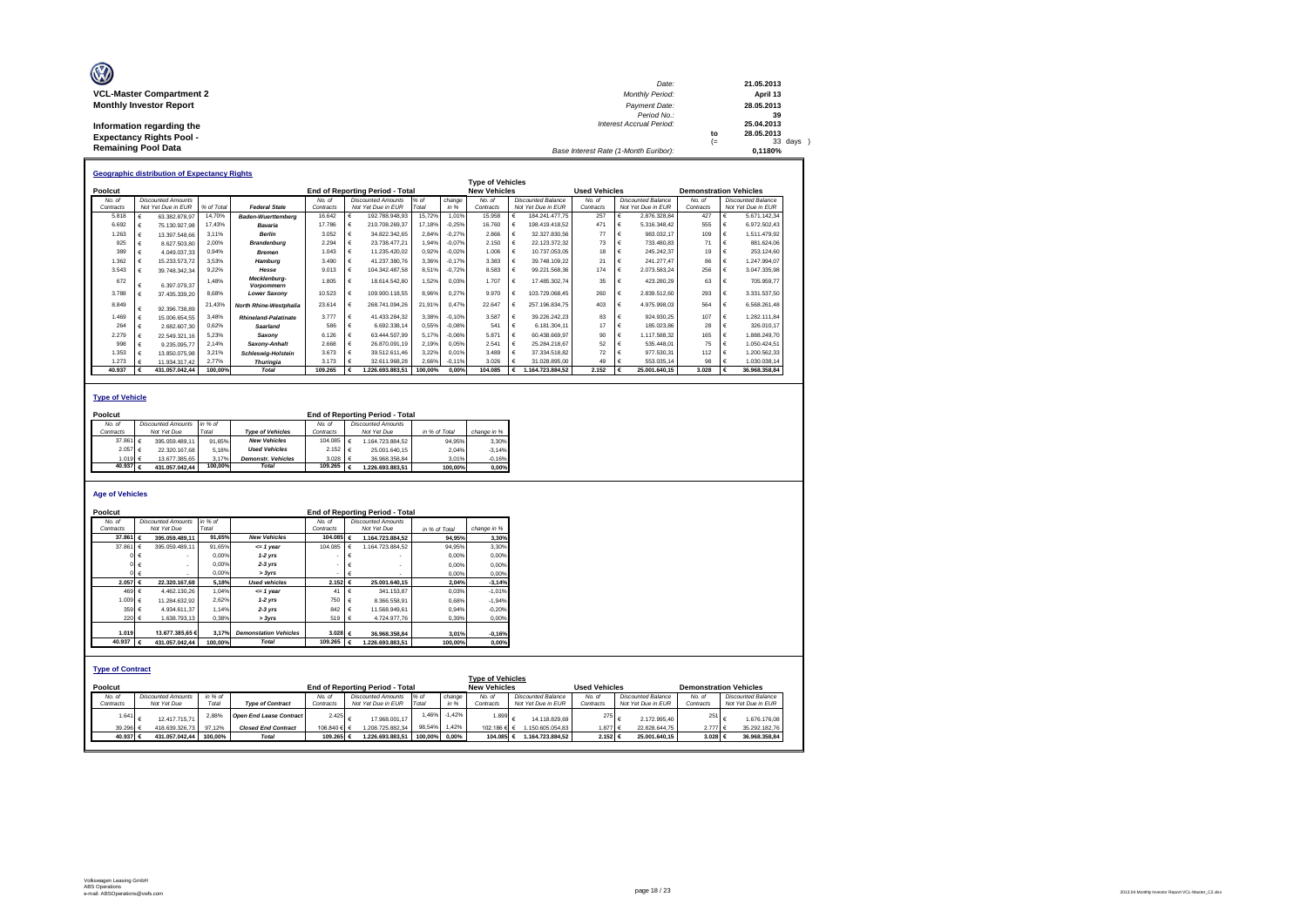| Ø                               |                                       |            |                       |
|---------------------------------|---------------------------------------|------------|-----------------------|
|                                 | Date:                                 |            | 21.05.2013            |
| <b>VCL-Master Compartment 2</b> | <b>Monthly Period:</b>                |            | April 13              |
| <b>Monthly Investor Report</b>  | Payment Date:<br>Period No.:          |            | 28.05.2013<br>39      |
| Information regarding the       | <b>Interest Accrual Period:</b>       |            | 25.04.2013            |
| <b>Expectancy Rights Pool -</b> |                                       | to<br>$(=$ | 28.05.2013<br>33 days |
| <b>Remaining Pool Data</b>      | Base Interest Rate (1-Month Euribor): |            | 0.1180%               |
|                                 |                                       |            |                       |

|                         | <b>Distribution by Industry of Expectancy Rights</b><br><b>Type of Vehicles</b>  |                  |                                                                                        |                |   |                                        |                  |          |                     |            |                           |                       |            |                           |                               |    |                           |
|-------------------------|----------------------------------------------------------------------------------|------------------|----------------------------------------------------------------------------------------|----------------|---|----------------------------------------|------------------|----------|---------------------|------------|---------------------------|-----------------------|------------|---------------------------|-------------------------------|----|---------------------------|
|                         |                                                                                  |                  |                                                                                        |                |   |                                        |                  |          |                     |            |                           |                       |            |                           |                               |    |                           |
| Poolcut                 |                                                                                  |                  |                                                                                        |                |   | <b>End of Reporting Period - Total</b> |                  |          | <b>New Vehicles</b> |            |                           | <b>Used Vehicles</b>  |            |                           | <b>Demonstration Vehicles</b> |    |                           |
| No. of                  | <b>Discounted Amounts</b><br>Not Yet Due                                         | in % of          |                                                                                        | No. of         |   | <b>Discounted Amounts</b>              | in % of          | change   | No. of              |            | <b>Discounted Amounts</b> | No of                 |            | <b>Discounted Amounts</b> | No. of                        |    | <b>Discounted Amounts</b> |
| Contracts               |                                                                                  | Total            | Industry                                                                               | Contracts      |   | Not Yet Due                            | Total            | in %     | Contracts           |            | Not Yet Due               | Contracts             |            | Not Yet Due               | Contracts                     |    | Not Yet Due               |
| 257                     | 2.519.571.21<br>$\epsilon$                                                       | 0.58%            | <b>Agriculture/Forestrv</b>                                                            | 828            | € | 9.127.509.53                           | 0.74%            | $-0.16%$ | 785                 | $\epsilon$ | 8.682.192.90              | 16 €                  |            | 138,321.96                | 27                            |    | 306.994.67                |
| 566                     | 6.162.558.95<br>£                                                                | 1.43%            | <b>Chemical Industry</b>                                                               | 1.378          | € | 15.821.443.07                          | 1,29%            | 0.149    | 1.355               | $\epsilon$ | 15.564.093.24             | $15 \quad \in$        |            | 147.899.31                | <b>R</b>                      | I€ | 109.450.52                |
| 1.204                   |                                                                                  | 2.80%            | <b>Communications and</b>                                                              | 3.316          |   |                                        | 2.85%            | $-0.069$ | 3.148               |            |                           | 86                    |            |                           | 82                            |    |                           |
|                         | $\epsilon$<br>12.049.572.89                                                      |                  | <b>Information Transmission</b>                                                        |                |   | 34.965.634.41                          |                  |          |                     |            | 33.203.299.39             |                       | €          | 868.864.19                |                               |    | 893.470.83                |
| 3.839                   | 36.316.564.21                                                                    | 8.43%            | <b>Construction</b>                                                                    | 11.839         |   | 123.098.916.99                         | 10.04%           | $-1.61%$ | 11.159              |            | 115.864.314.31            | 264                   | €          | 2.397.158.42              | 416                           |    | 4.837.444.26              |
| 987                     | 9.016.331.36                                                                     | 2.09%            | <b>Energy/Mining</b>                                                                   | 1.742          |   | 18.657.264.70                          | 1.52%            | 0.57%    | 1.670               |            | 17.912.906.31             | 30 <sup>°</sup>       | $\epsilon$ | 330.628.80                | 42                            |    | 413,729.59                |
| 2.030                   | 24.508.697.13                                                                    | 5.69%            | <b>Financial Services.</b><br><b>Leasing and Housing</b>                               | 6.245          |   | 77.346.397.62                          | 6.31%            | $-0.62%$ | 5,880               | €          | 72.427.375.25             | 154                   | €          | 2.198.951.01              | 211                           |    | 2.720.071.36              |
| 689                     | 7.057.651.11                                                                     | 1.64%            | <b>Hotel and Restaurant</b><br>Industry                                                | 1.878          | € | 20.885.675.10                          | 1.70%            | $-0.079$ | 1.693               |            | 18.604.386.21             | 66                    | €          | 758.134.79                | 119                           |    | 1.523.154.10              |
| 7.298                   | 78.089.686.97                                                                    | 18.129           | <b>Manufacturing Industry</b>                                                          | 22.184         |   | 255.445.049.82                         | 20.82%           | $-2.71%$ | 21.424              |            | 246.660.324.26            | 328                   | $\epsilon$ | 3.579.813.56              | 432                           |    | 5.204.912.00              |
| 6,970                   | 79.809.772.87<br>€                                                               | 18.51%           | <b>Other Services</b>                                                                  | 20.261         |   | 249.098.514.58                         | 20.31%           | $-1.79%$ | 19,302              |            | 235.967.329.39            | 401                   |            | 5.503.634.68              | 558                           |    | 7.627.550.51              |
| 9.772                   |                                                                                  | 21.93%           | <b>Public Administration.</b><br><b>Education, Health Care.</b><br><b>Public Serv.</b> | 20.710         |   |                                        | 17.35%           | 4.58%    | 19.683              |            |                           | 384                   |            |                           | 643                           |    |                           |
|                         | 94.510.204.43<br>€                                                               |                  |                                                                                        |                | € | 212.803.240.56                         |                  |          |                     | €          | 200.916.532.50            |                       | $\epsilon$ | 4.647.167.30              |                               |    | 7.239.540.76              |
| 6.945                   | $\epsilon$<br>77.372.066.20                                                      | 17.95%           | Retail/ Wholesale                                                                      | 18,019         | € | 201.065.059.89                         | 16.39%           | 1.56%    | 17.178              | ⊧ ا        | 191.144.055.60            | 384                   | $\vdash$   | 4.094.604.39              | 457                           |    | 5.826.399.90              |
| 305                     | 2.779.524.35<br>€                                                                | 0.64%            | Private                                                                                | 687            |   | 6.186.550.26                           | 0.50%            | 0.14%    | 642                 |            | 5.729.415.69              | $18$ $\in$            |            | 277,883.57                | 27                            |    | 179.251.00                |
| 75<br>40.937 $\epsilon$ | 864.840.76<br>$\epsilon$                                                         | 0.20%<br>100,00% | Other<br><b>Total</b>                                                                  | 178<br>109.265 |   | 2.192.626.98                           | 0.18%<br>100,00% | 0.02%    | 166<br>104.085      |            | 2.047.659.47              | 6<br>2.152 $\epsilon$ | $\epsilon$ | 58,578.17                 | 3.028                         |    | 86.389.34                 |
|                         | 431.057.042.44                                                                   |                  |                                                                                        |                |   | .226.693.883.51                        |                  | 0.00%    |                     | €          | .164.723.884.52           |                       |            | 25.001.640.15             |                               |    | 36.968.358,84             |
|                         | <b>Top 10 Lessees</b><br>$T_{1} = 1.001$ and $T_{1} = 0.001$ and $T_{2} = 0.001$ |                  |                                                                                        |                |   |                                        |                  |          |                     |            |                           |                       |            |                           |                               |    |                           |

| <b>Type of Vehicles</b> |                     |  |                                          |                  |                |                     |                                          |                  |                   |                     |                                          |                      |                                          |                          |                                          |
|-------------------------|---------------------|--|------------------------------------------|------------------|----------------|---------------------|------------------------------------------|------------------|-------------------|---------------------|------------------------------------------|----------------------|------------------------------------------|--------------------------|------------------------------------------|
|                         | Poolcut             |  |                                          |                  |                |                     | <b>End of Reporting Period - Total</b>   |                  |                   | <b>New Vehicles</b> |                                          | <b>Used Vehicles</b> |                                          |                          | <b>Demonstration Vehicles</b>            |
|                         | No. of<br>Contracts |  | <b>Discounted Amounts</b><br>Not Yet Due | in % of<br>Total | Top 10 Lessees | No. of<br>Contracts | <b>Discounted Amounts</b><br>Not Yet Due | in % of<br>Total | change<br>in %    | No. of<br>Contracts | <b>Discounted Amounts</b><br>Not Yet Due | No. of<br>Contracts  | <b>Discounted Amounts</b><br>Not Yet Due | No. of<br>Contracts      | <b>Discounted Amounts</b><br>Not Yet Due |
|                         | 60                  |  | 1.234.721.87                             | 0.29%            |                | 66                  | 590.063.48                               | 0.05%            | $-0.24%$          | 66                  | 590.063,48                               |                      |                                          |                          |                                          |
|                         | 63                  |  | 991.393.77                               | 0.23%            |                | 56                  | 578.228.57                               | 0.05%            | $-0.18%$          | 56                  | 578.228.57                               |                      |                                          |                          |                                          |
|                         | 61                  |  | 957,316.85                               | 0.22%            |                | 48 $\epsilon$       | 561.439.67                               | 0.05%            | $-0.18%$          | 48                  | 561.439.67                               |                      |                                          |                          |                                          |
|                         | 52                  |  | 802.592.91                               | 0.19%            |                | 43 €                | 525.469.06                               |                  | $0.04\% - 0.14\%$ | 43                  | 525.469,06                               |                      |                                          |                          |                                          |
|                         | 62                  |  | 771.194.22                               | 0.18%            |                | 44                  | 516,688.53                               |                  | $0.04\% - 0.14\%$ | 44                  | 516,688.53                               |                      |                                          |                          |                                          |
|                         | 44                  |  | 659,203.87                               | 0.15%            |                | 38                  | 509.697.68                               | 0,04%            | $-0.11%$          | 38                  | 509,697.68                               |                      |                                          |                          |                                          |
|                         | 46                  |  | 619,350.01                               | 0.14%            |                | 48                  | 508.864.22                               | 0,04%            | $-0.10%$          | 48                  | 508.864.22                               |                      |                                          |                          |                                          |
|                         | 57                  |  | 610.754.63                               | 0.14%            |                | 42 €                | 508.854.70                               |                  | $0.04\% - 0.10\%$ | 42                  | 508.854.70                               |                      |                                          |                          |                                          |
|                         | 44                  |  | 598.005.45                               | 0.14%            |                | 53                  | 494.047.56                               | 0.04%            | $-0,10%$          | 53                  | 494.047.56                               |                      |                                          |                          |                                          |
|                         |                     |  | 568,170.84                               | 0.13%            | 10             | $36 - 6$            | 493.607.44                               |                  | 0.04% -0.09%      | 36                  | 493.607.44                               |                      |                                          |                          |                                          |
|                         | 538                 |  | 7.812.704,42                             | 1.81%            | <b>Total</b>   | 474                 | 5.286.960.91                             |                  | $-0.95\% -1.38\%$ | 474                 | 5.286.960.91                             | ٠                    |                                          | $\overline{\phantom{a}}$ |                                          |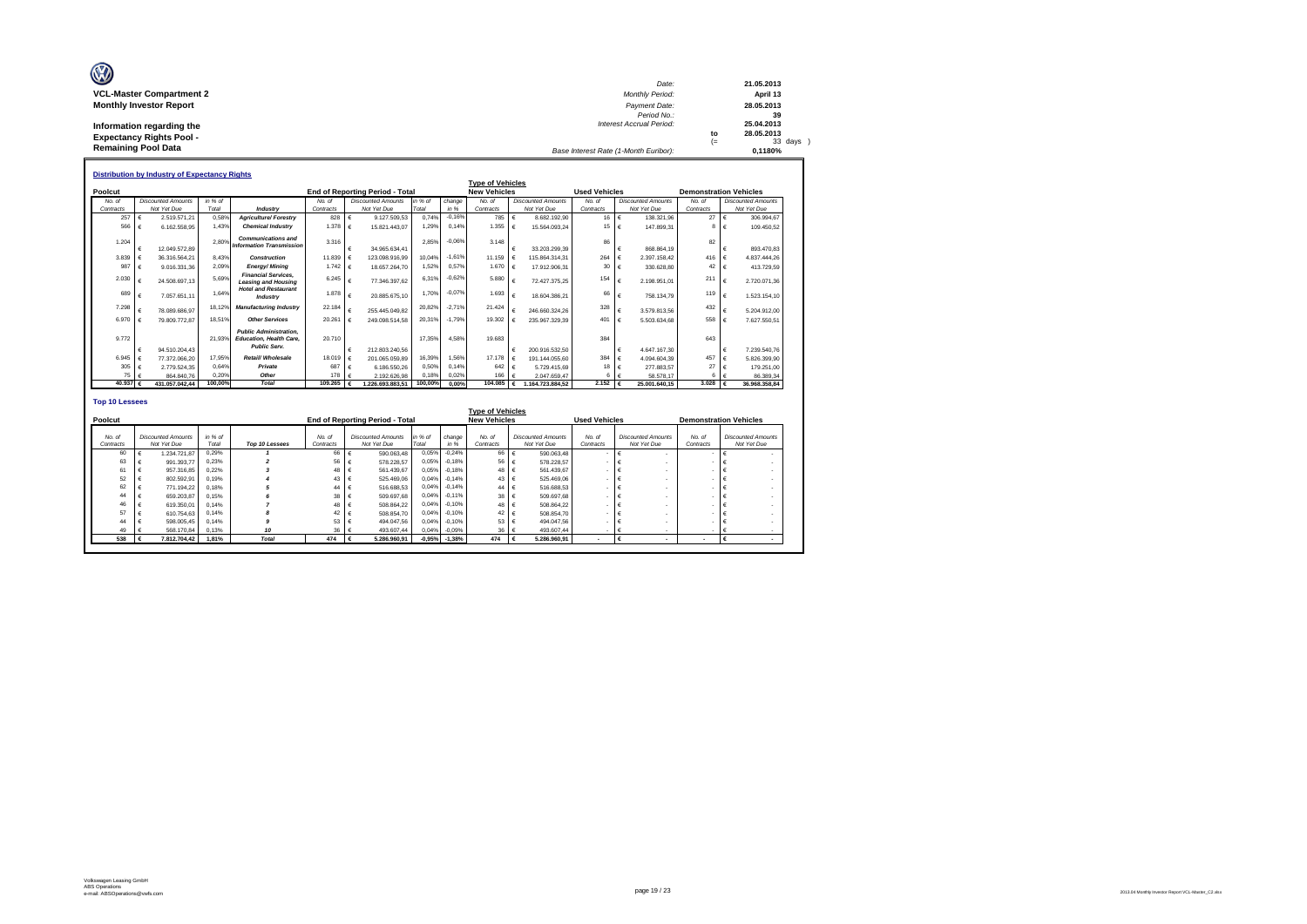

*Reporting Date:* **21.05.2013 VCL-Master Compartment 2** *Monthly Period:* **30.04.2013 Monthly Investor Report** *Payment Date:* **28.05.2013** *Period No.:* **39** *Interest Accrual Period:* **25.04.2013 to 28.05.2013 33** *Base Interest Rate (1-Month Euribor):* **0,118**

**Contracts in Arrears I. \*)**

| <b>Contracts in Arrears *)</b> | <b>Reporting Period - Total</b> |   |                                                          |             |                                                      |   |                                                                 |                                                    | <b>New Vehicles</b>        |   |                                                                 | <b>Used Vehicles</b>       |   |                                                                 | <b>Demonstration Vehicles</b> |   |                                                                 |
|--------------------------------|---------------------------------|---|----------------------------------------------------------|-------------|------------------------------------------------------|---|-----------------------------------------------------------------|----------------------------------------------------|----------------------------|---|-----------------------------------------------------------------|----------------------------|---|-----------------------------------------------------------------|-------------------------------|---|-----------------------------------------------------------------|
| by month                       | No. of<br><b>Contracts</b>      |   | <b>Delinquent</b><br><b>Discounted</b><br><b>Balance</b> |             | <b>Future</b><br><b>Discounted</b><br><b>Balance</b> |   | <b>Total Outstanding</b><br><b>Discounted</b><br><b>Balance</b> | in % of<br><b>Discounted</b><br>Poolbalance<br>EoP | No. of<br><b>Contracts</b> |   | <b>Total Outstanding</b><br><b>Discounted</b><br><b>Balance</b> | No. of<br><b>Contracts</b> |   | <b>Total Outstanding</b><br><b>Discounted</b><br><b>Balance</b> | No. of<br><b>Contracts</b>    |   | <b>Total Outstanding</b><br><b>Discounted</b><br><b>Balance</b> |
| not overdue                    | 78                              | € | $\overline{\phantom{0}}$                                 | €           | 839.449,14                                           | € | 839.449.14                                                      | 0,07%                                              | 74                         | € | 785.434,51                                                      | 3                          | € | 39.058,14                                                       |                               | € | 14.956,49                                                       |
| 1-month overdue                | 920                             | € | $\overline{\phantom{a}}$                                 | €           | 9.973.692,18                                         | € | 9.973.692,18                                                    | 0.81%                                              | 852                        | € | 9.191.878.12                                                    | 37                         | € | 327.694.42                                                      | 31                            | € | 454.119,64                                                      |
| 2-month overdue                | 241                             | € | $\sim$                                                   | €           | 2.722.553,64                                         | € | 2.722.553,64                                                    | 0,22%                                              | 225                        | € | 2.554.665,87                                                    | 8                          | € | 106.074,88                                                      | 8                             | € | 61.812,89                                                       |
| 3-month overdue                | 132                             | € | $\overline{\phantom{a}}$                                 | €           | 1.493.966,52                                         | € | 1.493.966,52                                                    | 0,12%                                              | 116                        | € | 1.319.334,99                                                    | 6                          | € | 47.348,52                                                       | 10                            | € | 127.283,01                                                      |
| 4-month overdue                | 67                              | € | $\sim$                                                   | €           | 753.097.60                                           | € | 753.097,60                                                      | 0.06%                                              | 63                         | € | 727.744.84                                                      |                            | € |                                                                 | 4                             | € | 25.352,76                                                       |
| 5-month overdue                | 36                              | € | $\sim$                                                   | €           | 345.974.93                                           | € | 345.974,93                                                      | 0.03%                                              | 30                         | € | 281.029,62                                                      | 4                          | € | 50.244.23                                                       | $\overline{c}$                | € | 14.701,08                                                       |
| 6-month overdue                | 28                              | € | $\sim$                                                   | €           | 246.871.12                                           | € | 246.871,12                                                      | 0,02%                                              | 25                         | € | 215.332,64                                                      | $\overline{2}$             | € | 16.731,19                                                       |                               | € | 14.807,29                                                       |
| 7-month overdue                | 14                              | € | $\sim$                                                   | €           | 142.297.39                                           | € | 142.297,39                                                      | 0.01%                                              | 12                         | € | 128.794.90                                                      |                            | € | 3.381,64                                                        |                               | € | 10.120,85                                                       |
| 8-month overdue                | 15                              | € | $\sim$                                                   | €           | 147.177,81                                           | € | 147.177,81                                                      | 0.01%                                              | 9                          | € | 103.521,03                                                      | 6                          | € | 43.656,78                                                       | $\blacksquare$                | € |                                                                 |
| 9-month overdue                | 2                               |   | ۰.                                                       | €           | 19.028,78                                            | € | 19.028,78                                                       | 0,00%                                              | $\overline{2}$             | € | 19.028,78                                                       |                            | € |                                                                 |                               | € |                                                                 |
| 10-month overdue               |                                 |   |                                                          | €           |                                                      | € |                                                                 | 0,00%                                              |                            | € |                                                                 |                            | € |                                                                 |                               | € |                                                                 |
| > 10-month overdue             | 12                              |   | $\sim$                                                   |             | 125.958,79                                           | € | 125.958,79                                                      | 0,01%                                              | 11                         | € | 118.397,85                                                      | $\overline{\phantom{a}}$   | € |                                                                 |                               | € | 7.560,94                                                        |
|                                | 1.545                           | € |                                                          | €           | 16.810.067,90 €                                      |   | 16.810.067,90                                                   | 1,37%                                              | 1.419                      | € | 15.445.163.15                                                   | 67                         | € | 634.189,80                                                      | 59                            | € | 730.714,95                                                      |
| by Status                      |                                 |   |                                                          |             |                                                      |   |                                                                 |                                                    |                            |   |                                                                 |                            |   |                                                                 |                               |   |                                                                 |
| Delinguent                     | 1.277                           | € |                                                          | €           | 13.941.399,53 €                                      |   | 13.941.399,53                                                   | 1.14%                                              |                            |   |                                                                 |                            |   |                                                                 |                               |   |                                                                 |
| <b>Terminated</b>              | 268                             | € |                                                          | €<br>$\sim$ | 2.868.668,37 €                                       |   | 2.868.668,37                                                    | 0,23%                                              |                            |   |                                                                 |                            |   |                                                                 |                               |   |                                                                 |
| (Early) Settlements -          |                                 |   |                                                          |             |                                                      |   |                                                                 |                                                    |                            |   |                                                                 |                            |   |                                                                 |                               |   |                                                                 |
| Not Paid in Full               | $\overline{\phantom{a}}$        | € |                                                          | €<br>$\sim$ |                                                      | € |                                                                 | 0,00%                                              |                            |   |                                                                 |                            |   |                                                                 |                               |   |                                                                 |
| Total                          | 1.545                           | € |                                                          | $ \epsilon$ | 16.810.067,90 €                                      |   | 16.810.067,90                                                   | 1,37%                                              |                            |   |                                                                 |                            |   |                                                                 |                               |   |                                                                 |
|                                |                                 |   |                                                          |             |                                                      |   |                                                                 |                                                    |                            |   |                                                                 |                            |   |                                                                 |                               |   |                                                                 |
|                                |                                 |   |                                                          |             |                                                      |   |                                                                 |                                                    |                            |   |                                                                 |                            |   |                                                                 |                               |   |                                                                 |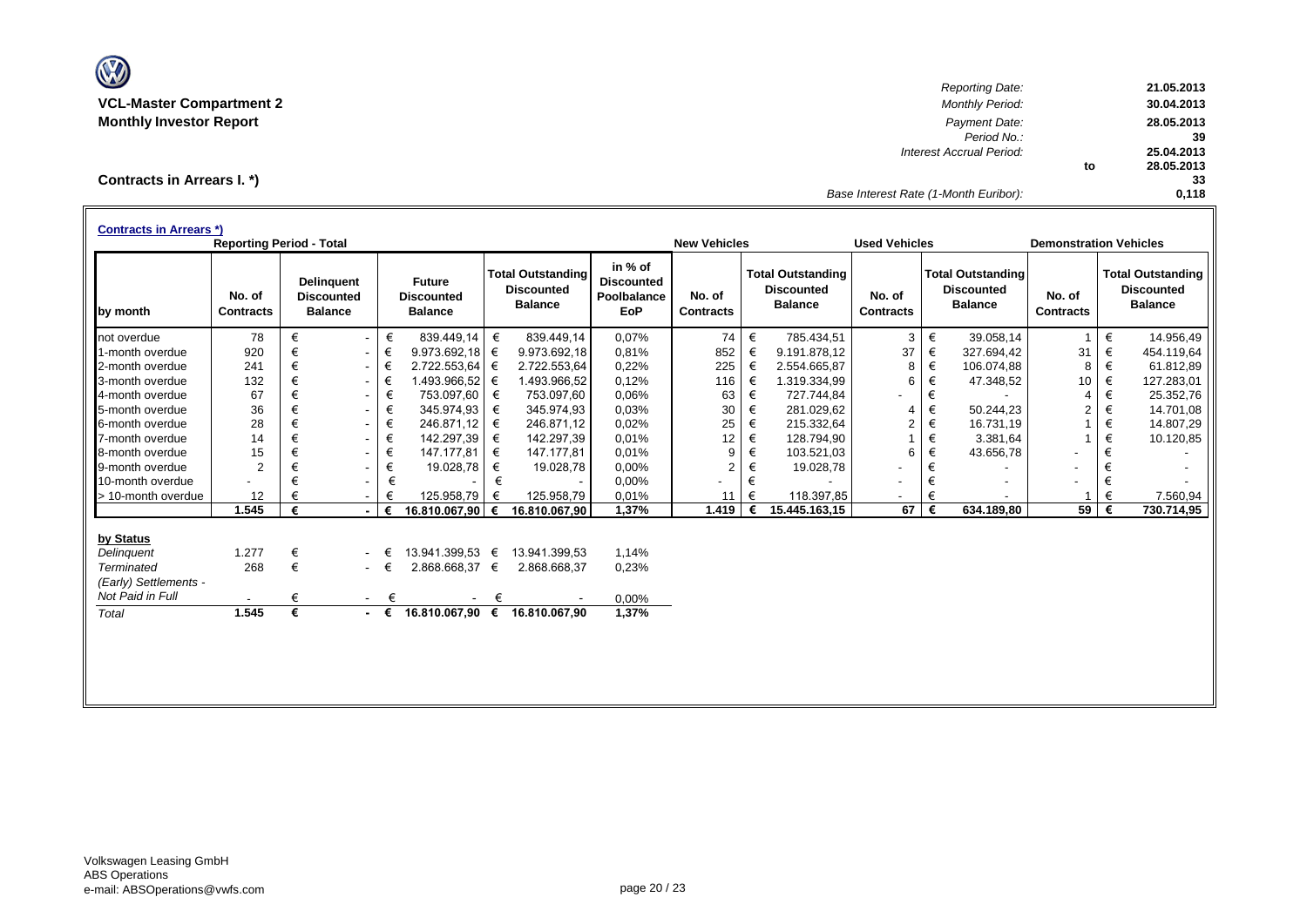| <b>VCL-Master Compartment 2</b>          |                                          |                                            |                                                            | <b>Reporting Date:</b>                                                                                        | 21.05.2013                     |
|------------------------------------------|------------------------------------------|--------------------------------------------|------------------------------------------------------------|---------------------------------------------------------------------------------------------------------------|--------------------------------|
| <b>Monthly Investor Report</b>           |                                          |                                            |                                                            | Monthly Period:<br>Payment Date:                                                                              | 30.04.2013<br>28.05.2013       |
|                                          |                                          |                                            |                                                            | Period No.:                                                                                                   | 39                             |
|                                          |                                          |                                            |                                                            | Interest Accrual Period:                                                                                      | 25.04.2013<br>28.05.2013<br>to |
| Contracts in Arrears I. *)               |                                          |                                            |                                                            |                                                                                                               | 33                             |
|                                          |                                          |                                            |                                                            | Base Interest Rate (1-Month Euribor):                                                                         | 0,118                          |
| in EUR                                   |                                          |                                            | <b>Contracts in Arrears</b><br>- Total Outstanding Balance |                                                                                                               |                                |
| 23.000.000                               |                                          |                                            |                                                            |                                                                                                               |                                |
|                                          |                                          |                                            |                                                            |                                                                                                               |                                |
| 18.000.000                               |                                          |                                            |                                                            |                                                                                                               |                                |
|                                          |                                          |                                            |                                                            |                                                                                                               |                                |
| 13.000.000                               |                                          |                                            |                                                            |                                                                                                               |                                |
| 8.000.000                                |                                          |                                            |                                                            |                                                                                                               |                                |
|                                          |                                          |                                            |                                                            |                                                                                                               |                                |
| 3.000.000                                |                                          |                                            |                                                            |                                                                                                               |                                |
|                                          |                                          |                                            |                                                            |                                                                                                               |                                |
| -2.000.000<br>Monthly<br>Peris<br>ş,     | taj.<br>ş<br>$\mathscr{E}_{\mathscr{V}}$ | GRR<br>Lov<br>ry<br>M<br>ş,                | la.<br>Va<br>Sep<br>\$<br>ş<br>Ş                           | lar.<br>Ma<br>lar.<br>Ma<br>ş<br>GBR<br>Lor<br>$\hat{\mathcal{S}}$<br>$z_{\!\!\!\!\!\!\!k\!p}^{\prime\prime}$ | S<br>Sep-<br>ş                 |
| Period                                   |                                          |                                            |                                                            |                                                                                                               |                                |
|                                          |                                          |                                            |                                                            |                                                                                                               |                                |
|                                          | - not delinquent                         | $-$ -1 Month<br>$-2$ Month                 | $ -$ 3 Month<br>$-$ 4 Month                                | $-$ 5 Month<br>$\rightarrow$ 6 Month<br>$\rightarrow$ > 6 Month                                               |                                |
|                                          |                                          |                                            |                                                            |                                                                                                               |                                |
|                                          |                                          |                                            |                                                            |                                                                                                               |                                |
| <b>Terminations</b>                      | <b>I</b> otal                            |                                            |                                                            |                                                                                                               |                                |
|                                          | Outstanding<br><b>Balance</b> at         | <b>Total Outstanding</b>                   |                                                            |                                                                                                               |                                |
|                                          | No. of<br>Period of                      | <b>Balance at</b>                          |                                                            |                                                                                                               |                                |
|                                          | <b>Contracts</b><br><b>Default</b>       | <b>Current Period</b>                      |                                                            |                                                                                                               |                                |
| <b>Terminated</b><br>Contracts as of the | € 2.938.489,08<br>284                    |                                            |                                                            |                                                                                                               |                                |
| <b>Beginning of Period</b>               |                                          |                                            |                                                            |                                                                                                               |                                |
| Revocations                              | 27<br>€                                  | 249.829,17<br>245.918,13 €                 |                                                            |                                                                                                               |                                |
| Settlements<br><b>New Terminations</b>   | 58<br>€<br>69<br>€                       | 623.744,35 €<br>765.425,56 €<br>765.425,56 |                                                            |                                                                                                               |                                |
| (still) Terminated                       | € 2.068.826,60 €<br>199                  | 2.103.242,81                               |                                                            |                                                                                                               |                                |
| <b>Terminated</b><br>Contracts as of the | € 2.834.252,16 €<br>268                  | 2.868.668,37                               |                                                            | *) delinquent in terms of Instalments sold                                                                    |                                |
| <b>End of Period</b>                     |                                          |                                            |                                                            |                                                                                                               |                                |
|                                          |                                          |                                            |                                                            |                                                                                                               |                                |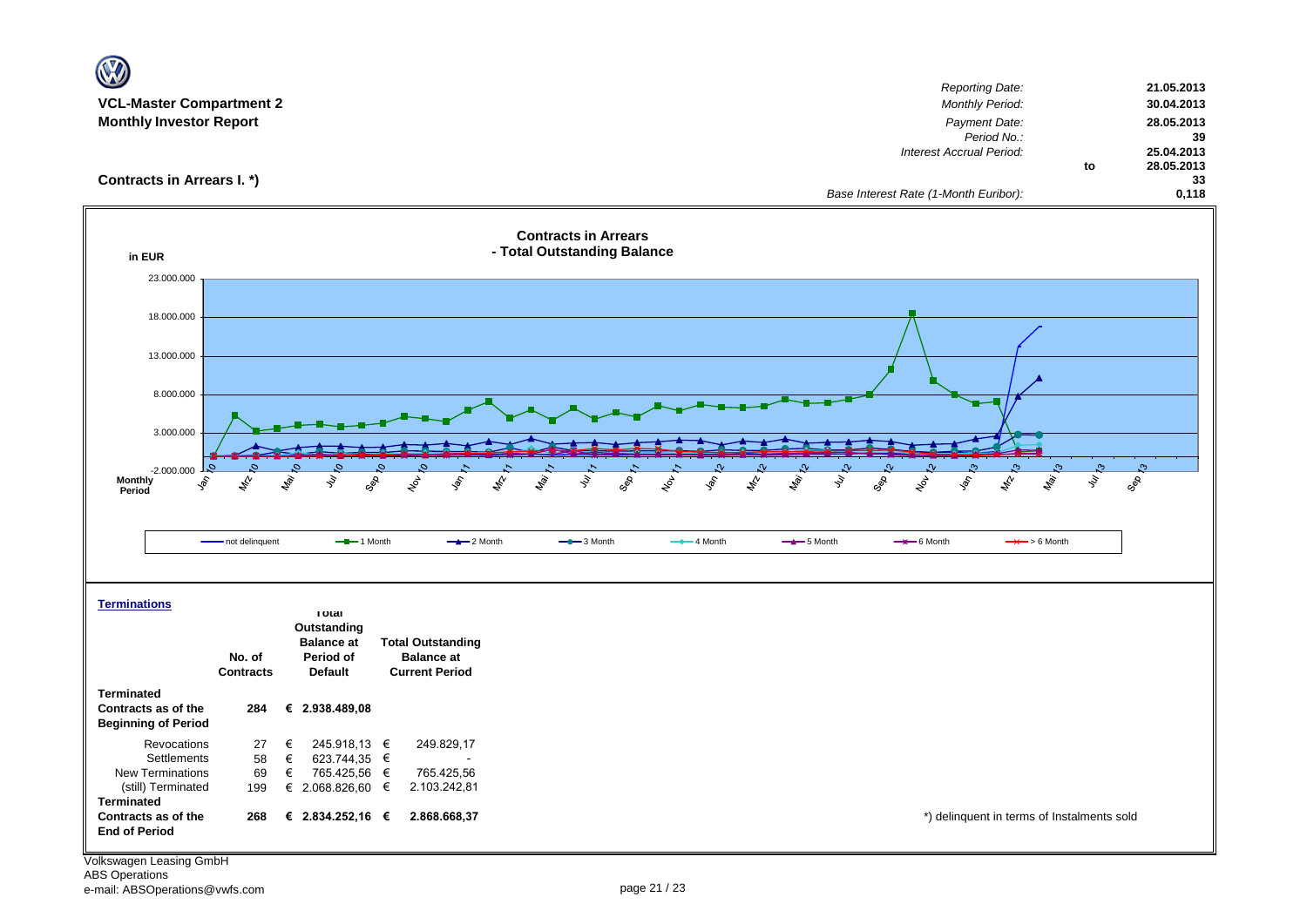|                                                                                     | Date:                    | 21.05.2013      |
|-------------------------------------------------------------------------------------|--------------------------|-----------------|
| <b>VCL-Master Compartment 2</b>                                                     | <b>Monthly Period:</b>   | April 13        |
| <b>Monthly Investor Report</b>                                                      | Payment Date:            | 28.05.2013      |
|                                                                                     | Period No.               | 39              |
|                                                                                     | Interest Accrual Period: | 25.04.2013      |
| <b>Write Offs</b> *                                                                 | to                       | 28.05.2013      |
|                                                                                     |                          |                 |
| *these figures refer to Write Offs effective for VCL Master S.A. Compartment 1 only | Rate (1-Month            |                 |
| (incl. those contracts whose RV has not been sold to Compartment 2)                 | Euribor):                | 0,1180%         |
| <b>Cumulative Net Losses</b>                                                        |                          |                 |
|                                                                                     | No. of                   | Amount of       |
|                                                                                     |                          |                 |
|                                                                                     | Contracts *)             | <b>Default</b>  |
| Defaulted Contracts registered in current Period                                    | 46                       | €<br>153.804.88 |

| <b>Losses by Type of Vehicle</b> | <b>Current Period Losses</b> |   | <b>Cumulative Losses</b> |              |   |                 |
|----------------------------------|------------------------------|---|--------------------------|--------------|---|-----------------|
|                                  | Number of                    |   | <b>Net Loss</b>          | Number of    |   | <b>Net Loss</b> |
|                                  | Contracts *)                 |   | Amount                   | Contracts *) |   | <b>Amount</b>   |
| <b>New Vehicles</b>              | 51                           | € | 130.401,99               | 931          | € | 3.476.988,86    |
| <b>Used Vehicles</b>             | 5                            | € | 24.605,89                | 101          | € | 421.010,56      |
| <b>Demonstration Vehicles</b>    | 6                            | € | 53.022.67                | 65           | € | 379.670,45      |
| <b>Total</b>                     | 62                           | € | 208.030,55               | 1.097        | € | 4.277.669,87    |

# **Losses by Monthly Period**

|                      |                          | Write-Offs of<br>the Monthly Period |                          | <b>Cumulative Write-Offs</b> |
|----------------------|--------------------------|-------------------------------------|--------------------------|------------------------------|
| <b>Monthly</b>       | Number of                | <b>Write-Offs</b>                   | Number of                | <b>Write-Offs</b>            |
| <b>Period</b>        | Contracts *)             |                                     | Contracts *)             |                              |
| Dec 09               |                          |                                     |                          |                              |
| Jan 10               |                          |                                     |                          |                              |
| Feb 10               | $\overline{\phantom{0}}$ | $\frac{1}{2}$                       | ٠                        | $\frac{1}{2}$                |
| Mar 10               | ä,                       | $\overline{a}$                      | $\overline{\phantom{0}}$ | $\overline{\phantom{a}}$     |
| Apr 10               |                          |                                     |                          |                              |
| May 10               | $\overline{\phantom{a}}$ | $\overline{\phantom{a}}$            | $\overline{\phantom{a}}$ | $\overline{\phantom{a}}$     |
| Jun 10               | $\frac{1}{2}$            | $\frac{1}{2}$                       | $\overline{\phantom{a}}$ | $\overline{\phantom{a}}$     |
| <b>Jul 10</b>        |                          |                                     |                          |                              |
| Aug 10               | 9                        | 50.295,01                           | 9                        | 50.295,01                    |
| Sep 10               | $\overline{\mathbf{c}}$  | 8.071,60                            | 11                       | 58.366,61                    |
| Oct 10               | 7                        | 30.954,84                           | 18                       | 89.321,45                    |
| $\overline{N}$ ov 10 | 15                       | 70.163.12                           | 33                       | 159.484,57                   |
| Dec 10               | 11                       | 71.387,33                           | 44                       | 230.871,90                   |
| Jan 11               | 16                       | 73.685,61                           | 60                       | 304.557,51                   |
| Feb <sub>11</sub>    | 7                        | 34.411,99                           | 67                       | 338.969,50                   |
| Mar <sub>11</sub>    | 9                        | 62.592,15                           | 76                       | 401.561,65                   |
| Apr 11               | 15                       | 86.288,20                           | 91                       | 487.849,85                   |
| May 11               | 20                       | 101.111,11                          | 111                      | 588.960,96                   |
| <b>Jun 11</b>        | 42                       | 172.816,37                          | 153                      | 761.777,33                   |
| <b>Jul 11</b>        | 31                       | 152.827,80                          | 184                      | 914.605,13                   |
| Aug 11               | 18                       | 80.559,83                           | 202                      | 995.164,96                   |
| Sep 11               | 34                       | 188.002,31                          | 236                      | 1.183.167,27                 |
| Oct 11               | 18                       | 73.464,24                           | 254                      | 1.256.631,51                 |
| Nov 11               | 56                       | 213.523,67                          | 310                      | 1.470.155,18                 |
| Dec 11               | 45                       | 152.121,74                          | 355                      | 1.622.276,92                 |
| Jan 12               | 60                       | 193.538,76                          | 415                      | 1.815.815,68                 |
| Feb <sub>12</sub>    | 37                       | 162.341,73                          | 452                      | 1.978.157,41                 |
| Mar 12               | 73                       | 214.516,98                          | 525                      | 2.192.674,39                 |
| Apr 12               | 53                       | 162.973,38                          | 578                      | 2.355.647,77                 |
| $M$ ay 12            | 14                       | 68.864.93                           | 592                      | 2.424.512,70                 |
| <b>Jun 12</b>        | 38                       | 153.404,88                          | 630                      | 2.577.917,58                 |
| <b>Jul 12</b>        | 35                       | 113.867,54                          | 665                      | 2.691.785,12                 |
| Aug 12               | 47                       | 177.292,45                          | $\overline{712}$         | 2.869.077,57                 |
| Sep 12               | 54                       | 177.080,66                          | 766                      | 3.046.158,23                 |
| Oct 12               | 59                       | 225.031,79                          | 825                      | 3.271.190,02                 |
| Nov 12               | 45                       | 170.377,61                          | 870                      | 3.441.567,63                 |
| Dec 12               | 65                       | 245.057,95                          | 935                      | 3.686.625,58                 |
|                      | <b>Total</b>             | <b>Total</b>                        |                          |                              |
|                      | 935                      | 3.686.625,58                        |                          |                              |